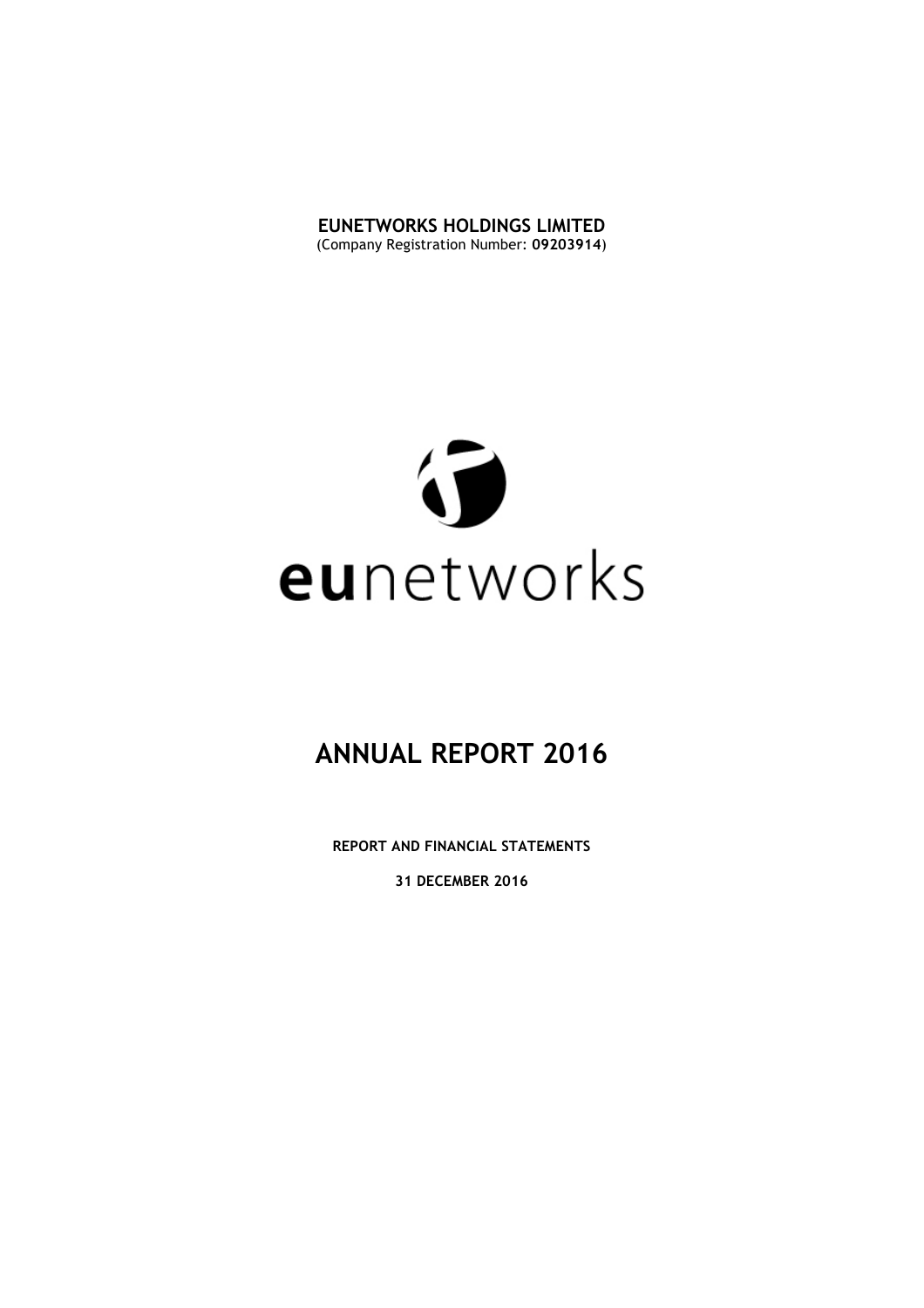# **Contents**

# **Page:**

- Group strategic report
- Directors' report
- Independent auditor's report
- Consolidated Statement of Profit or Loss and Other Comprehensive Income
- Consolidated Statement of Financial Position
- Company Statement of Financial Position
- Consolidated Statement of Cash Flows
- Company Statement of Cash Flows
- Consolidated Statement of Changes in Equity
- 17 Company Statement of Changes in Equity
- Notes forming part of the financial statements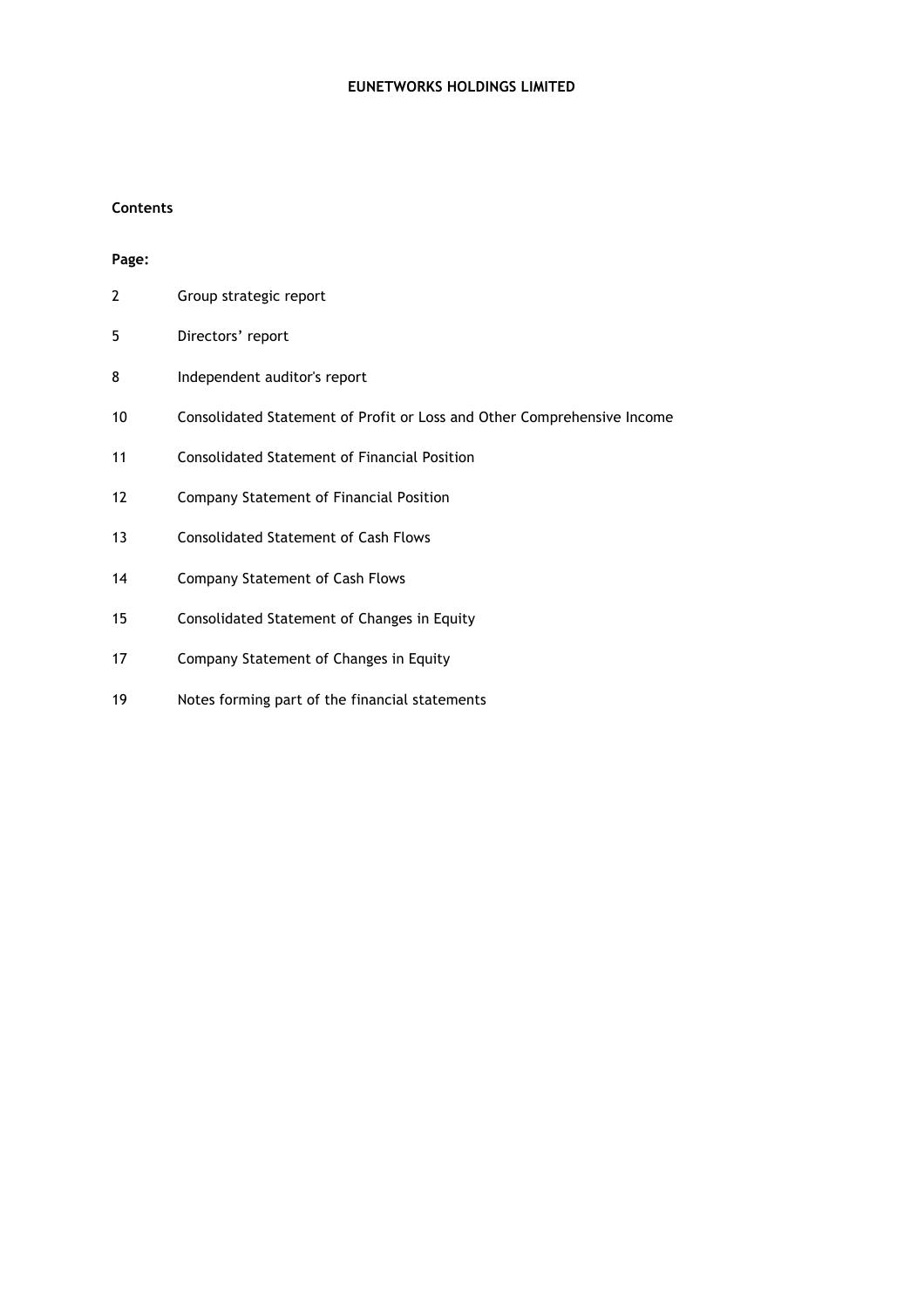# **CORPORATE INFORMATION**

### **Directors**

Brady Rafuse (appointed 1 November 2016) Joachim Piroth (appointed 1 November 2016) Richard Taylor (appointed 1 November 2016) John Siegel (resigned 1 November 2016)

# **Secretary**

Richard Taylor (appointed 1 November 2016) Olswang Cosec Limited (resigned 1 November 2016)

# **Registered Office**

15 Worship Street London EC2A 2DT United Kingdom

# **Company number**

9203914

# **Auditors**

BDO LLP, 55 Baker Street, London, W1U 7EU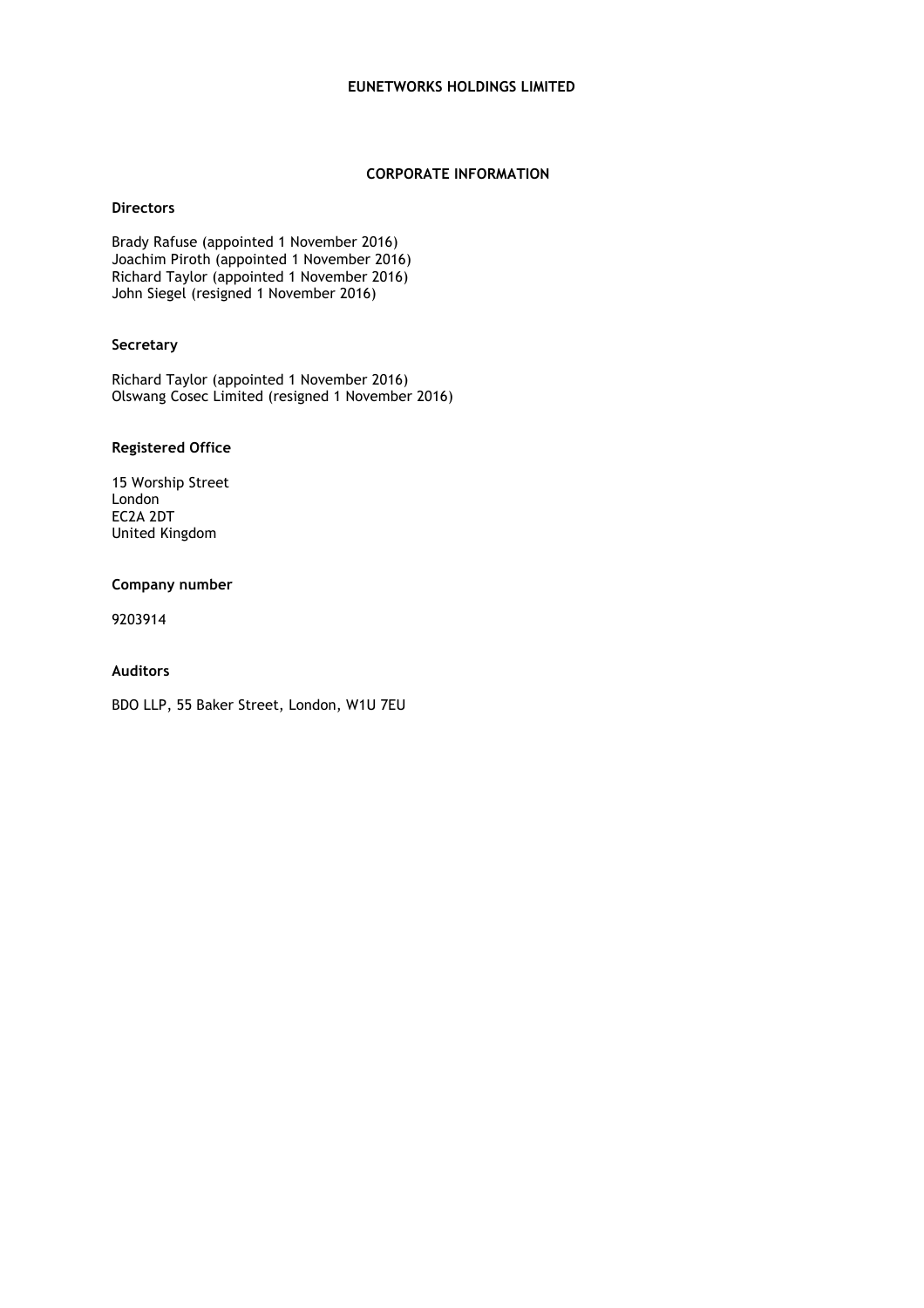### **GROUP STRATEGIC REPORT**

The Directors present their strategic report on the euNetworks group for the year ended 31 December 2016.

The Company is the holding company of euNetworks Group Limited and its subsidiaries ("the Group"), a position it has held since a group restructuring, completed in November 2016. Prior to the restructuring, the euNetworks group's operating business was held through a Singapore registered company then called euNetworks Group Limited. Figures in this Group Strategic Report and the Directors' Report compare the operating group's 2015 and 2016 results.

#### **Review of the business**

#### *Principal activities*

The principal activity of the Group is as a bandwidth infrastructure provider. The Group owns and operates 14 fibre based metropolitan networks across Europe, with these networks connected by euNetworks' long haul network. euNetworks leads the market in data centre connectivity, directly connecting over 300 data centres in Europe. euNetworks is also a leading cloud connectivity provider. The company offers a portfolio of metropolitan and long haul services including Dark Fibre, Wavelengths and Ethernet. Wholesale, finance, content, media, data centre and enterprise customers benefit from euNetworks' unique inventory of fibre and duct based assets that are tailored to fulfil their high bandwidth needs.

### *Results and performance*

Revenue for the year was €126.9m, up from €117.2m in 2015, as a result of organic growth and the recognition of revenue from euNetworks IFT Limited for a full year compared to 7 months in the prior year.

Gross margin for 2016 was 78.2% (2015: 77.5%). The increase in gross margin was due to the mix of services and products delivered in the year and also the amounts of on-net versus off-net services.

Adjusted EBITDA was €41.9m (2015: €33.9m), where "Adjusted EBITDA" is defined as Earnings Before Interest, Tax, Depreciation, Amortisation and profit / loss on disposal of plant and equipment adjusted to exclude long term incentive plan costs.

This increase in adjusted EBITDA mainly resulted from organic growth within the overall business. It was largely unaffected by currency as the net effect of the weakening of sterling against the euro was immaterial: that is the group was naturally hedged in respect of this currency movement (meaning sterling costs and revenue were materially similar numbers).

Adjusted EBITDA is stated after €1.5m (2015: €1.4m) of group restructuring and corporate development costs for taking the group private and the reorganisation of the group. 2015 also included abortive acquisition costs of €0.7m.

The finance expense for the year was higher as a result of the increase in borrowings that were used to fund the capital investment programme of the group in its networks assets. It also includes the amortisation of debt raising costs, which were amortised over the expected life of the facility.

The Group's profit before taxation for the year was €6.8m (2015: €0.3m loss). The profit after tax for the year was €7.0m (2015: €1.3m loss).

#### *Customers*

euNetworks delivers high bandwidth services to customers spanning the wholesale, finance, content, media, data centre and enterprise segments. During the financial year 2016, the Group grew sales with both existing and new customers and also renewed, as explained below, a number of important contracts. 91% of sales were for euNetworks' focused products. Sales of these products accounted for 80% of the group's revenue in 2016.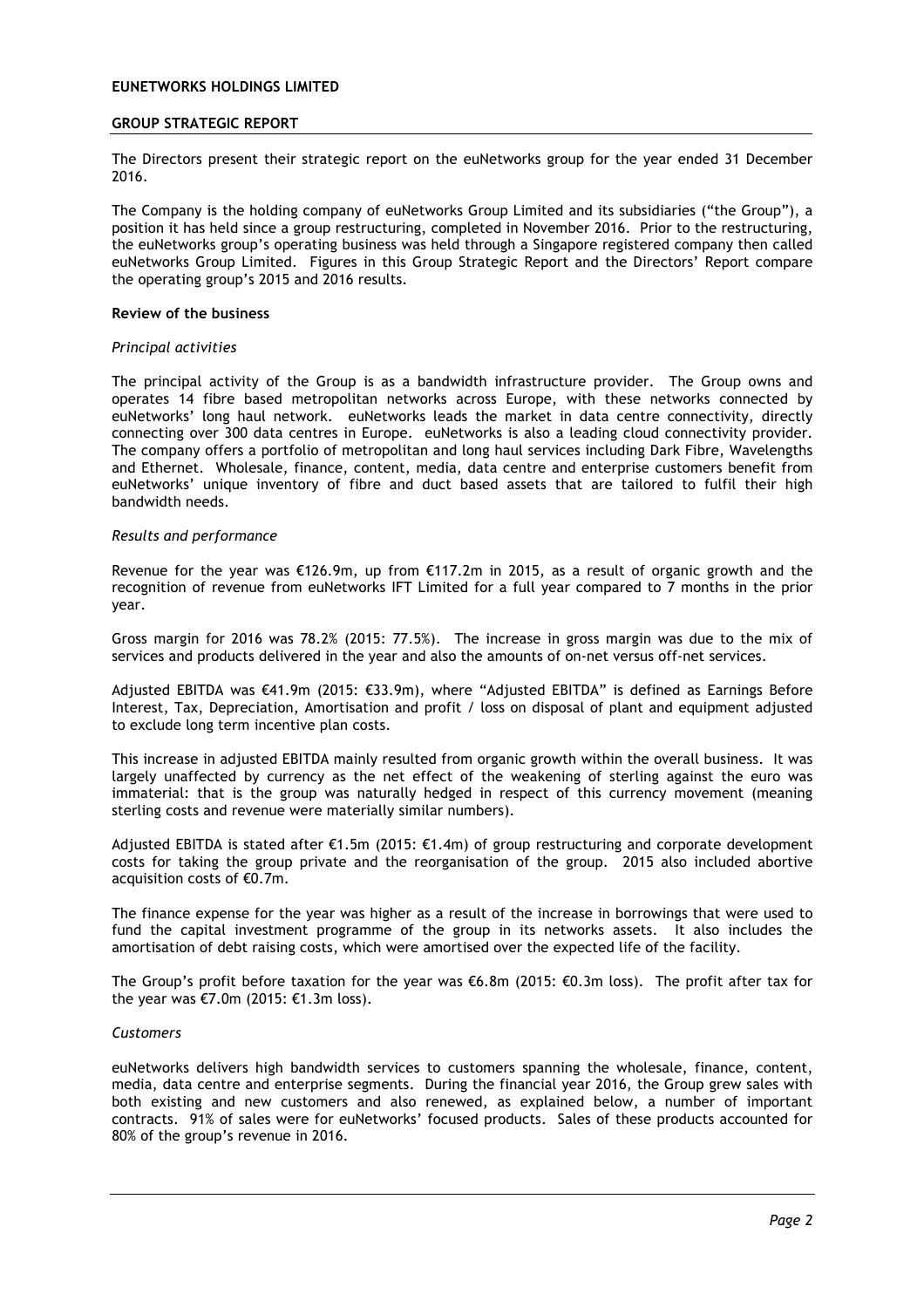### **GROUP STRATEGIC REPORT**

#### *Services provided*

The group delivers a focused product set centred on its core asset of owned fibre optic cables and associated equipment. These products are combined in ways to deliver targeted bandwidth solutions for customers.

# Focused Products

Dark Fibre: The core asset of the business. euNetworks offers leased fibre by strand in the metropolitan and long haul networks.

Wavelengths: Transmission product, offering high capacity connectivity, typically between data centres. euNetworks offers this in the metropolitan and long haul.

Ethernet: Transmission product, offering private connections between data centres and many business locations.

Non-focused products include Colocation and Internet.

#### Bandwidth Solutions

euTrade: Ultra low latency services over euNetworks' dedicated network platform. Industry leading position in the market.

DC Connect: Pre-deployed connectivity between key data centres in cities, with rapid service delivery. Available today in London, Frankfurt, Paris, the Netherlands and shortly in Manchester with further cities to follow.

Cloud Connect: Private and secure connection into the top cloud providers, with fixed, burstable and usage based billing options and online ordering available.

euSpectrum: A cost effective alternative to procuring long haul dark fibre while building a managed multi terabit backbone.

Private Connect: A dedicated private network, offering fibre and equipment to a single customer.

#### **Key performance indicators ("KPIs")**

The directors of the Group ("the Directors'") continue to review and manage both financial and nonfinancial KPIs on a regular basis. These KPIs include Revenue, Adjusted EBITDA, and gross margin.

|                 | 2016    | 2015    | Increase/<br>(decrease) |
|-----------------|---------|---------|-------------------------|
| Revenue         | €126.9m | €117.2m | €9.7m                   |
| Adjusted EBITDA | €41.9m  | €33.9m  | €7.9m                   |
| Gross margin    | 78.2%   | 77.5%   | 0.7%                    |

#### **Future developments**

The Group will continue with its strategy of selling its focused product set to a targeted group of customers, combined with network expansion to increase our addressable market, both organically and inorganically through the acquisition of complementary businesses in adjacent geographies.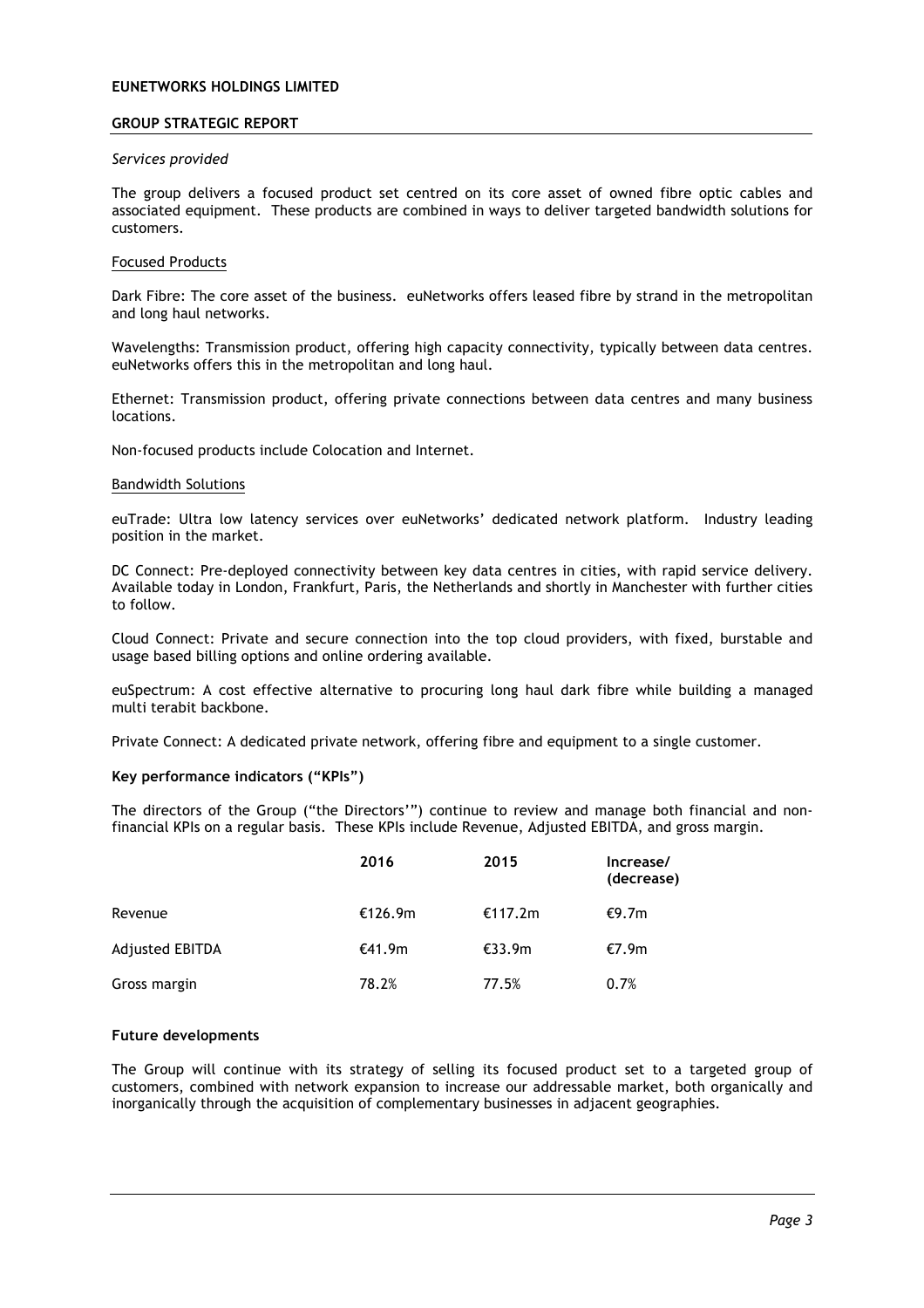# **GROUP STRATEGIC REPORT**

# **Principal Risks and Uncertainties**

The management of the business and execution of the Group's strategy are subject to a number of commercial risks. Risks are reviewed by the Directors and appropriate processes put in place to monitor and mitigate them. If more than one event occurs, it is possible that the overall effect of such events would compound the possible adverse effects on the Company and the Group.

The key business risks affecting the group are set out below.

| <b>Risk</b>                                                                                                          | <b>Mitigants</b> |                                                                                                                                                                                                                                                                                                                                                                                                                                                                                                                                                                                                                                                                                   |
|----------------------------------------------------------------------------------------------------------------------|------------------|-----------------------------------------------------------------------------------------------------------------------------------------------------------------------------------------------------------------------------------------------------------------------------------------------------------------------------------------------------------------------------------------------------------------------------------------------------------------------------------------------------------------------------------------------------------------------------------------------------------------------------------------------------------------------------------|
| Changes in<br>technology or<br>commercial<br>models may<br>impact<br>demand for<br>the<br>company's<br>services      | $\bullet$        | The company continues to closely monitor key secular industry trends<br>driving demand, including the rollout of 5G, and developments in the<br>Internet of things, Cloud Computing, artificial intelligence, big data, Virtual<br>Reality, and ultra-high definition video.<br>The company actively monitors competitor activity on key routes with<br>regards to its focussed products to ensure that its products and bandwidth<br>solutions remain competitively positioned and differentiated.<br>The company works with suppliers to ensure that its cost base remains<br>competitive, and to enable flexibility to respond to changing pricing and<br>commercial dynamics. |
| The<br>company's<br>business plan<br>relies on a<br>continuation<br>of above-<br>market<br>growth                    | $\bullet$        | The company continues to expand its addressable market through ongoing<br>network development.<br>The company pro-actively attracts customers looking for an alternative to<br>incumbent carriers that are unable to offer the desired routes, services,<br>and total cost of ownership.<br>The company tracks and monitors services at a customer level to ensure<br>continued low customer churn.<br>The company actively targets high growth market segments e.g. Content<br>and Financial Services.                                                                                                                                                                           |
| Reliance on<br>third parties<br>to deliver<br>certain<br>services may<br>impact<br>operational<br>service<br>quality |                  | The company works closely with our third party suppliers to ensure third<br>party service levels meet customers' operational and commercial<br>performance needs.<br>The company constructs its own network where possible to reduce<br>third party dependencies, and we have sufficient access to capital to<br>support planned development projects.<br>The company actively seeks to recruit and retain the talent necessary to<br>maintain our standard of operational excellence.                                                                                                                                                                                            |

By order of the board

Browny Ragunt

Brady Rafuse Director

27 April 2017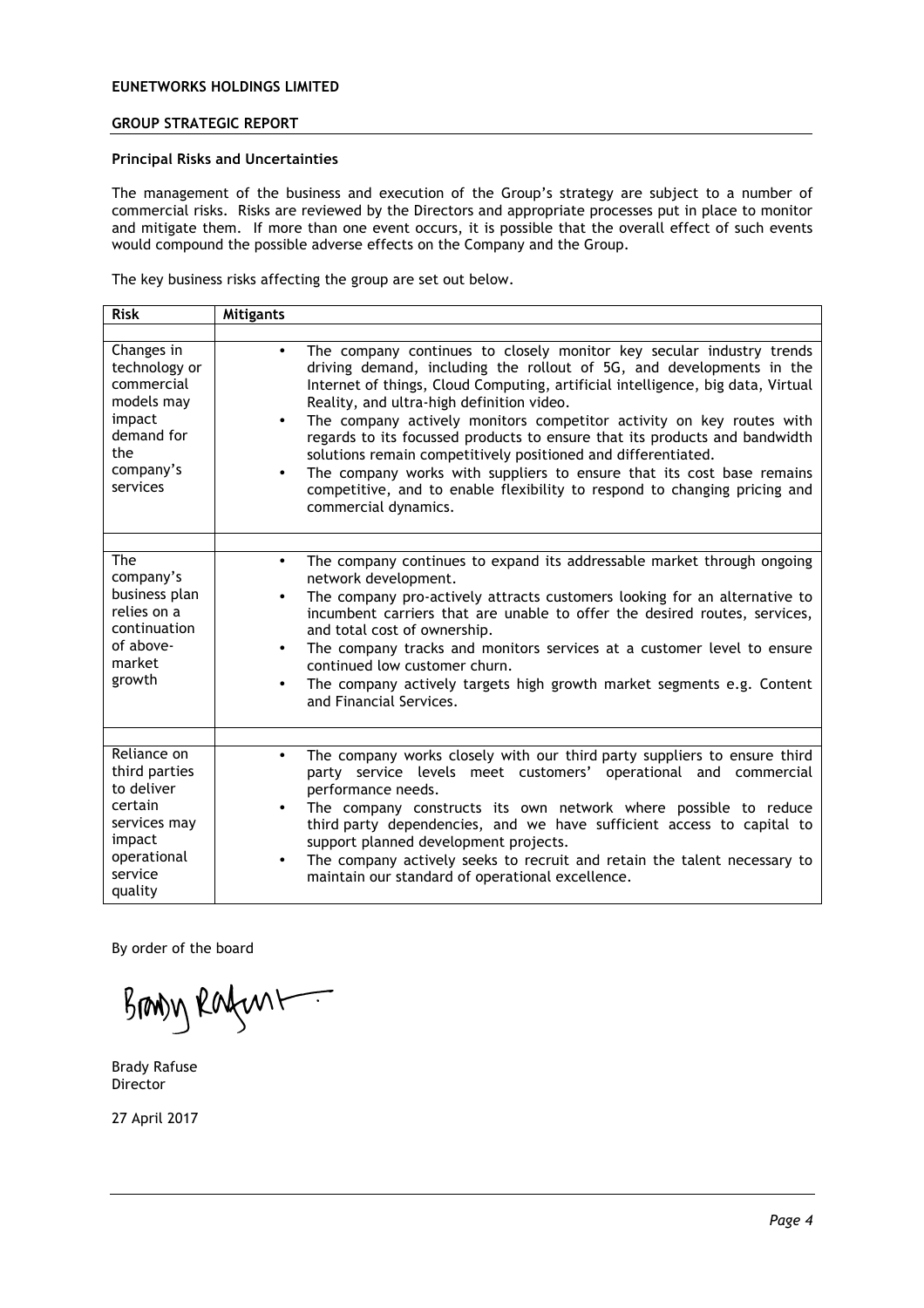#### **DIRECTORS' REPORT**

The directors present their report together with the audited financial statements for the year ended 31 December 2016.

#### **Identification of information included in the Strategic Report**

An indication of likely future developments in the business is set out in the Strategic Report.

#### **Change of name**

On 16 November 2016 the company changed its name from EUN Holdings (UK) Limited.

#### **Dividends**

The directors do not recommend payment of a dividend (2015 -  $\epsilon$ Nil).

#### **Financial risk management objectives and policies**

The Group uses financial instruments such as cash, borrowings, receivables and payables in order to raise finance for the Group's operations. The existence of these instruments exposes the Group to financial risks which are detailed below:

#### *Liquidity risk*

The Company seeks to manage financial risk by ensuring sufficient liquidity is available to meet foreseeable needs and to invest cash assets safely and profitably. Short-term flexibility is achieved by cash balances together with bank debt facilities of €80m and a revolving credit facility of €25m. Subsequent to year end, the Company further expanded debt facilities to  $\epsilon$ 175m.

At year end, the amount drawn on the debt was €80m on term loans (€78.1m outstanding) and €7.0m drawn of our €25m revolving credit facility.

#### *Interest risk*

The Group is exposed to interest rate fluctuations on its borrowings to the extent that the borrowings accrue interest at a fixed margin above Euribor, with a floor on Euribor of nil. At year end the amount drawn on the Group's debt facility totalled €80m on the term loans (€78.1m outstanding) and €7.0m on the revolving credit facility.

The company partially hedges its interest payments using rate caps on the Euribor.

Management do not consider either availability of future debt nor probable interest rate movements to be a significant risk to the business.

# *Credit risk*

The principal credit risk for the Group arises from its trade receivables. In order to manage credit risk the finance team set credit limits for customers based on a combination of payment history and third party credit references. Credit limits are reviewed by the credit controllers on a regular basis in conjunction with debt ageing and collection history.

# **Employee involvement**

Information is provided to all employees regularly by means of on-going management communication channels using written material, face-to-face and video conference meetings and regular postings to an intranet. Employees are also made aware of their contribution through individual biennial performance appraisals.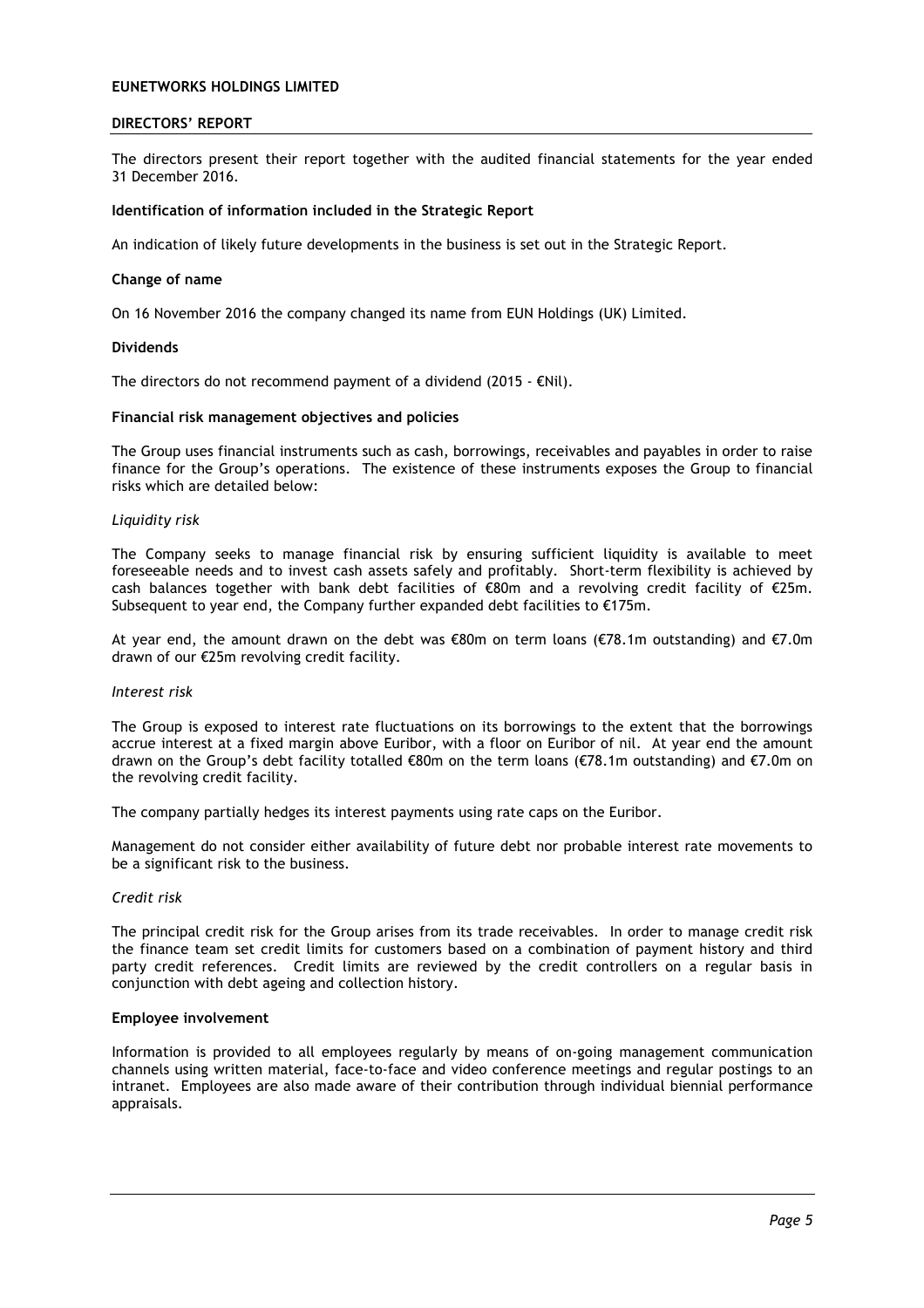#### **DIRECTORS' REPORT**

#### **Disabled persons**

It is the policy of the Group to give full and fair consideration to applications for employment from disabled persons, to continue wherever possible the employment of members of staff who may become disabled and to ensure that suitable training, career development and promotion is afforded to such persons.

#### **Research and Development**

The Group continually invests in the improvement and development of new bandwidth solutions to address evolving customer requirements. The product management team works closely with customers, technology partners, industry analysts and staff to set the services strategy and prioritise the product roadmap.

Internal systems development is aligned to support the operational and service requirements for the Group.

#### **Post Balance Sheet Events**

Subsequent to year end, the Group further expanded its debt facilities to €175m. (2015: there were no material post balance sheet events).

#### **Directors**

The directors of the company during the year were:

Brady Rafuse (appointed 1 November 2016) Joachim Piroth (appointed 1 November 2016) Richard Taylor (appointed 1 November 2016) John Siegel (resigned 1 November 2016)

#### **Directors' responsibilities**

The directors are responsible for preparing the strategic report, directors' report and the financial statements in accordance with applicable law and regulations.

Company law requires the directors to financial statements for each financial year. Under that law the directors have elected to prepare the group and company financial statements in accordance with International Financial Reporting Standards (IFRSs) as adopted by the European Union. Under company law the directors must not approve the financial statements unless they are satisfied that they give a true and fair view of the state of affairs of the group and company and of the profit or loss of the group and company for that period.

In preparing these financial statements, the directors are required to:

- select suitable accounting policies and then apply them consistently;
- make judgments and accounting estimates that are reasonable and prudent;
- state whether they have been prepared in accordance with IFRSs as adopted by the European Union; and
- prepare the financial statements on a going concern basis unless it is inappropriate to presume that the company will continue in business.

The directors are responsible for keeping adequate accounting records that are sufficient to show and explain the company's transactions and disclose with reasonable accuracy at any time the financial position of the company, and enable them to ensure that the financial statements comply with the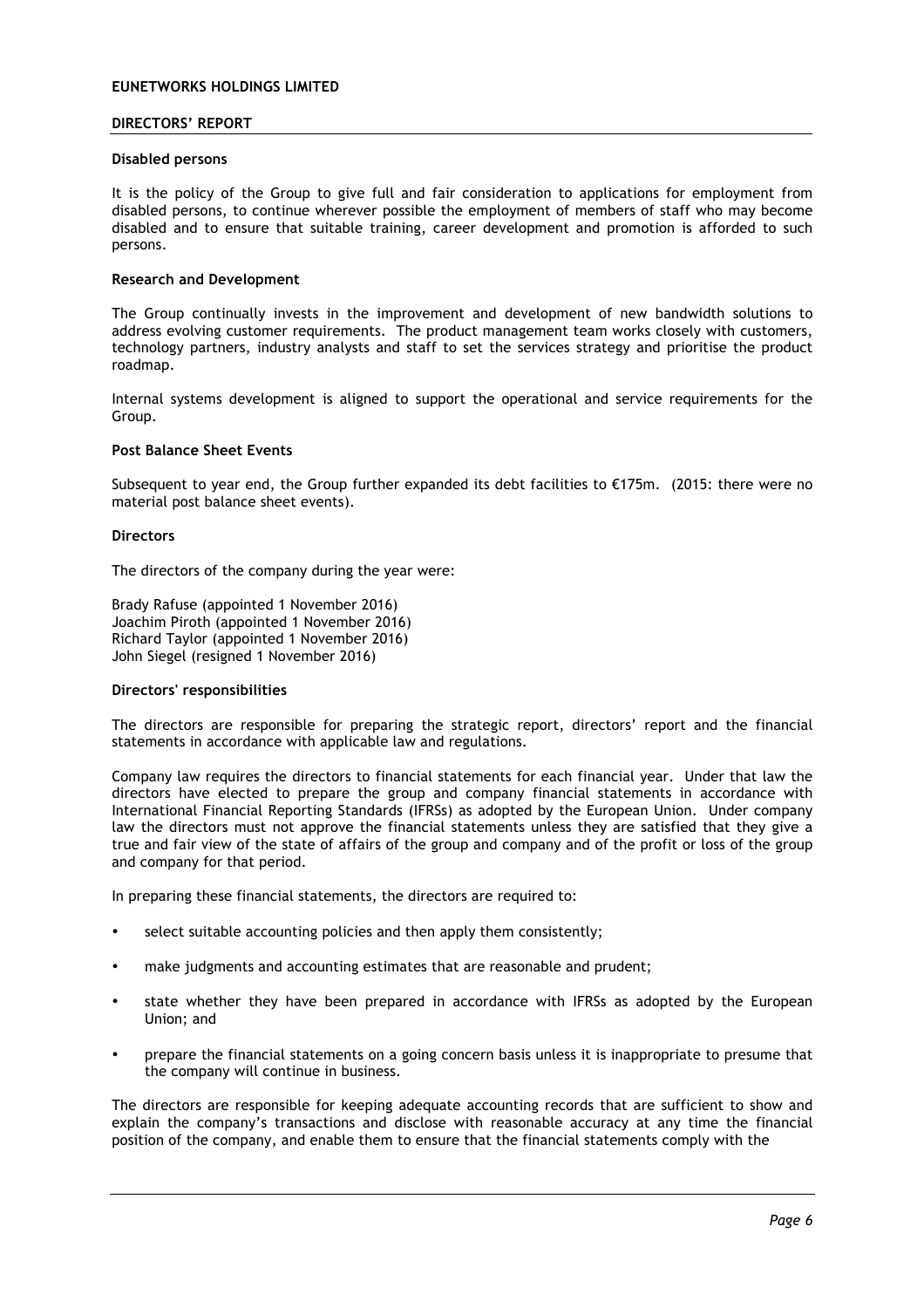# **DIRECTORS' REPORT**

Companies Act 2006. They are also responsible for safeguarding the assets of the company and accordingly for taking reasonable steps for the prevention and detection of fraud and other irregularities.

### **Auditors**

BDO LLP were appointed as first auditors of the Company by the directors during the year.

All of the directors have taken all the steps that they ought to have taken to make themselves aware of any information needed by the Company's auditors for the purposes of their audit and to establish that the auditors are aware of that information. The directors are not aware of any relevant audit information of which the auditors are unaware.

On behalf of the Board of Directors

Browny Ragunt

Brady Rafuse Director 27 April 2017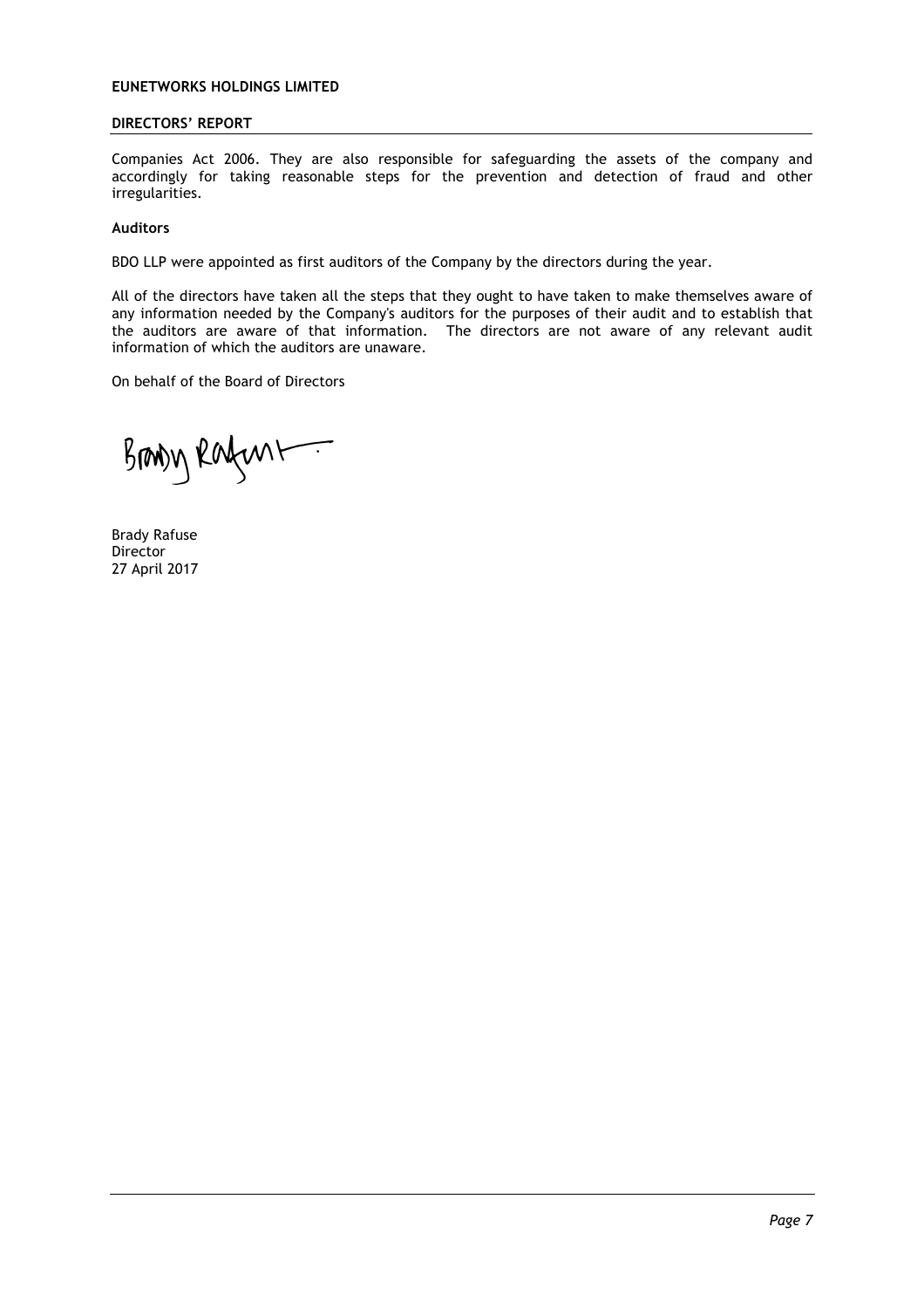# **INDEPENDENT AUDITOR'S REPORT TO THE MEMBERS OF EUNETWORKS HOLDINGS LIMITED**

We have audited the financial statements of euNetworks Holdings Limited for the year ended 31 December 2016 which comprise the consolidated statement of profit or loss and other comprehensive income, the consolidated and company statement of financial position, the consolidated and company statement of cash flows and the consolidated and company statement of changes in equity and the related notes. The financial reporting framework that has been applied in their preparation is applicable law and International Financial Reporting Standards (IFRSs) as adopted by the European Union and, as regards the parent company financial statements, as applied in accordance with the provisions of the Companies Act 2006.

This report is made solely to the company's members, as a body, in accordance with Chapter 3 of Part 16 of the Companies Act 2006. Our audit work has been undertaken so that we might state to the company's members those matters we are required to state to them in an auditor's report and for no other purpose. To the fullest extent permitted by law, we do not accept or assume responsibility to anyone other than the company and the company's members as a body, for our audit work, for this report, or for the opinions we have formed.

# **Respective responsibilities of directors and auditors**

As explained more fully in the statement of directors' responsibilities, the directors are responsible for the preparation of the financial statements and for being satisfied that they give a true and fair view. Our responsibility is to audit and express an opinion on the financial statements in accordance with applicable law and International Standards on Auditing (UK and Ireland). Those standards require us to comply with the Financial Reporting Council's (FRC's) Ethical Standards for Auditors.

# **Scope of the audit of the financial statements**

A description of the scope of an audit of financial statements is provided on the FRC's website at www.frc.org.uk/auditscopeukprivate.

# **Opinion on financial statements**

In our opinion:

- the financial statements give a true and fair view of the state of the group's and parent company's affairs as at 31 December 2016 and of the group's profit for the year then ended;
- the Group financial statements have been properly prepared in accordance with IFRSs as adopted by the European Union;
- the parent Company financial statements have been properly prepared in accordance with IFRSs as adopted by the European Union and as applied in accordance with the provisions of the Companies Act 2016; and
- the financial statements have been prepared in accordance with the requirements of the Companies Act 2006.

# **Other matters**

The corresponding figures for the parent Company for the year ended 31 December 2015 are unaudited.

# **Opinion on other matters prescribed by the Companies Act 2006**

In our opinion, based on the work undertaken in the course of the audit:

- the information given in the strategic report and directors' report for the financial year ended 31 December 2016 for which the financial statements are prepared is consistent with the financial statements; and
- the strategic report and directors' report have been prepared in accordance with applicable legal requirements.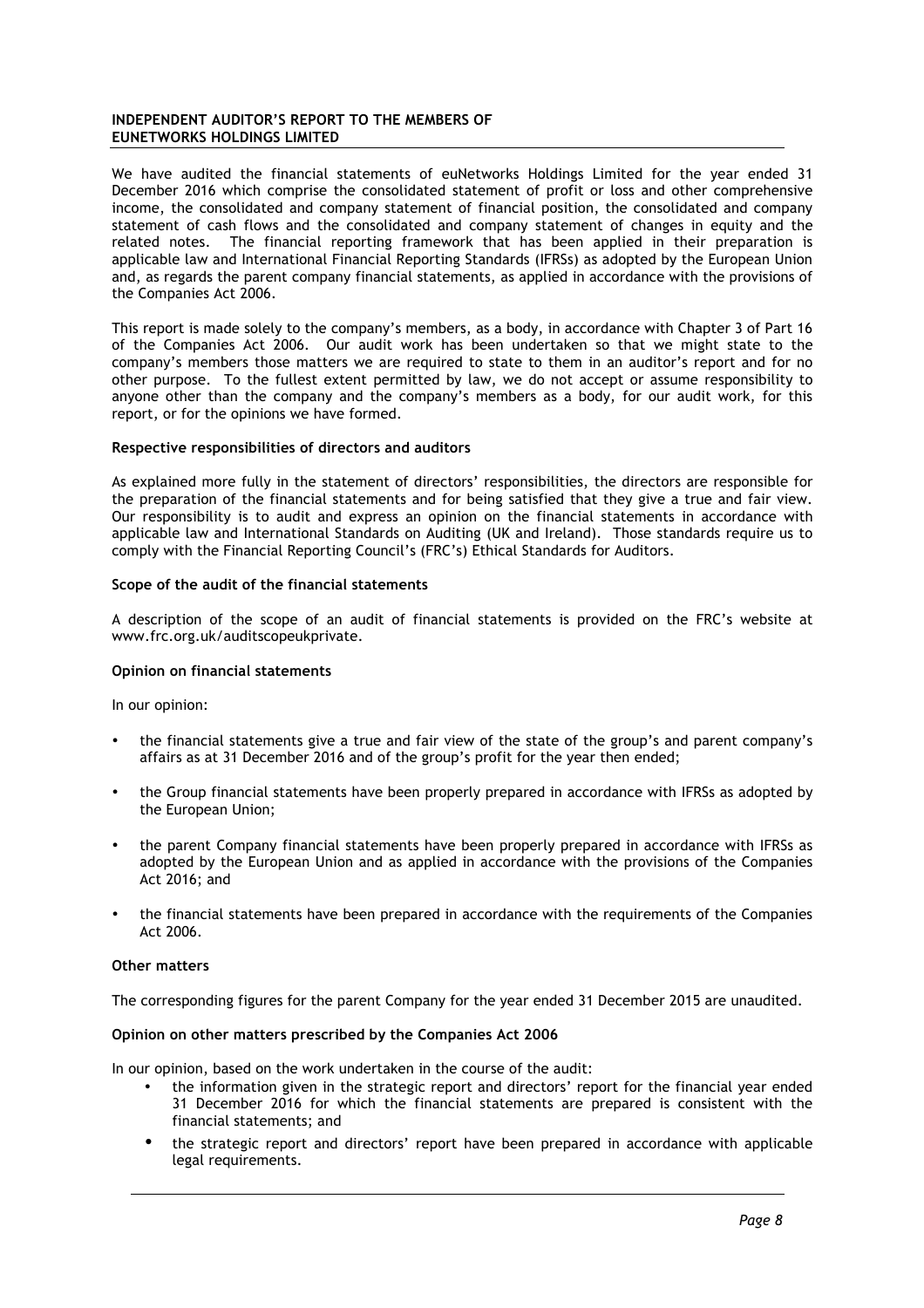# **INDEPENDENT AUDITOR'S REPORT TO THE MEMBERS OF EUNETWORKS HOLDINGS LIMITED**

#### **Matters on which we are required to report by exception**

In the light of the knowledge and understanding of the group and the company and its environment obtained in the course of the audit, we have not identified material misstatements in the strategic report or the directors' report.

We have nothing to report in respect of the following matters where the Companies Act 2006 requires us to report to you if, in our opinion:

- adequate accounting records have not been kept, or returns adequate for our audit have not been received from branches not visited by us; or
- the financial statements are not in agreement with the accounting records and returns; or
- certain disclosures of directors' remuneration specified by law are not made; or
- we have not received all the information and explanations we require for our audit.

*Julian Frost (senior statutory auditor) For and on behalf of BDO LLP, statutory auditor London 27 April 2017*

BDO LLP is a limited liability partnership registered in England and Wales (with registered number OC305127).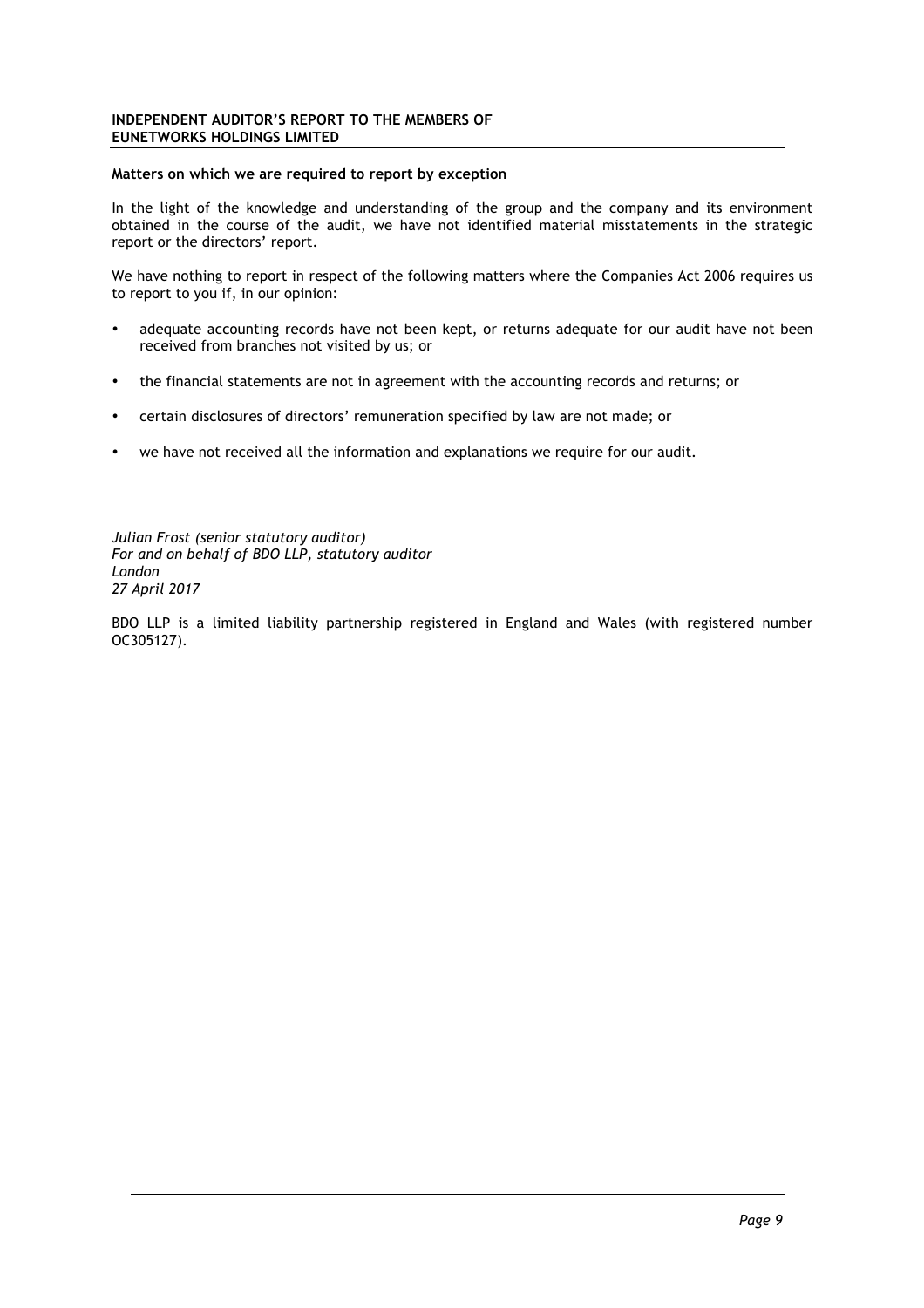# **CONSOLIDATED STATEMENT OF PROFIT OR LOSS AND OTHER COMPREHENSIVE INCOME FOR THE FINANCIAL YEAR ENDED 31 DECEMBER 2016**

|                                                                                                   | <b>Note</b>             | 2016<br>€'m | 2015<br>€'m |
|---------------------------------------------------------------------------------------------------|-------------------------|-------------|-------------|
| Revenue                                                                                           | $\overline{\mathbf{4}}$ | 126.9       | 117.2       |
| Cost of sales                                                                                     |                         | (27.6)      | (26.4)      |
| Gross profit                                                                                      |                         | 99.3        | 90.8        |
| Administrative expenses                                                                           | 5                       | (87.6)      | (87.7)      |
| Operating profit                                                                                  |                         | 11.7        | 3.1         |
| Analysed as:                                                                                      |                         |             |             |
| Adjusted EBITDA                                                                                   |                         | 41.9        | 33.9        |
| Depreciation                                                                                      | 11                      | (28.3)      | (26.1)      |
| Amortisation                                                                                      | 12                      | (2.2)       | (2.5)       |
| Profit/(loss) on disposal of plant and equipment                                                  | 5                       | 1.0         | (0.9)       |
| Share option costs                                                                                | 6                       | (0.7)       | (1.3)       |
| <b>Operating profit</b>                                                                           |                         | 11.7        | 3.1         |
| <b>Financial costs</b>                                                                            | 8                       | (4.9)       | (3.4)       |
| Profit/(loss) before income tax                                                                   |                         | 6.8         | (0.3)       |
| Income tax credit/(expense)                                                                       | 10                      | 0.2         | (1.0)       |
| Profit/(loss) for the year                                                                        |                         | 7.0         | (1.3)       |
| Other comprehensive income for the year, net of tax                                               |                         |             |             |
| Total comprehensive profit/(loss) for the year                                                    |                         | 7.0         | (1.3)       |
| Profit/(loss) for the year and total comprehensive<br>profit/(loss) for the year attributable to: |                         |             |             |
| Shareholders of the Company                                                                       |                         | 7.0         | (1.3)       |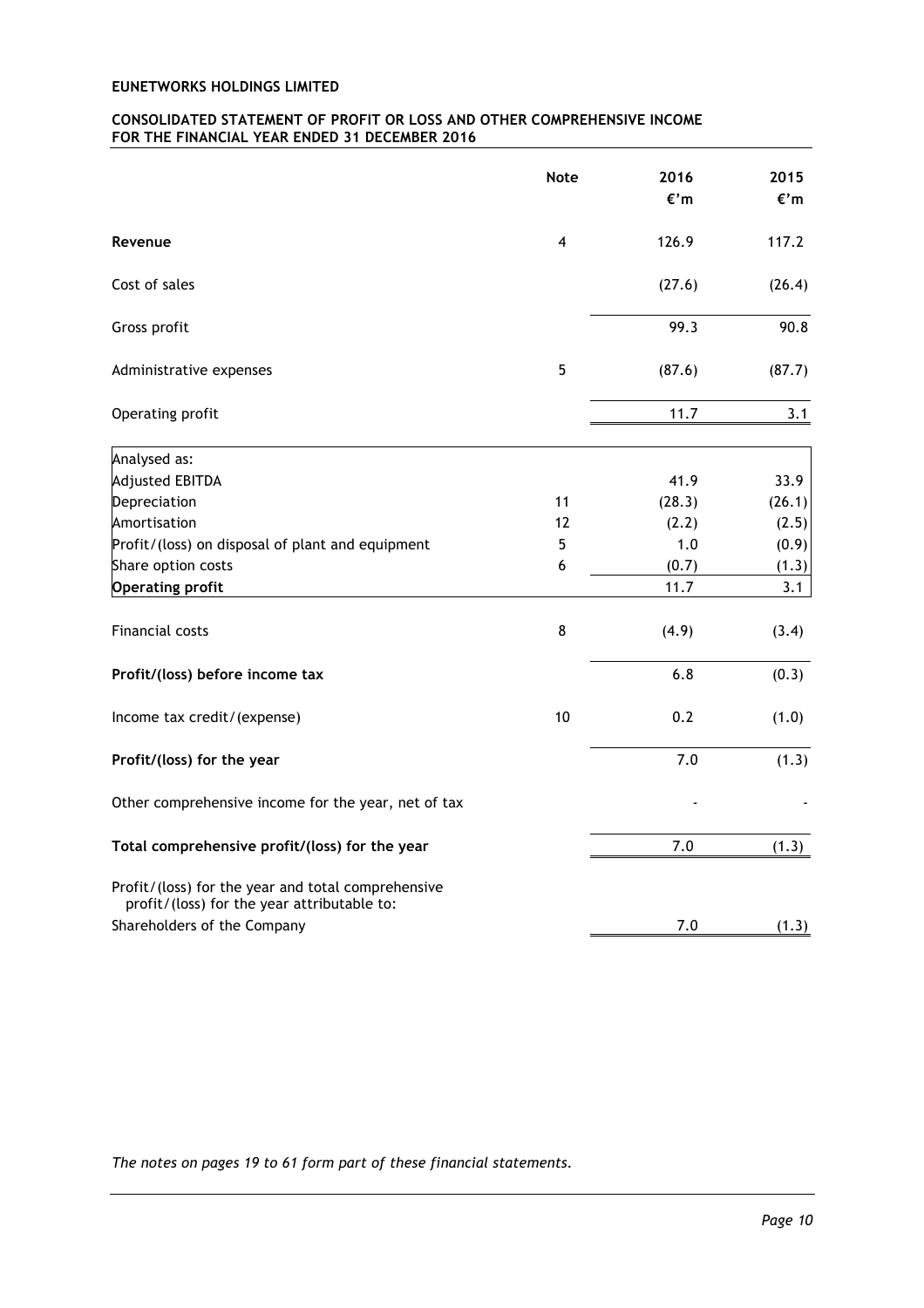# **CONSOLIDATED STATEMENT OF FINANCIAL POSITION AS AT 31 DECEMBER 2016**

| €'m<br>€'m<br><b>Assets</b><br><b>Non-current assets</b><br>11<br>245.9<br>220.0<br>Plant and equipment<br>12<br>34.0<br>35.1<br>Intangible assets<br>29<br>Deferred tax assets<br>3.4<br>3.4<br>13<br>0.7<br>1.0<br>Prepayments<br>284.3<br>259.2<br>Total non-current assets<br><b>Current assets</b><br>15<br>0.2<br>Infrastructure assets held for resale<br>0.2<br>Trade receivables<br>16<br>13.1<br>11.0<br>17<br>1.2<br>0.9<br>Other receivables<br>13<br>4.3<br>5.1<br>Prepayments<br>0.4<br>Income tax recoverable<br>18<br>22.0<br>12.7<br>Cash and cash equivalents<br>40.8<br>30.3<br>Total current assets<br>325.1<br>289.5<br><b>Total assets</b><br><b>Equity and liabilities</b><br><b>Equity</b> |
|--------------------------------------------------------------------------------------------------------------------------------------------------------------------------------------------------------------------------------------------------------------------------------------------------------------------------------------------------------------------------------------------------------------------------------------------------------------------------------------------------------------------------------------------------------------------------------------------------------------------------------------------------------------------------------------------------------------------|
|                                                                                                                                                                                                                                                                                                                                                                                                                                                                                                                                                                                                                                                                                                                    |
|                                                                                                                                                                                                                                                                                                                                                                                                                                                                                                                                                                                                                                                                                                                    |
|                                                                                                                                                                                                                                                                                                                                                                                                                                                                                                                                                                                                                                                                                                                    |
|                                                                                                                                                                                                                                                                                                                                                                                                                                                                                                                                                                                                                                                                                                                    |
|                                                                                                                                                                                                                                                                                                                                                                                                                                                                                                                                                                                                                                                                                                                    |
|                                                                                                                                                                                                                                                                                                                                                                                                                                                                                                                                                                                                                                                                                                                    |
|                                                                                                                                                                                                                                                                                                                                                                                                                                                                                                                                                                                                                                                                                                                    |
|                                                                                                                                                                                                                                                                                                                                                                                                                                                                                                                                                                                                                                                                                                                    |
|                                                                                                                                                                                                                                                                                                                                                                                                                                                                                                                                                                                                                                                                                                                    |
|                                                                                                                                                                                                                                                                                                                                                                                                                                                                                                                                                                                                                                                                                                                    |
|                                                                                                                                                                                                                                                                                                                                                                                                                                                                                                                                                                                                                                                                                                                    |
|                                                                                                                                                                                                                                                                                                                                                                                                                                                                                                                                                                                                                                                                                                                    |
|                                                                                                                                                                                                                                                                                                                                                                                                                                                                                                                                                                                                                                                                                                                    |
|                                                                                                                                                                                                                                                                                                                                                                                                                                                                                                                                                                                                                                                                                                                    |
|                                                                                                                                                                                                                                                                                                                                                                                                                                                                                                                                                                                                                                                                                                                    |
|                                                                                                                                                                                                                                                                                                                                                                                                                                                                                                                                                                                                                                                                                                                    |
|                                                                                                                                                                                                                                                                                                                                                                                                                                                                                                                                                                                                                                                                                                                    |
|                                                                                                                                                                                                                                                                                                                                                                                                                                                                                                                                                                                                                                                                                                                    |
|                                                                                                                                                                                                                                                                                                                                                                                                                                                                                                                                                                                                                                                                                                                    |
| 19<br>Share capital                                                                                                                                                                                                                                                                                                                                                                                                                                                                                                                                                                                                                                                                                                |
| 225.7<br>Share premium<br>20<br>225.7                                                                                                                                                                                                                                                                                                                                                                                                                                                                                                                                                                                                                                                                              |
| 16.0<br>21<br>15.3<br>Employee share option reserve                                                                                                                                                                                                                                                                                                                                                                                                                                                                                                                                                                                                                                                                |
| 21<br>0.7<br>0.7<br>Foreign currency translation reserve                                                                                                                                                                                                                                                                                                                                                                                                                                                                                                                                                                                                                                                           |
| 21<br>53.9<br>53.9<br>Merger reserve                                                                                                                                                                                                                                                                                                                                                                                                                                                                                                                                                                                                                                                                               |
| 21<br>Profit and loss reserve<br>(106.1)<br>(113.1)                                                                                                                                                                                                                                                                                                                                                                                                                                                                                                                                                                                                                                                                |
| 190.2<br>182.5<br>Total equity                                                                                                                                                                                                                                                                                                                                                                                                                                                                                                                                                                                                                                                                                     |
| Non-current liabilities                                                                                                                                                                                                                                                                                                                                                                                                                                                                                                                                                                                                                                                                                            |
| 22<br>2.1<br>Obligations under finance leases                                                                                                                                                                                                                                                                                                                                                                                                                                                                                                                                                                                                                                                                      |
| 23<br>46.1<br>Interest bearing borrowings<br>77.9                                                                                                                                                                                                                                                                                                                                                                                                                                                                                                                                                                                                                                                                  |
| 24<br>Provisions<br>3.2<br>3.3                                                                                                                                                                                                                                                                                                                                                                                                                                                                                                                                                                                                                                                                                     |
| Deferred revenue<br>25<br>15.2<br>16.4                                                                                                                                                                                                                                                                                                                                                                                                                                                                                                                                                                                                                                                                             |
| 26<br>0.1<br>0.4<br>Trade and other payables                                                                                                                                                                                                                                                                                                                                                                                                                                                                                                                                                                                                                                                                       |
| 28<br>4.5<br>5.0<br>Deferred tax liabilities                                                                                                                                                                                                                                                                                                                                                                                                                                                                                                                                                                                                                                                                       |
| Total non-current liabilities<br>100.9<br>73.3                                                                                                                                                                                                                                                                                                                                                                                                                                                                                                                                                                                                                                                                     |
| <b>Current liabilities</b>                                                                                                                                                                                                                                                                                                                                                                                                                                                                                                                                                                                                                                                                                         |
| Obligations under finance leases<br>22<br>0.8<br>0.9                                                                                                                                                                                                                                                                                                                                                                                                                                                                                                                                                                                                                                                               |
| 23<br>Interest bearing borrowings<br>4.4<br>0.8                                                                                                                                                                                                                                                                                                                                                                                                                                                                                                                                                                                                                                                                    |
| Deferred revenue<br>25<br>5.5<br>5.5                                                                                                                                                                                                                                                                                                                                                                                                                                                                                                                                                                                                                                                                               |
| Trade and other payables<br>26<br>23.3<br>26.5                                                                                                                                                                                                                                                                                                                                                                                                                                                                                                                                                                                                                                                                     |
| Total current liabilities<br>34.0<br>33.7                                                                                                                                                                                                                                                                                                                                                                                                                                                                                                                                                                                                                                                                          |
| <b>Total liabilities</b><br>134.9<br>107.0                                                                                                                                                                                                                                                                                                                                                                                                                                                                                                                                                                                                                                                                         |
| <b>Total equity and liabilities</b><br>325.1<br>289.5                                                                                                                                                                                                                                                                                                                                                                                                                                                                                                                                                                                                                                                              |

The notes on pages 19 to 60 form part of these financial statements. The financial statements were approved by the Board and authorised for issue on 27 April 2017 and signed on its behalf by

Brown Ragunt  $\overline{a}$ 

Brady Rafuse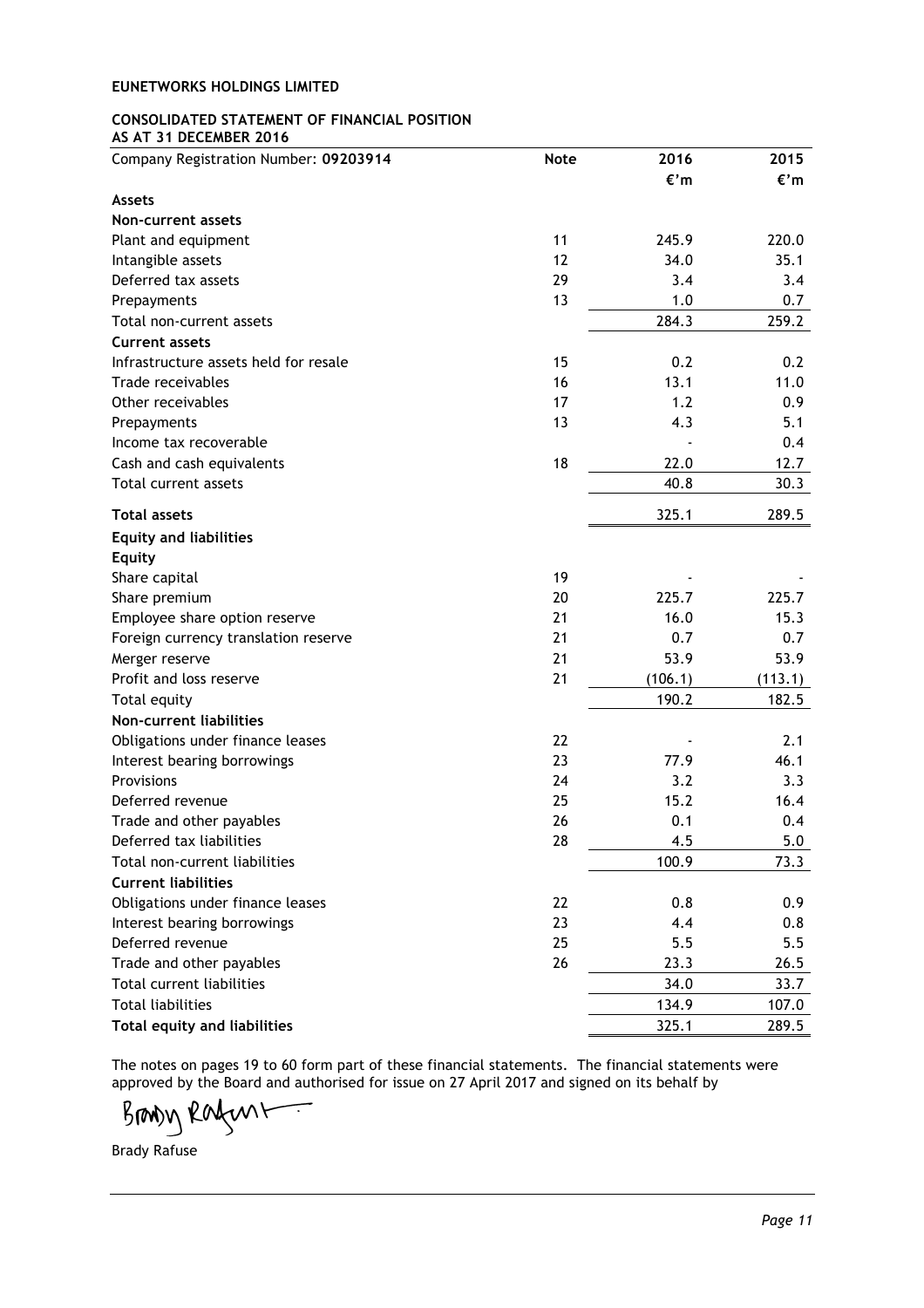# **COMPANY STATEMENT OF FINANCIAL POSITION AS AT 31 DECEMBER 2017**

Company Registration Number: **09203914**

|                                     |             |       | <b>Unaudited</b> |
|-------------------------------------|-------------|-------|------------------|
|                                     | <b>Note</b> | 2016  | 2015             |
|                                     |             | €'m   | €'m              |
| <b>Assets</b>                       |             |       |                  |
| Non-current asset                   |             |       |                  |
| Investments in subsidiaries         | 14          | 225.7 |                  |
| <b>Current assets</b>               |             |       |                  |
| Cash and cash equivalents           | 18          |       |                  |
| Total current assets                |             |       |                  |
| <b>Total assets</b>                 |             | 225.7 |                  |
| <b>Equity and liabilities</b>       |             |       |                  |
| <b>Capital and reserves</b>         |             |       |                  |
| Share capital                       | 19          |       |                  |
| Share premium                       | 20          | 225.7 |                  |
| Profit and loss reserve             | 21          |       |                  |
| Total equity                        |             | 225.7 |                  |
| <b>Current liabilities</b>          |             |       |                  |
| Trade and other payables            | 26          |       |                  |
| Total current liabilities           |             |       |                  |
| <b>Total equity and liabilities</b> |             | 225.7 |                  |

The notes on pages 19 to 61 form part of these financial statements. The financial statements were approved by the Board and authorised for issue on 27 April 2017 and signed on its behalf by

Brown Ragunt

Brady Rafuse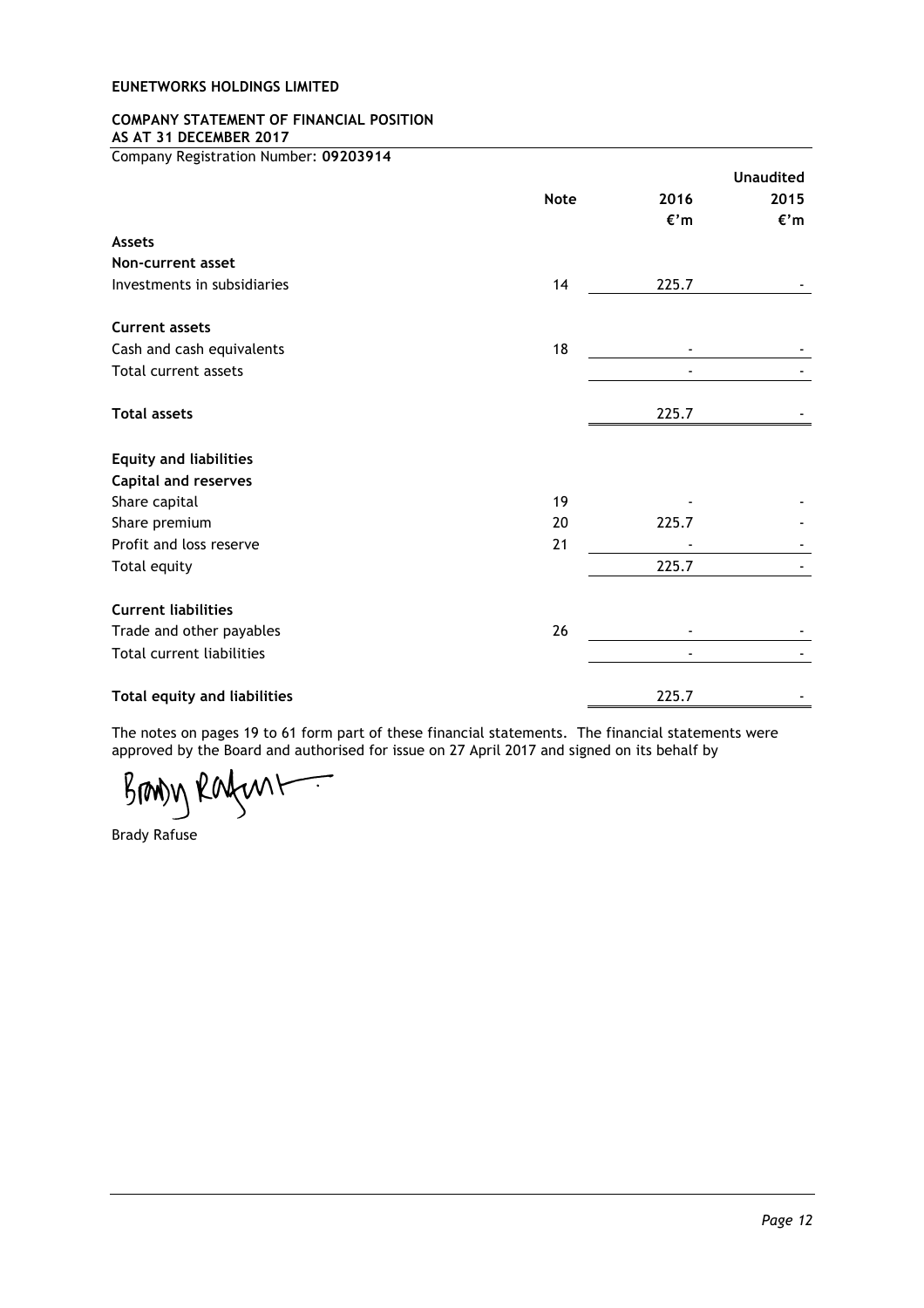# **CONSOLIDATED STATEMENT OF CASH FLOWS FOR THE FINANCIAL YEAR ENDED 31 DECEMBER 2016**

|                                                                       | <b>Note</b> | 2016   | 2015   |
|-----------------------------------------------------------------------|-------------|--------|--------|
|                                                                       |             | €'m    | €'m    |
| <b>Operating activities</b>                                           |             |        |        |
| Profit/(loss) after tax                                               |             | 7.0    | (1.3)  |
| Add back/(deduct):                                                    |             |        |        |
| Depreciation of plant and equipment                                   | 11          | 28.3   | 26.1   |
| Amortisation of intangibles                                           | 12          | 2.2    | 2.5    |
| Share options expenses                                                | 6           | 0.7    | 1.3    |
| <b>Financial costs</b>                                                | 8           | 4.9    | 3.4    |
| (Profit)/loss on disposal of plant and equipment                      |             | (1.0)  | 0.9    |
| Operating cash flows before movements in working capital              |             | 42.1   | 28.0   |
| Changes in working capital                                            | 27          | (6.0)  | (5.7)  |
| Income tax refund                                                     |             | 0.1    | 1.1    |
| Net cash generated from operating activities                          |             | 36.2   | 28.3   |
| <b>Investing activities</b>                                           |             |        |        |
| Purchase of plant and equipment                                       |             | (49.8) | (40.2) |
| Purchase of intangible assets                                         | 12          | (1.1)  | (1.2)  |
| Payment of deferred purchase consideration                            |             | (0.4)  | (0.2)  |
| Net cash outflow on acquisition of subsidiary net of cash<br>acquired |             |        | (5.0)  |
| Net cash used in investing activities                                 |             | (51.3) | (46.6) |
| <b>Financing activities</b>                                           |             |        |        |
| Debt raised                                                           |             | 37.0   | 27.7   |
| Repayment of debt                                                     |             | (1.6)  | (0.3)  |
| Share buyback                                                         |             | (5.8)  |        |
| Payments in respect of cancellation of options                        |             |        | (5.3)  |
| Repayment of finance lease obligations                                |             | (0.2)  | (1.4)  |
| Interest paid                                                         |             | (4.0)  | (3.0)  |
| Net cash generated from financing activities                          |             | 25.4   | 17.7   |
| Effect of exchange rates on cash and cash equivalents                 |             | (1.0)  | (0.1)  |
| Net increase/(decrease) in cash and cash equivalents                  |             | 9.3    | (0.7)  |
| Cash and cash equivalents at beginning of the year                    |             | 12.7   | 13.4   |
| Cash and cash equivalents at end of the year                          | 18          | 22.0   | 12.7   |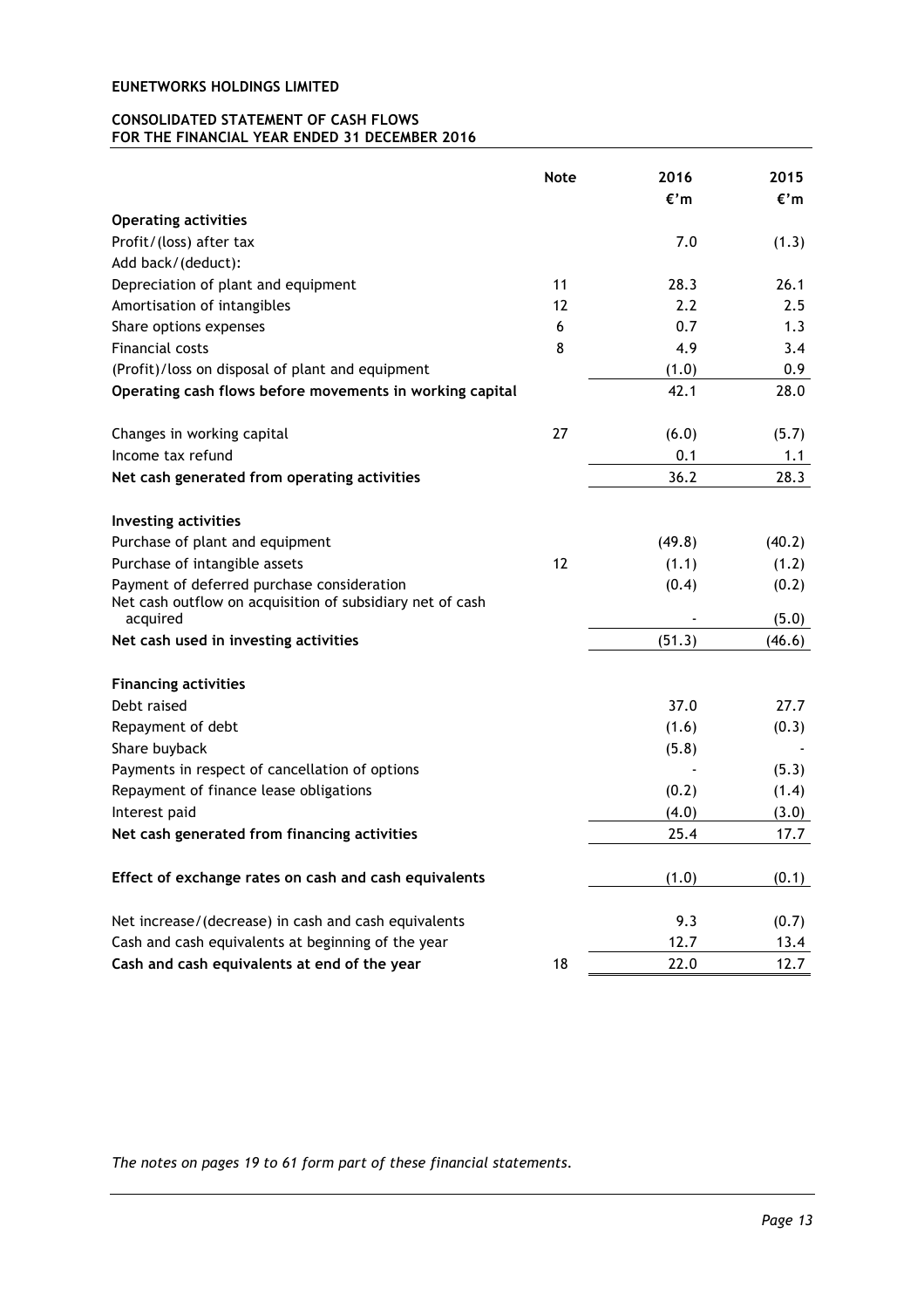# **COMPANY STATEMENT OF CASH FLOWS FOR THE FINANCIAL YEAR ENDED 31 DECEMBER 2016**

|                                                                       | <b>Note</b> | 2016<br>€'m | 2015<br>€'m |
|-----------------------------------------------------------------------|-------------|-------------|-------------|
| <b>Operating activities</b>                                           |             |             |             |
| Profit/(loss) before income tax                                       |             |             |             |
| Add back/(deduct):                                                    |             |             |             |
| Depreciation of plant and equipment                                   |             |             |             |
| Amortisation of intangibles                                           |             |             |             |
| Share options expenses                                                |             |             |             |
| Financial costs                                                       |             |             |             |
| (Profit)/loss on disposal of plant and equipment                      |             |             |             |
| Operating cash flows before movements in working capital              |             |             |             |
| Changes in working capital                                            |             |             |             |
| Income tax (payment)/refund                                           |             |             |             |
| Net cash from operating activities                                    |             |             |             |
|                                                                       |             |             |             |
| <b>Investing activities</b>                                           |             |             |             |
| Net cash outflow on acquisition of subsidiary net of cash<br>acquired |             |             |             |
|                                                                       |             |             |             |
| Net cash used in investing activities                                 |             |             |             |
| <b>Financing activities</b>                                           |             |             |             |
| Issue of shares                                                       | 19          |             |             |
| Net cash from financing activities                                    |             |             |             |
|                                                                       |             |             |             |
| Effect of exchange rates on cash and cash equivalents                 |             |             |             |
|                                                                       |             |             |             |
| Net increase in cash and cash equivalents                             |             |             |             |
| Cash and cash equivalents at beginning of the year                    |             |             |             |
| Cash and cash equivalents at end of the year                          | 18          |             |             |
|                                                                       |             |             |             |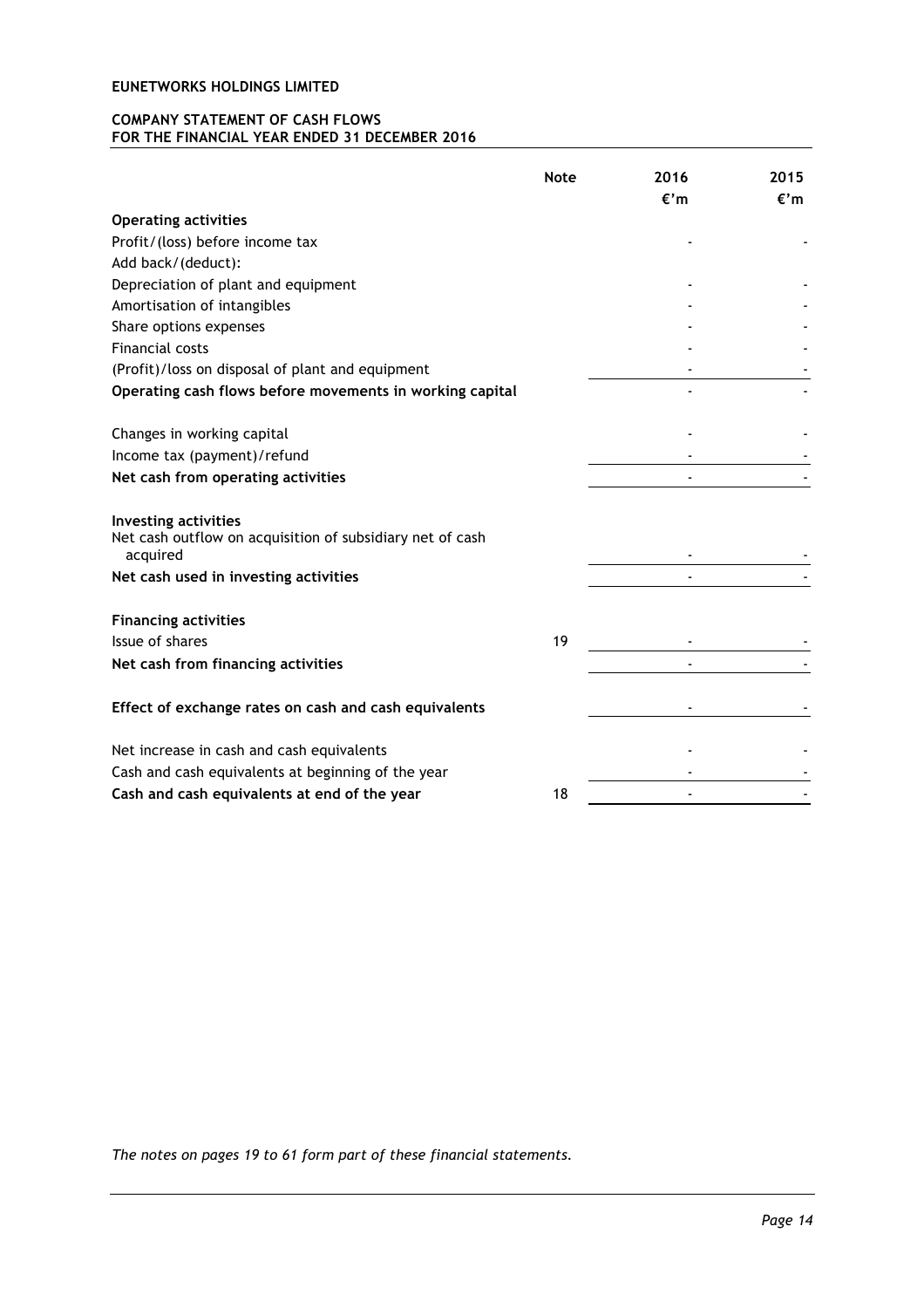#### **CONSOLIDATED STATEMENT OF CHANGES IN EQUITY FOR THE FINANCIAL YEAR ENDED 31 DECEMBER 2016**

|                                                                                                                                  |                                |                                |                                            | <b>Reserves</b>                                      |                |                                          |                        |
|----------------------------------------------------------------------------------------------------------------------------------|--------------------------------|--------------------------------|--------------------------------------------|------------------------------------------------------|----------------|------------------------------------------|------------------------|
|                                                                                                                                  | <b>Share</b><br>capital<br>€'m | <b>Share</b><br>premium<br>€'m | Employee<br>share option<br>reserve<br>€'m | Foreign<br>currency<br>translation<br>reserve<br>€'m | reserve<br>€'m | Merger Profit and loss<br>reserve<br>€'m | Total<br>equity<br>€'m |
| Group                                                                                                                            |                                |                                |                                            |                                                      |                |                                          |                        |
| 2016                                                                                                                             |                                |                                |                                            |                                                      |                |                                          |                        |
| At 1 January 2016                                                                                                                |                                | 225.7                          | 15.3                                       | 0.7                                                  | 53.9           | (113.1)                                  | 182.5                  |
| Profit for the year, representing total<br>comprehensive income for the year<br>Contributions by and distributions to<br>owners: |                                |                                |                                            |                                                      |                | 7.0                                      | 7.0                    |
| - Share options expense (Note 6)                                                                                                 | $\blacksquare$                 |                                | 0.7                                        | $\sim$                                               | $\sim$         | $\blacksquare$                           | 0.7                    |
| Total contributions by and distributions to<br>owners                                                                            |                                |                                | 0.7                                        |                                                      |                |                                          | 0.7                    |
| At 31 December 2016                                                                                                              |                                | 225.7                          | 16.0                                       | 0.7                                                  | 53.9           | (106.1)                                  | 190.2                  |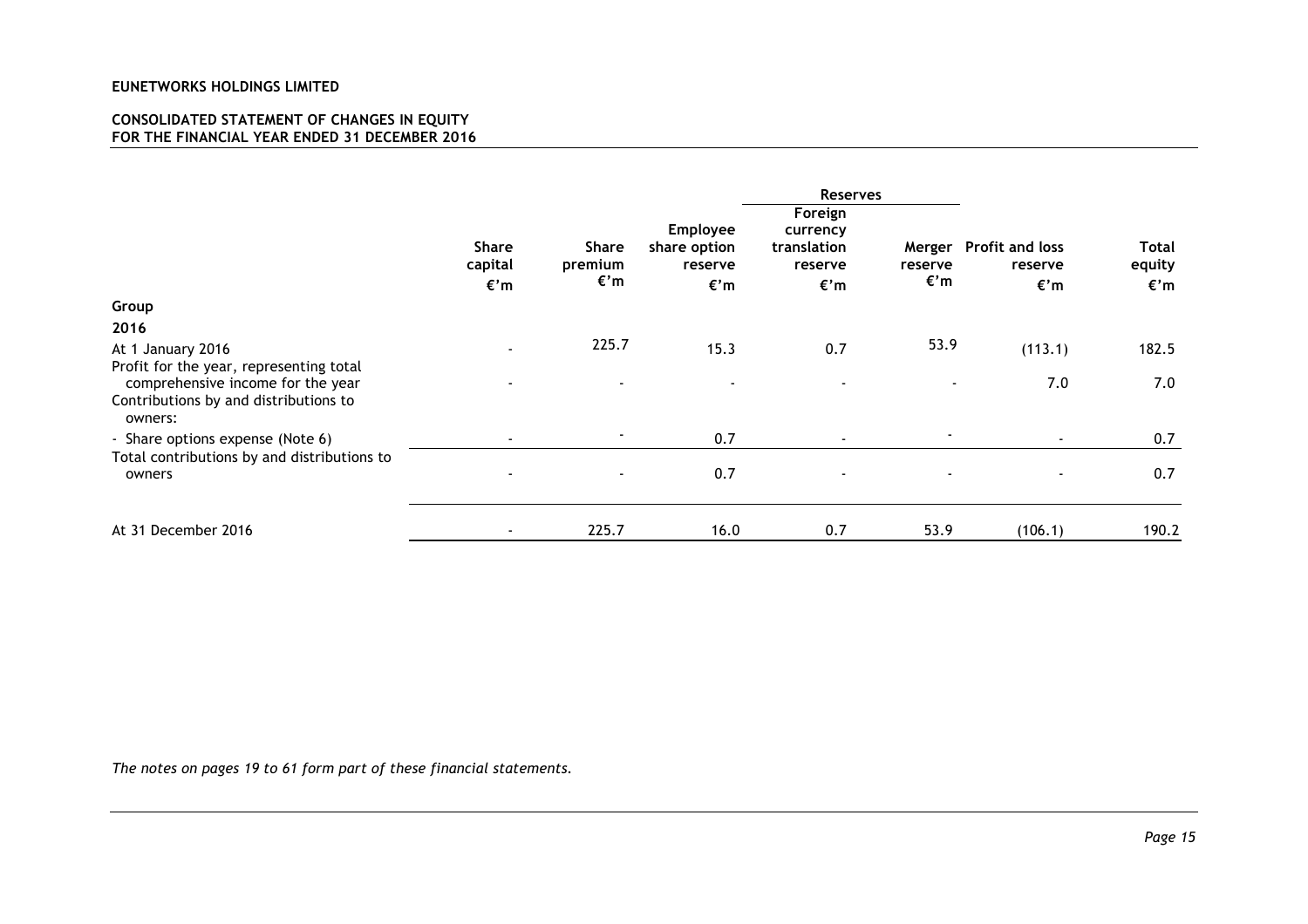#### **CONSOLIDATED STATEMENT OF CHANGES IN EQUITY FOR THE FINANCIAL YEAR ENDED 31 DECEMBER 2016**

|                                                                                                                                | <b>Share</b><br>capital<br>€'m | <b>Share</b><br>premium<br>€'m | Employee<br>share option<br>reserve<br>€'m | <b>Reserves</b><br>Foreign<br>currency<br>translation<br>reserve<br>€'m | reserve<br>€'m                             | Merger Profit and loss<br>reserve<br>€'m | Total<br>equity<br>€'m |
|--------------------------------------------------------------------------------------------------------------------------------|--------------------------------|--------------------------------|--------------------------------------------|-------------------------------------------------------------------------|--------------------------------------------|------------------------------------------|------------------------|
| Group                                                                                                                          |                                |                                |                                            |                                                                         |                                            |                                          |                        |
| 2015                                                                                                                           |                                |                                |                                            |                                                                         |                                            |                                          |                        |
| At 1 January 2015                                                                                                              |                                | 225.7                          | 19.3                                       | 0.7                                                                     | 53.9                                       | (111.8)                                  | 187.8                  |
| Loss for the year, representing total<br>comprehensive income for the year<br>Contributions by and distributions to<br>owners: |                                |                                |                                            | $\overline{\phantom{a}}$                                                | $\overline{\phantom{0}}$<br>$\blacksquare$ | (1.3)                                    | (1.3)                  |
| - Share options expense (Note 6)                                                                                               |                                |                                | (4.0)                                      |                                                                         | $\overline{\phantom{a}}$                   |                                          | (4.0)                  |
| Total contributions by and distributions to<br>owners                                                                          |                                |                                | (4.0)                                      |                                                                         | $\blacksquare$                             | $\blacksquare$                           | (4.0)                  |
| At 31 December 2015                                                                                                            |                                | 225.7                          | 15.3                                       | 0.7                                                                     | 53.9                                       | (113.1)                                  | 182.5                  |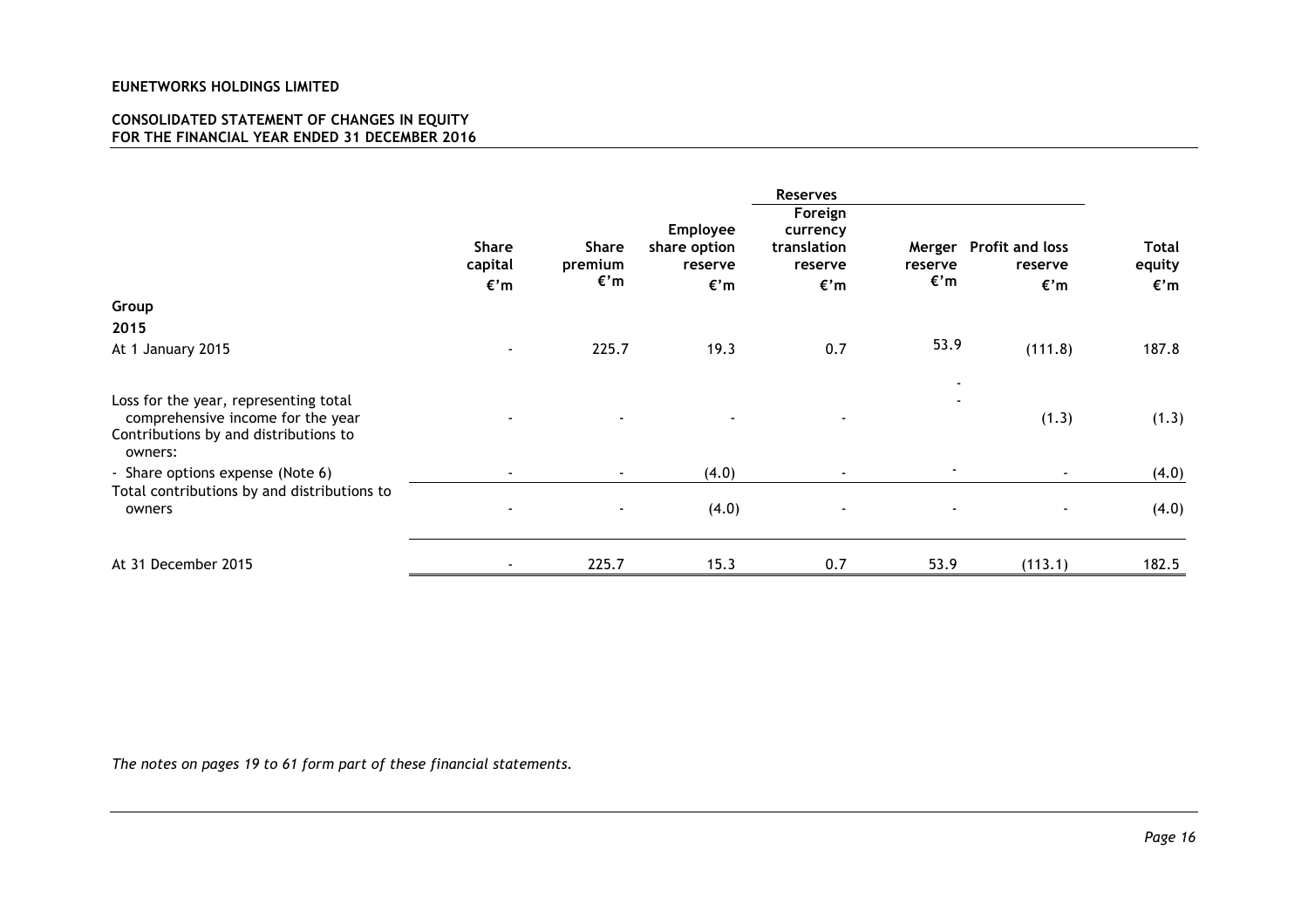#### **COMPANY STATEMENT OF CHANGES IN EQUITY FOR THE FINANCIAL YEAR ENDED 31 DECEMBER 2016**

|                                                                              | <b>Share</b><br>capital | premium | Share Profit and loss<br>reserve | <b>Total</b><br>equity |
|------------------------------------------------------------------------------|-------------------------|---------|----------------------------------|------------------------|
|                                                                              | €'m                     | €'m     | €'m                              | €'m                    |
| Company                                                                      |                         |         |                                  |                        |
| 2016                                                                         |                         |         |                                  |                        |
| At 1 January 2016                                                            |                         |         |                                  |                        |
| Profit for the year, representing total comprehensive income<br>for the year |                         |         |                                  |                        |
| Contributions by and distributions to owners                                 |                         |         |                                  |                        |
| Issue of share capital                                                       |                         | 225.7   |                                  | 225.7                  |
| Total contributions by and distributions to owners                           |                         |         |                                  |                        |
| At 31 December 2016                                                          |                         | 225.7   |                                  | 225.7                  |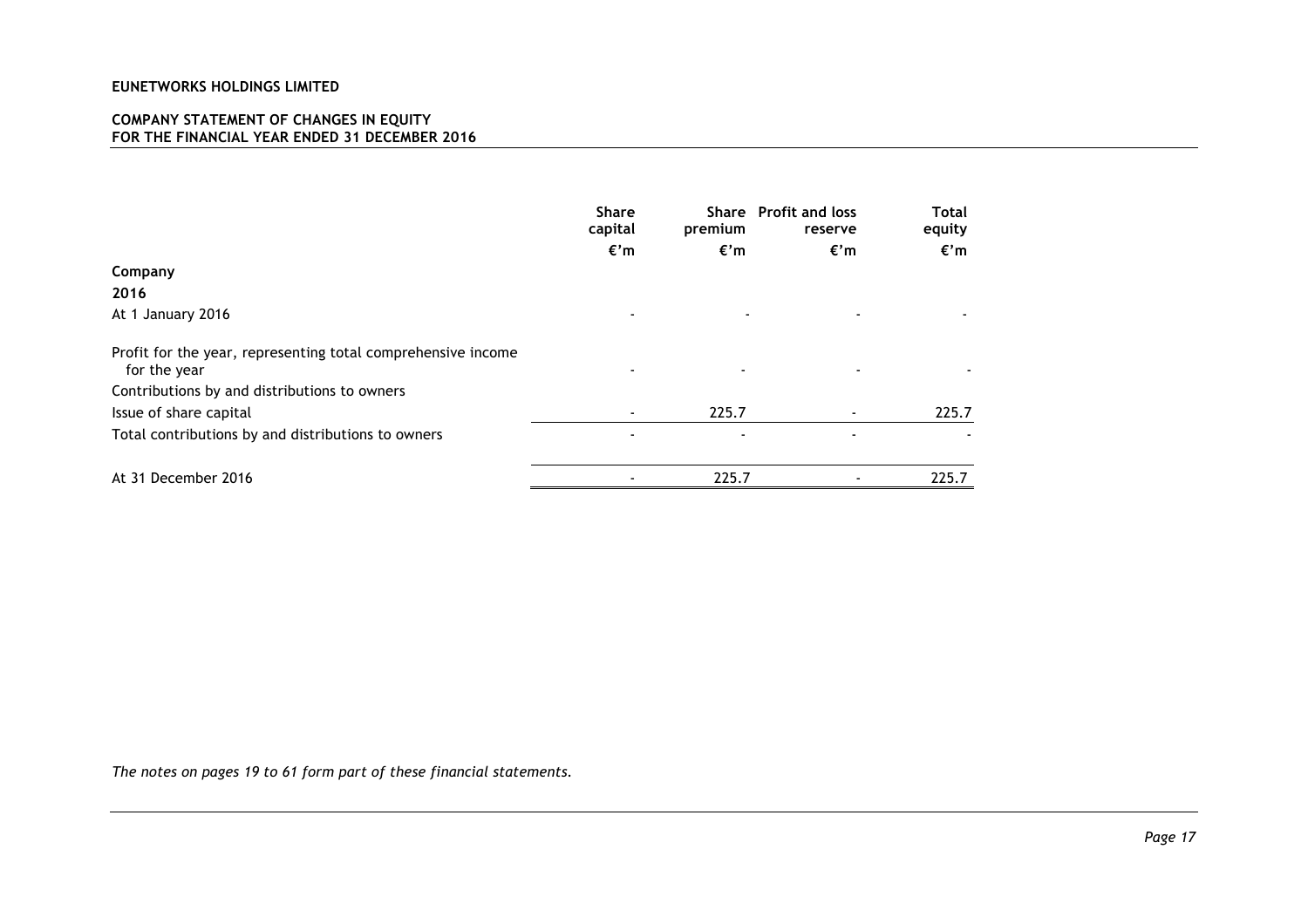#### **COMPANY STATEMENT OF CHANGES IN EQUITY FOR THE FINANCIAL YEAR ENDED 31 DECEMBER 2016**

|                                                                              | <b>Share</b><br>capital<br>€'m | <b>Share</b><br>premium<br>€'m | Accumulated<br>losses<br>€'m | <b>Total</b><br>equity<br>€'m |
|------------------------------------------------------------------------------|--------------------------------|--------------------------------|------------------------------|-------------------------------|
| Company                                                                      |                                |                                |                              |                               |
| 2015<br>At 1 January 2015                                                    | $\overline{\phantom{0}}$       | $\blacksquare$                 | $\blacksquare$               |                               |
| Profit for the year, representing total comprehensive income<br>for the year | $\overline{\phantom{a}}$       | $\blacksquare$                 |                              |                               |
| At 31 December 2015                                                          | $\overline{\phantom{a}}$       | $\blacksquare$                 | $\overline{\phantom{0}}$     |                               |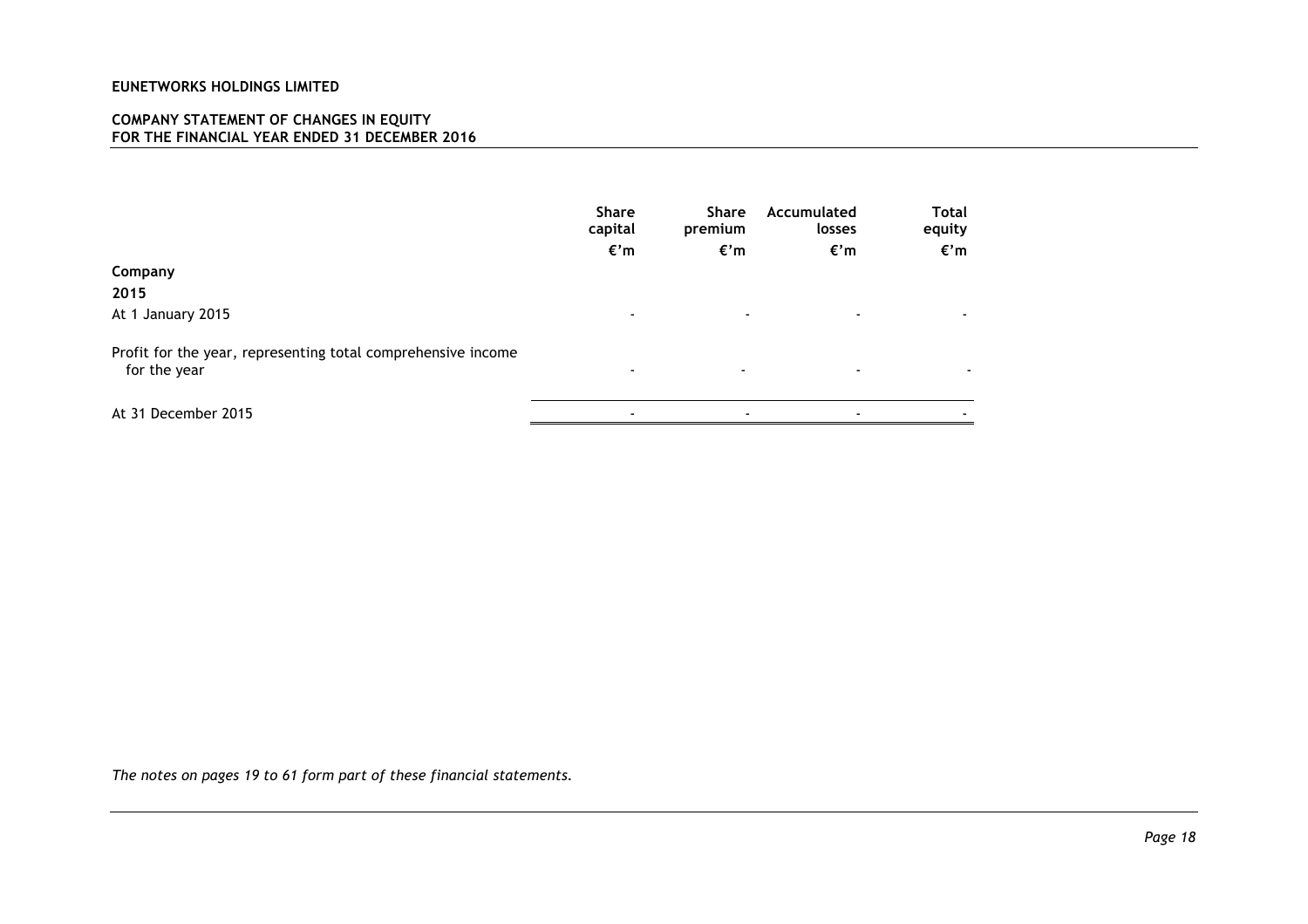# **NOTES TO THE FINANCIAL STATEMENTS FOR THE FINANCIAL YEAR ENDED 31 DECEMBER 2016**

These notes form an integral part of and should be read in conjunction with the accompanying financial statements.

### **1. General information**

euNetworks Holdings Limited (the "Company") is a limited liability company incorporated and domiciled in United Kingdom. The registered office of the Company is at 15 Worship Street, London EC2A 2DT, United Kingdom.

The principal activities of the Company are those of investment holding and acting as a corporate manager, advisor and administrative centre to support the business development and marketing of the businesses of its subsidiaries. The principal activities of the subsidiaries are disclosed in Note 14 to the financial statements.

The euNetworks group of companies (the "Group") operates high capacity fibre networks, provides high capacity communications infrastructure and networking solutions and services. The Group is as a bandwidth infrastructure provider. The Group owns and operates 14 fibre based metropolitan networks across Europe, with these networks connected by euNetworks' long haul network. euNetworks leads the market in data centre connectivity, directly connecting over 300 data centres in Europe. euNetworks is also a leading cloud connectivity provider. The company offers a portfolio of metropolitan and long haul services including Dark Fibre, Wavelengths and Ethernet. Wholesale, finance, content, media, data centre and enterprise customers benefit from euNetworks' unique inventory of fibre and duct based assets that are tailored to fulfil their high bandwidth needs

In particular, the Group operates a network which combines a 'long-haul' inter-city network linking Germany, the Netherlands, the United Kingdom, Ireland, France, Belgium, Austria, Sweden, Denmark, Switzerland and high density 'last-mile' metropolitan optical fibre networks in London, Frankfurt, Munich, Berlin, Stuttgart, Hamburg, Düsseldorf, Cologne, Paris, Amsterdam, Rotterdam, Utrecht, Manchester and Dublin. Duct infrastructure is in place in The Hague and Hanover. The Group also has a nationwide network in Germany.

The Group delivers a focused product set centred around its core asset of owned fibre optic cables and associated equipment. These products are combined in ways to deliver targeted bandwidth solutions for customers.

The Group also operates a secure data centre facility in Amsterdam and 25 colocation sites in Germany.

The functional and presentational currency for the company and the group is the Euro. This reflects the primary trading currency of the business.

# **2. Summary of significant accounting policies**

# **2.1 Basis of preparation**

The financial statements have been prepared in accordance with International Financial Reporting Standards ("IFRS"), International Accounting Standards and Interpretations issued by the International Accounting Standards Board ("IASB") as adopted by the European Union ("adopted IFRSs").

The preparation of financial statements in compliance with adopted IFRS requires the use of certain critical accounting estimates. It also requires management to exercise judgement in applying the Group and Company's accounting policies. The areas where significant judgements and estimates have been made in preparing the Financial Statements and their effect are disclosed in note 3.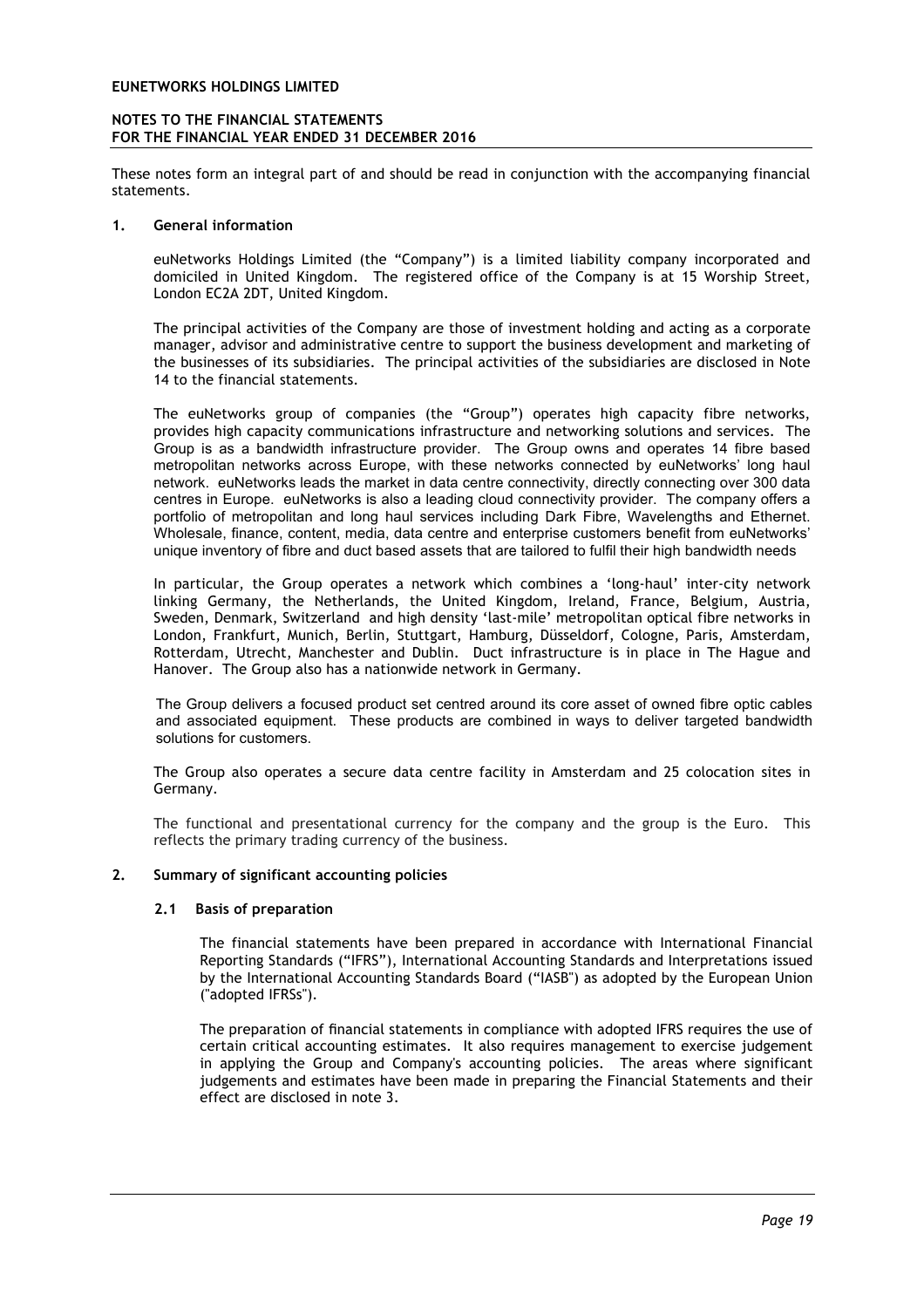### **NOTES TO THE FINANCIAL STATEMENTS FOR THE FINANCIAL YEAR ENDED 31 DECEMBER 2016**

#### **2. Summary of significant accounting policies** (Continued)

#### **2.1 Basis of preparation** (Continued)

The individual financial statements of each Group entity are measured and presented in the currency of the primary economic environment in which the entity operates (its functional currency). The consolidated financial statements of the Group and the statement of financial position and statement of changes in equity of the Company are presented in Euros ( $(\mathscr{C})$ , which is the functional currency of the Company and the presentation currency for the consolidated financial statements. Euro is the presentation currency of the Group as the major part of the Group's business has been carried out in Euros. All values presented

are rounded to the nearest million ("€'m"), except when indicated otherwise.

a) New standards - Amendments to published standards and interpretations to existing standards effective from 1 January 2015

No new standards, amendments to published standards or interpretations of existing standards effective from 1 January 2015 had a material impact on the financial statements.

b) Standards and interpretations issued but not yet effective

*IFRS 15 - Revenue from Contracts with Customers (Issued 28 May 2014, applicable from January 2018)*

The standard specifies how and when to recognise revenue as well as requiring relevant disclosures. The standard requires an entity recognises revenue for the transfer of promised goods or services to customers in an amount that reflects the consideration to which the entity expects to be entitled in exchange for those goods or services, with associated disclosures.

# *IFRS 16 - Leasing (issued 13 January 2016. applicable from January 2019 subject to adoption by the EU)*

The standard provides a single lessee accounting model to be applied to all leases. Lessees recognise a right-of-use asset and a lease liability on the commencement of a lease.

The Group will evaluate the impact of adopting IFRS 15 on our financial statements and has not yet selected a transition approach to implement the standard. The Group will not early adopt.

An exercise to assess the effect of IFRS 16 on the Group's financial statements will be completed in the first half of 2017 and the Group expects the effect of its introduction will be material to the financial statements.

A number of other new standards, amendments and interpretations are effective for periods beginning on or after 1 January 2016 and have not yet been applied in preparing these Financial Statements or the Group. The directors do not believe they will have a material impact on the Group.

# **2.2 Basis of consolidation**

The consolidated financial statements incorporate the financial statements of the Company and its subsidiaries. Subsidiaries are entities over which the Company has control. The Group controls an investee if the Group has power over the investee, exposure to variable returns from the investee, and the ability to use its power to affect those variable returns. Control is reassessed whenever facts and circumstances indicate that there may be a change in any of these elements of control.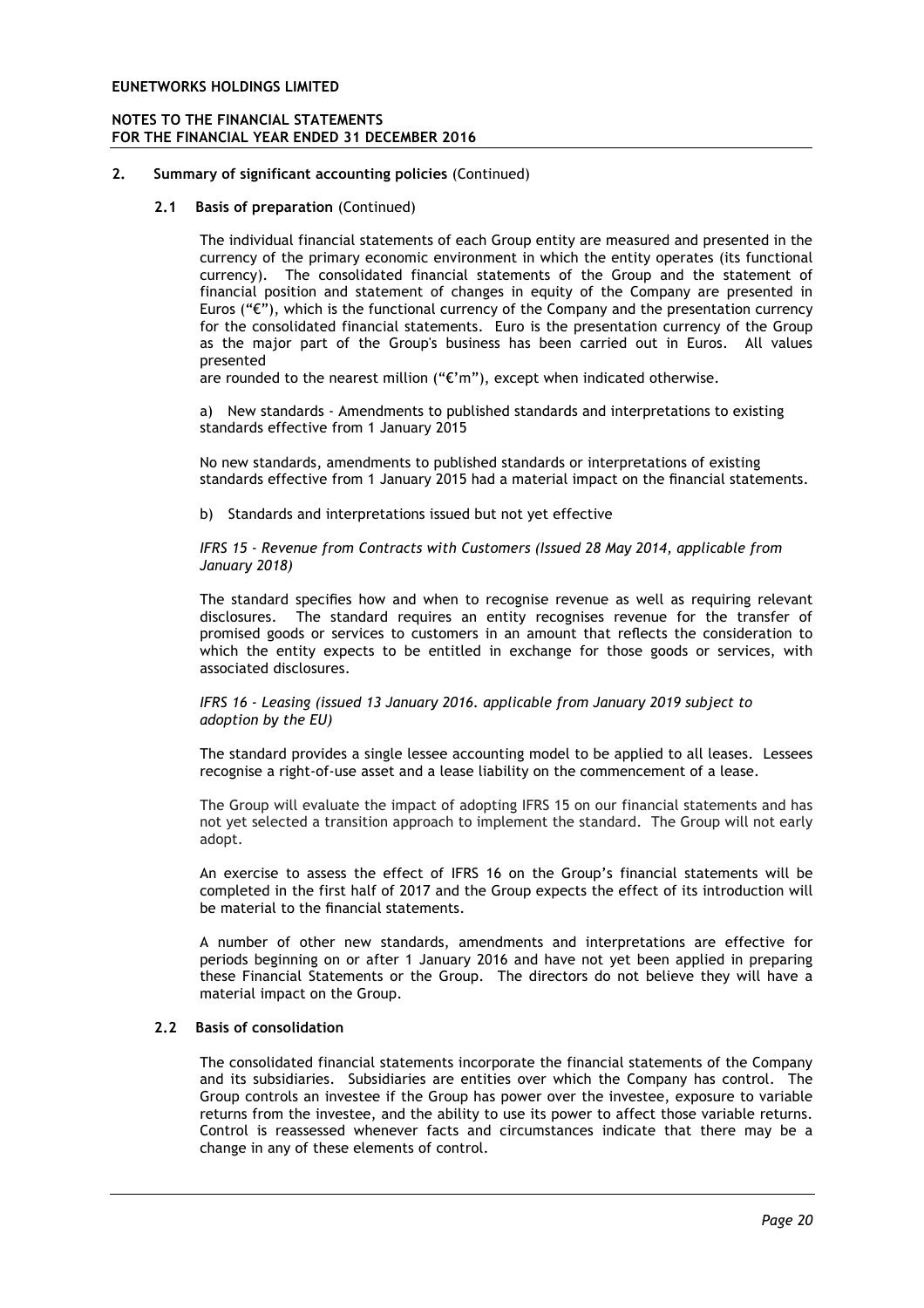### **NOTES TO THE FINANCIAL STATEMENTS FOR THE FINANCIAL YEAR ENDED 31 DECEMBER 2016**

#### **2. Summary of significant accounting policies** (Continued)

#### **2.2 Basis of consolidation (continued)**

Subsidiaries are consolidated from the date on which control is transferred to the Group up to the effective date on which control ceases, as appropriate.

Intra-group balances and transactions and any unrealised income and expenses arising from intra-group transactions are eliminated on consolidation. Unrealised losses may be an impairment indicator of the asset concerned.

The financial statements of the subsidiaries are prepared for the same reporting period as that of the Company, using consistent accounting policies. Where necessary, accounting policies of subsidiaries are changed to ensure consistency with the policies adopted by other members of the Group.

Changes in the Group's interest in a subsidiary that do not result in a loss of control are accounted for as equity transactions. The carrying amounts of the Group's interests and the non-controlling interests are adjusted to reflect the changes in their relative interests in the subsidiary. Any difference between the amount by which the non-controlling interests are adjusted and the fair value of the consideration paid or received is recognised directly in equity and attributed to owners of the Company.

When the Group loses control of a subsidiary it derecognises the assets and liabilities of the subsidiary and any non-controlling interest. The profit or loss on disposal is calculated as the difference between (i) the aggregate of the fair value of the consideration received and the fair value of any retained interest and (ii) the previous carrying amount of the assets (including goodwill), and liabilities of the subsidiary and any non-controlling interests. Amounts previously recognised in other comprehensive income in relation to the subsidiary are accounted for (i.e. reclassified to profit or loss or transferred directly to retained earnings) in the same manner as would be required if the relevant assets or liabilities were disposed of. The fair value of any investments retained in the former subsidiary at the date when control is lost is regarded as the fair value on initial recognition for subsequent accounting under FRS 39 Financial Instruments: Recognition and Measurement or, when applicable, the cost on initial recognition of an investment in an associate or jointly controlled entity.

### **2.3 Merger Accounting**

The Company was incorporated on 4 September 2014.

On 26 October 2016 euNetworks 1 Pte Limited, then called euNetworks Group Limited and the holding company of the euNetworks operating companies ("euNetworks Singapore"), completed a Scheme of Arrangement. Following the Scheme of Arrangement, EUN Holdings LLP (the parent of the Company) held 429,885,322 shares in euNetworks Singapore and euNetworks Group Limited (a direct subsidiary of the Company, "euNetworks UK") held the balance of 7,632,097 shares.

Following completion of the Scheme of Arrangement, in November 2016 the 429,885,322 shares in euNetworks Singapore held by EUN Holdings LLP were exchanged for 2 shares in the Company. The Company then exchanged these shares for 2 shares in euNetworks UK, resulting in the entire share capital of euNetworks Singapore being held by euNetworks UK.

Accordingly, following the restructuring, the operating companies of the Group which had been wholly owned by euNetworks Singapore for the year ended 31 December 2015 were wholly owned by the Company.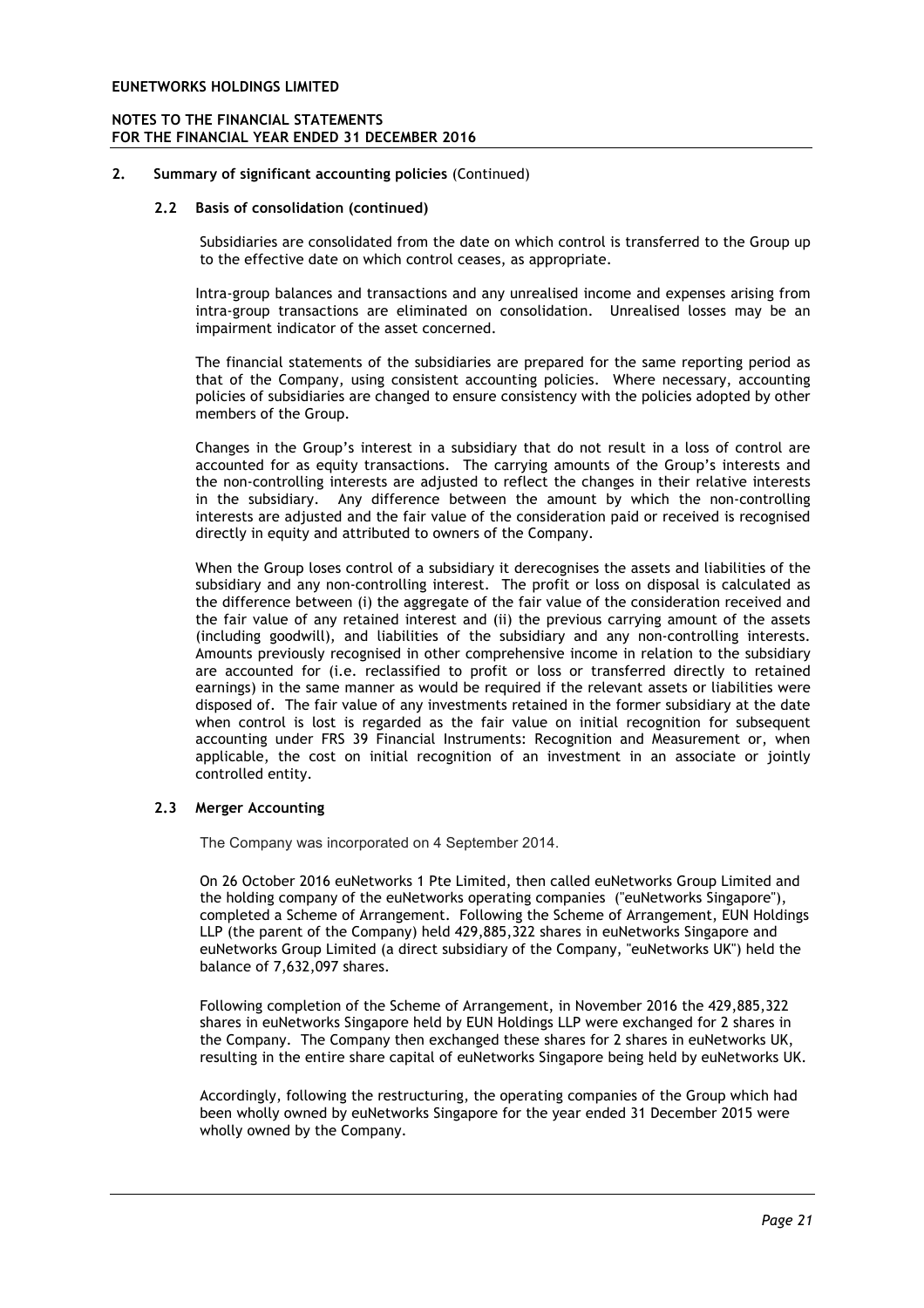# **NOTES TO THE FINANCIAL STATEMENTS FOR THE FINANCIAL YEAR ENDED 31 DECEMBER 2016**

# **2. Summary of significant accounting policies** (Continued)

# **2.3 Merger Accounting (continued)**

In these financial statements, except where reference is made to the figures only for the Company without its subsidiaries, the 2016 figures and comparative figures for 2015 include the whole group as it was before the Scheme of Arrangement and subsequent restructuring (as it is the same operating business) adjusted where necessary in the balance sheet to reflect the effects of merger accounting.

Consequently the previously recognised book values and assets and liabilities of euNetworks Group Limited (now euNetworks 1 Pte Limited) have been retained and the consolidated financial statements for periods ending 31 December 2016 and earlier years have been presented as if euNetworks Holdings Limited had always been the parent company of the Group.

In determining the appropriate accounting treatment for the transaction, the Directors considered IFRS 3"Business Combinations". However, they concluded that this transaction fell outside of the scope IFRS 3 since the transaction described above represents a combination of entities under common control.

Paragraph 10 of IAS8 'Accounting Policies, Changes in Accounting Estimates and Errors' requires management to use its judgement in developing and applying a policy that is relevant, reliable, represents faithfully the transaction, reflects the economic substance of the transaction, is neutral, is prudent, and is complete in all material respects when selecting the appropriate methodology for consolidation accounting.

Section 19.27 to 19.33 of FRS 102 Group reconstructions (UK) permits merger accounting as a result of a Group reconstruction when an addition of a new parent Company does not alter the relative rights of the shareholders and is facilitated entirely by a share for share exchange.

The result is that the merged Group is treated as if it has have been combined throughout the current and comparative accounting periods. Merger accounting principles for these combinations gave rise to a merger reserve in the consolidated statement of financial position, being the difference between the nominal value of the new shares issued by the parent company for the acquisition of the shares of the subsidiary and the subsidiaries own share capital.

# **2.4 Business combinations**

The acquisition of subsidiaries is accounted for using the acquisition method. The consideration transferred for the acquisition is measured at the aggregate of the fair values, at the date of exchange, of assets given, liabilities incurred or assumed, and equity instruments issued by the Group in exchange for control of the acquiree. Acquisitionrelated costs are recognised in profit or loss as incurred. Consideration also includes the fair value of any contingent consideration. Contingent consideration classified as a financial liability is remeasured subsequently to fair value through profit or loss.

The acquiree's identifiable assets, liabilities and contingent liabilities that meet the conditions for recognition under IFRS 3 are recognised at their fair values at the acquisition date.

Where a business combination is achieved in stages, the Group's previously held interests in the acquired entity are re-measured to fair value at the acquisition date (i.e. the date the Group attains control) and the resulting gain or loss, if any, is recognised in profit or loss.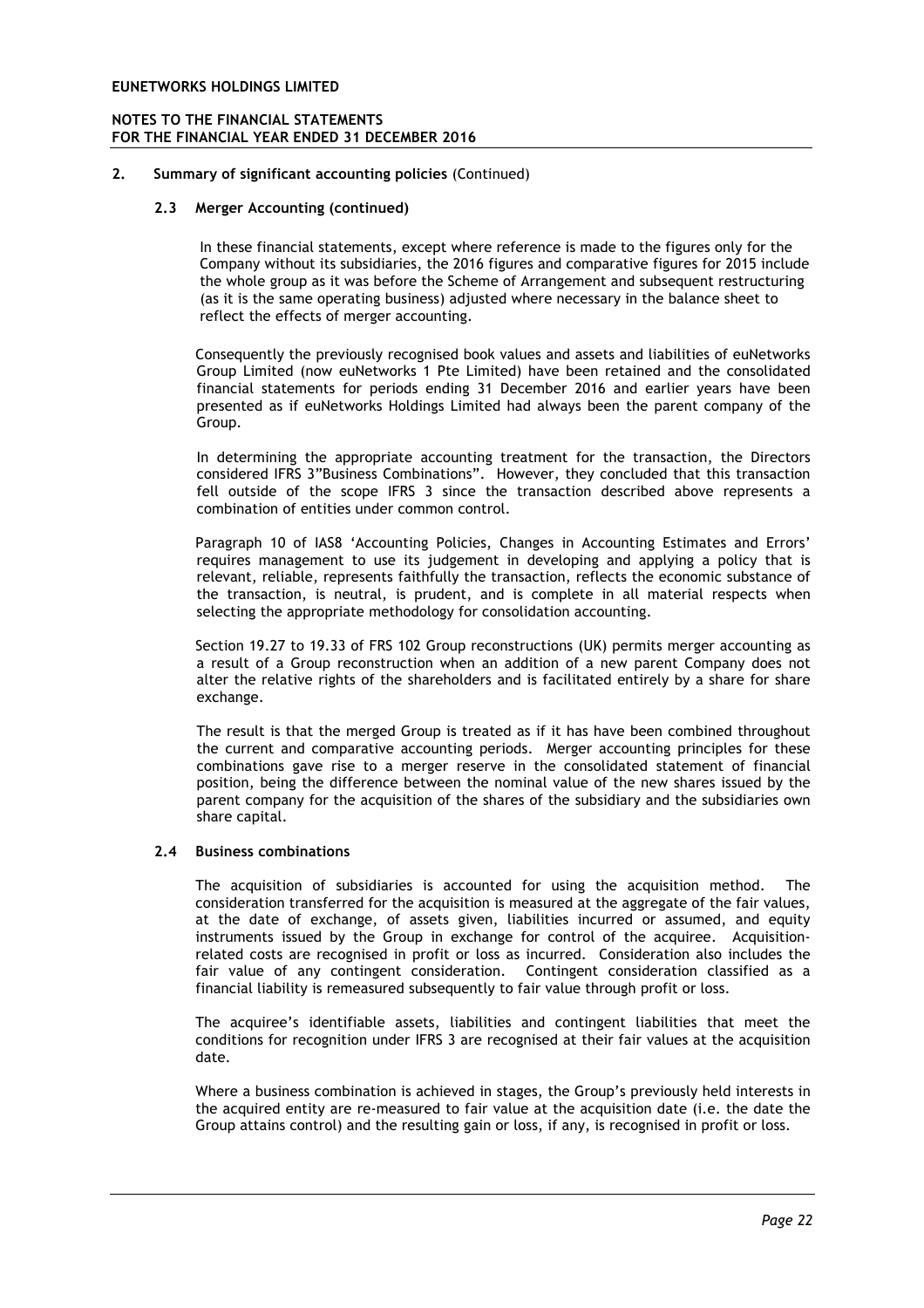### **NOTES TO THE FINANCIAL STATEMENTS FOR THE FINANCIAL YEAR ENDED 31 DECEMBER 2016**

#### **2. Summary of significant accounting policies** (Continued)

# **2.4 Business combinations (continued)**

Amounts arising from interests in the acquiree prior to the acquisition date that have previously been recognised in other comprehensive income are reclassified to profit or loss, where such treatment would be appropriate if that interest were disposed of.

Goodwill arising on acquisition is recognised as an asset at the acquisition date and initially measured at the excess of the sum of the consideration transferred, the amount of any noncontrolling interest in the acquiree and the fair value of the acquirer's previously held equity interest (if any) in the entity over net acquisition-date fair value amounts of the identifiable assets acquired and the liabilities assumed.

If, after reassessment, the Group's interest in the net fair value of the acquiree's identifiable net assets exceeds the sum of the consideration transferred, the amount of any non-controlling interest in the acquiree and the fair value of the acquirer's previously held equity interest in the acquiree (if any), the excess is recognised immediately in profit or loss as a bargain purchase gain.

#### **2.5 Revenue recognition**

Revenue is measured at the fair value of the consideration received or receivable. Revenue is presented net of estimated customer returns, rebates, other similar allowances and sales related taxes.

#### Rendering of network services

Revenue from rendering services in connection with the fibre networks and data centre colocation services of the Group is recognised when the services are performed. Payments received in advance for such services are deferred and recognised based on actual usage.

Installation fees are deferred as unearned income and recognised over the period of the contract.

#### Sale of items of network infrastructure

The Group, in the course of its ordinary activities, routinely sells items of network infrastructure which it had previously held for use in its network services. The proceeds from such sales are recognised as revenue.

Revenue is recognised when significant risks and rewards of ownership are transferred to the buyer and the amount of revenue and the costs of the transaction (including future costs) can be measured reliably. The enterprise retains neither continuing managerial involvement to the degree usually associated with ownership nor effective control over the goods sold.

#### Data centre power revenues

The Group purchases the supply of power to a data centre for both its own use and for the supply of power to the customers' server equipment held in that centre. The Group makes separate charges to its customers, in addition to those it raises for the supply of colocation facilities, to recover the element of power cost that relates to the use of power by customer equipment. Such recharges are recognised as revenue in the period in which the power is consumed.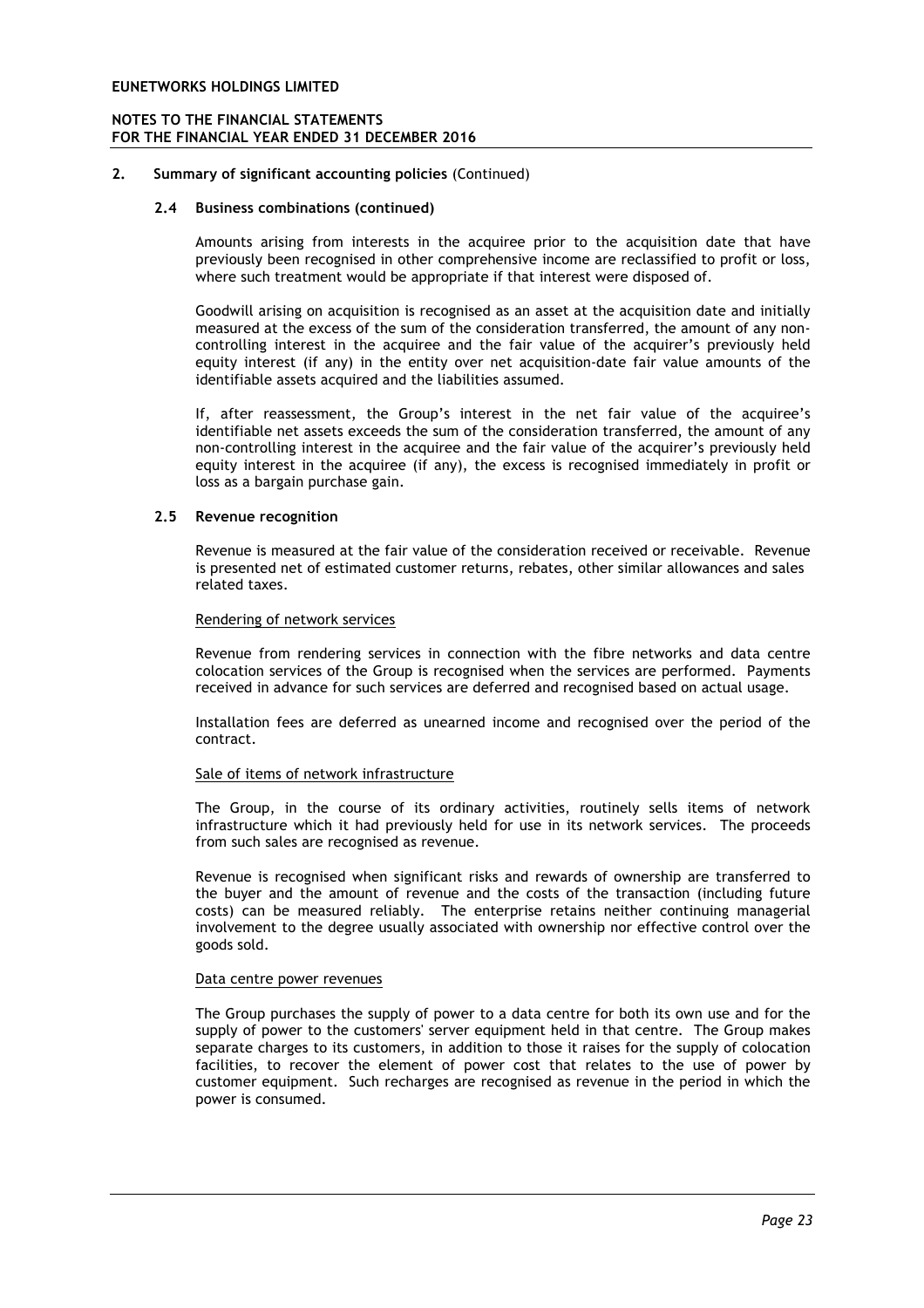### **NOTES TO THE FINANCIAL STATEMENTS FOR THE FINANCIAL YEAR ENDED 31 DECEMBER 2016**

#### **2. Summary of significant accounting policies** (Continued)

#### **2.6 Income tax**

Income tax expense represents the sum of the tax currently payable and deferred tax.

#### Current income tax

The tax currently payable is based on taxable profit for the year. Taxable profit differs from.

profit as reported profit or loss because it excludes items of income or expense that are taxable or deductible in other years and it further excludes items that are not taxable or tax deductible. The Group's liability for current tax is recognised at the amount expected to be paid or recovered from the tax authorities and calculated using tax rates (and tax laws) that have been enacted or substantively enacted in countries where the Company and subsidiaries operate by the end of the financial year.

#### Deferred tax

Deferred tax is recognised on all temporary differences between the carrying amounts of assets and liabilities in the financial statements and the corresponding tax bases used in the computation of taxable profit, and are accounted for using the balance sheet liability method. Deferred tax liabilities are generally recognised for all taxable temporary differences and

deferred tax assets are recognised to the extent that it is probable that taxable profits will be available against which deductible temporary differences can be utilised. Such assets and liabilities are not recognised if the temporary difference arises from goodwill or from the initial recognition (other than in a business combination) of other assets and liabilities in a transaction that affects neither the taxable profit nor the accounting profit.

Deferred tax liabilities are recognised on taxable temporary differences arising on investments in subsidiaries except where the Group is able to control the reversal of the temporary difference and it is probable that the temporary difference will not reverse in the foreseeable future.

The carrying amount of deferred tax assets is reviewed at the end of each financial year and reduced to the extent that it is no longer probable that sufficient taxable profits will be available to allow all or part of the asset to be recovered.

Deferred tax is calculated at the tax rates that are expected to apply in the period when the liability is settled or the asset realised based on the tax rates (and tax laws) that have been enacted or substantively enacted by the end of the financial year.

Deferred tax assets and liabilities are offset when there is a legally enforceable right to offset current tax assets against current tax liabilities and when they relate to income taxes levied by the same taxation authority and the Group and the Company intends to settle its current tax assets and liabilities on a net basis.

Current and deferred tax are recognised as an expense or income in the statement of profit or loss and other comprehensive income, except when they relate to items credited or debited directly to equity, in which case the tax is also recognised directly in equity, or where they arise from the initial accounting for a business combination. In the case of a business combination, the tax effect is taken into account in calculating goodwill or determining the excess of the acquirer's interest in the net fair value of the acquiree's identifiable assets, liabilities and contingent liabilities over cost.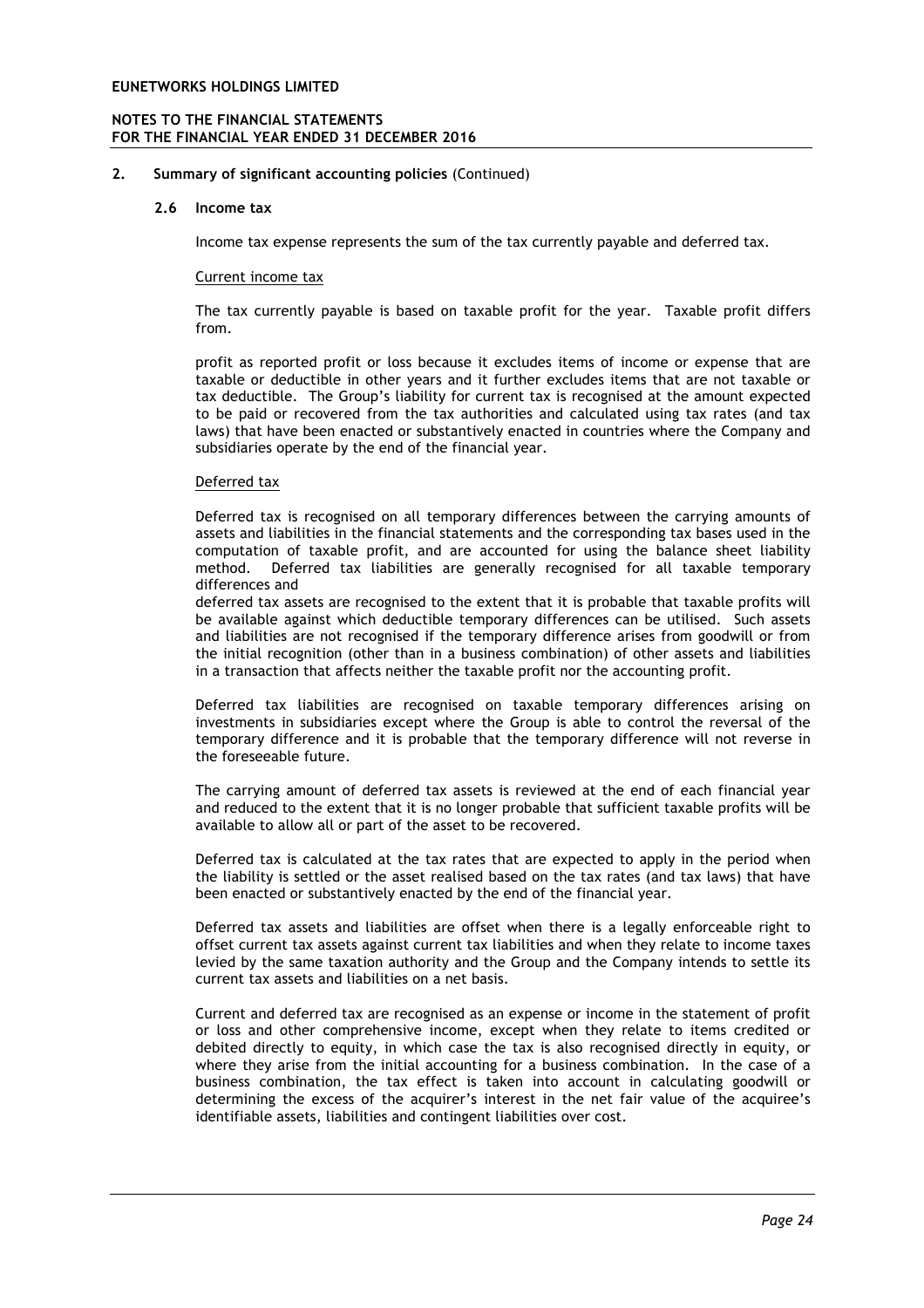# **NOTES TO THE FINANCIAL STATEMENTS FOR THE FINANCIAL YEAR ENDED 31 DECEMBER 2016**

#### **2. Summary of significant accounting policies** (Continued)

**2.6 Income tax** (Continued)

#### Sales tax

Revenue, expenses and assets are recognised net of the amount of sales tax except:

• when the sales taxation that is incurred on purchase of assets or services is not recoverable from the taxation authorities, in which case the sales tax is recognised as part of the cost of acquisition of the asset or as part of the expense item as applicable;

and

• receivables and payables that are stated with the amount of sales tax included.

The net amount of sales tax recoverable from, or payable to the taxation authority is included as part of receivables or payables in the statement of financial position.

# **2.7 Employee benefits**

### Defined contribution plans

Payments to defined contribution retirement benefit plans are recognised as an expense in the statement of profit or loss and other comprehensive income in the same financial year as the employment that gives rise to the contributions.

### Employees' leave entitlement

Employee entitlements to annual leave are recognised when they accrue to employees. A provision is made for the estimated liability for annual leave expected to be settled wholly within 12 months from the reporting date as a result of services rendered by employees up to the end of the financial year.

### **2.8 Borrowing costs**

Borrowing costs are charged to profit over the term of the debt so that the amount charged is at a constant rate on the carrying amount. Finance costs include issue costs, which are initially recognised as a reduction in the proceeds of the associated capital instrument.

# **2.9 Foreign currency transactions and translation**

In preparing the financial statements of the individual entities, transactions in currencies other than the entity's functional currency are recorded at the rate of exchange prevailing on the date of the transaction. At the end of each financial year, monetary items denominated in foreign currencies are retranslated at the rates prevailing as of the end of the financial year. Non-monetary items carried at fair value that are denominated in foreign currencies are retranslated at the rates prevailing on the date when the fair value was determined. Non-monetary items that are measured in terms of historical cost in a foreign currency are not retranslated.

Exchange differences arising on the settlement of monetary items, and on retranslation of monetary items are included in profit or loss for the period. Exchange differences arising on the retranslation of non-monetary items carried at fair value are included in profit or loss for the period except for differences arising on the retranslation of non-monetary items in respect of which gains and losses are recognised directly in equity. For such non-monetary items, any exchange component of that gain or loss is also recognised directly in equity.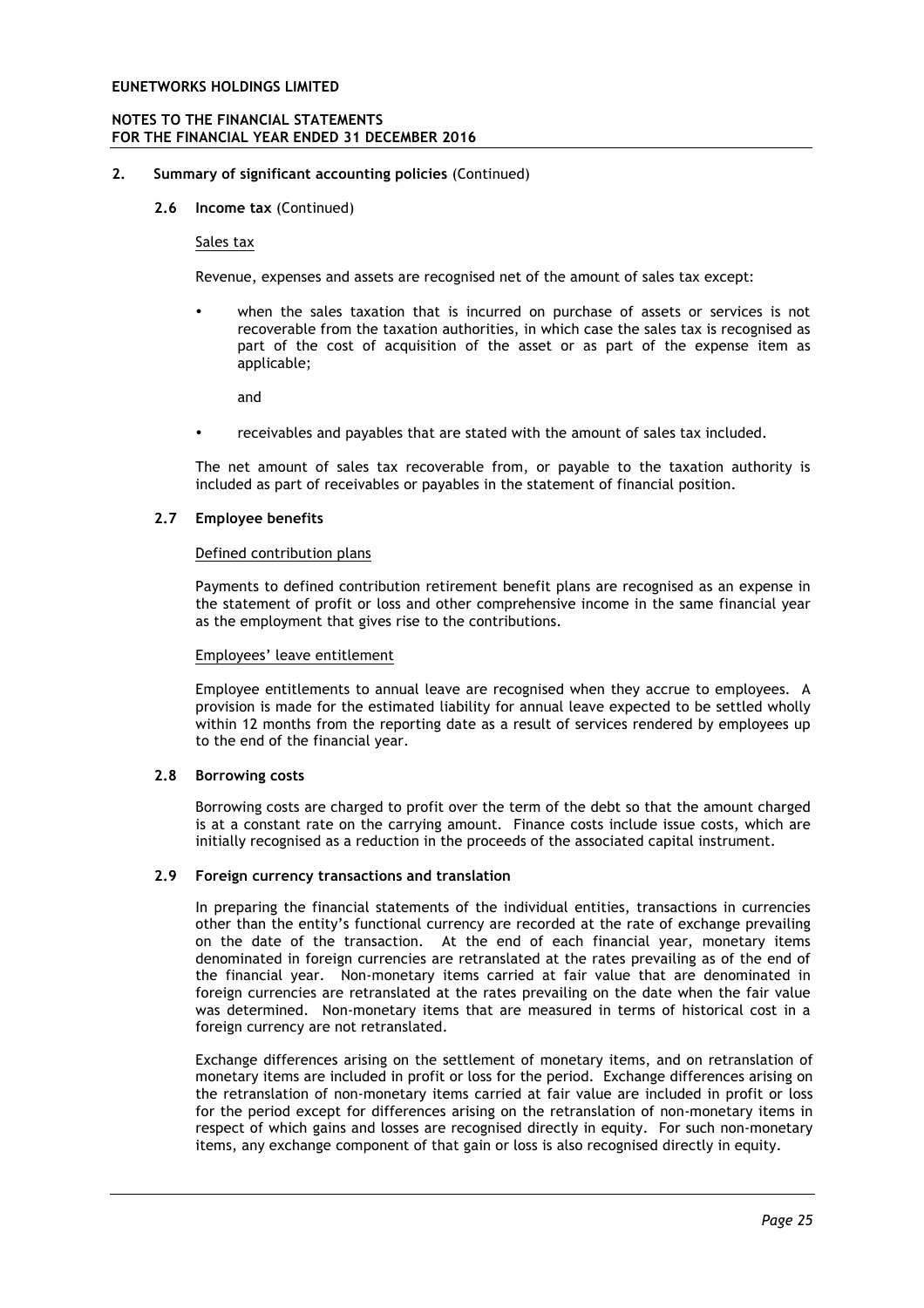### **NOTES TO THE FINANCIAL STATEMENTS FOR THE FINANCIAL YEAR ENDED 31 DECEMBER 2016**

#### **2. Summary of significant accounting policies** (Continued)

# **2.9 Foreign currency transactions and translation (**continued**)**

For the purpose of presenting consolidated financial statements, the assets and liabilities of the Group's foreign operations (including comparatives) are expressed in Euros using exchange rates prevailing at the end of the financial year. Income and expense items (including comparatives) are translated at the average exchange rates for the period, unless exchange rates fluctuated significantly during that period, in which case the exchange rates at the dates of the transactions are used. Exchange differences arising, if any, are classified as equity and transferred to the Group's foreign currency translation reserve. Such translation differences are recognised in profit or loss in the period in which the foreign operation is disposed of.

On consolidation, exchange differences arising from the translation of the net investment in foreign entities (including monetary items that, in substance, form part of the net investment in foreign entities), and of borrowings and other currency instruments designated as hedges of such investments, are taken to the foreign currency translation reserve.

On disposal of a foreign operation, the accumulated foreign exchange reserve relating to that operation is reclassified to profit or loss.

Goodwill and fair value adjustments arising on the acquisition of a foreign operation are treated as assets and liabilities of the foreign operation and translated at the closing rate.

#### **2.10 Plant and equipment**

All items of plant and equipment are initially recognised at cost. The cost includes its purchase price and any costs directly attributable to bringing the asset to the location and condition necessary for it to be capable of operating in the manner intended by management. Dismantlement, removal or restoration is incurred as a consequence of acquiring or using the plant and equipment.

Subsequent expenditure on an item of plant and equipment is added to the carrying amount of the item if it is probable that future economic benefits associated with the item will flow to the Group and the cost can be measured reliably. All other costs of servicing are recognised in profit or loss when incurred.

Plant and equipment are subsequently stated at cost less accumulated depreciation and any accumulated impairment losses.

Depreciation is charged so as to write off the cost of assets, over their estimated useful lives, using the straight-line method, on the following bases:

Office equipment and furniture **over 3** to 10 years Network equipment over 3 to 20 years<br>
Telecommunication networks and the set of the set over 20 years over 20 years Telecommunication networks

The carrying values of plant and equipment are reviewed for impairment when events or changes in circumstances indicate that the carrying value may not be recoverable.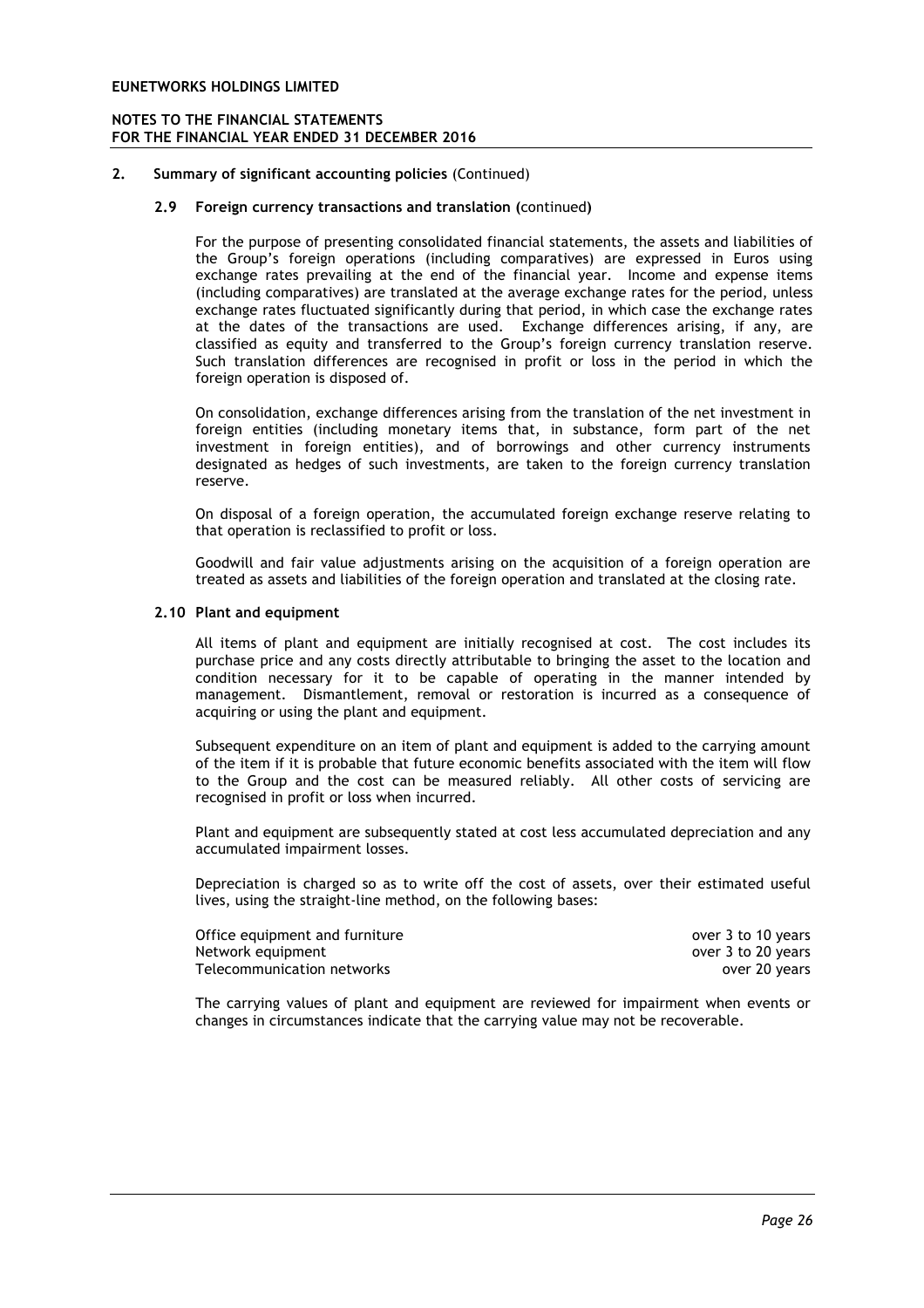### **NOTES TO THE FINANCIAL STATEMENTS FOR THE FINANCIAL YEAR ENDED 31 DECEMBER 2016**

#### **2. Summary of significant accounting policies** (Continued)

#### **2.10 Plant and equipment** (Continued)

The estimated useful lives, residual values and depreciation methods are reviewed, and adjusted as appropriate, at the end of the financial year.

Assets held under finance leases are depreciated over their expected useful lives on the same basis as owned assets or, if there is no certainty that the lessee will obtain ownership by the end of the lease term, the asset shall be fully depreciated over the shorter of the lease term and its useful life.

An item of plant and equipment is derecognised upon disposal or when no future economic benefits are expected from its use or disposal. The gain or loss arising on disposal or retirement of an item of plant and equipment is determined as the difference between the sales proceeds and the carrying amount of the asset and is recognised in the statement of profit or loss and other comprehensive income.

The Group capitalises costs directly associated with expansions and improvements of the Group's telecommunications network and customer installations, costs associated with network construction and provisioning of services. This includes employee related costs. The Group amortises such costs over an estimated useful life of 3 to 20 years.

The Group transfers infrastructure assets from plant and equipment to inventories at their carrying amount at the date on which the intended use of the asset changes from network service delivery to infrastructure sale of assets. These items are carried at the lower of net book value and fair value less cost to sell.

### **2.11 Intangible assets**

Externally acquired intangible assets such as software are initially recognised at cost and subsequently amortised on a straight-line basis over their useful economic lives.

Intangible assets are recognised on business combinations if they are separable from the acquired entity or give rise to other contractual/legal rights. The amounts ascribed to such intangibles are arrived at by using appropriate valuation techniques.

Development costs are capitalised based on an assessment on whether they meet the criteria laid down in IAS38 for capitalisation. Capitalised development costs are amortised over their useful life. The useful life is based on management estimates of the period that the asset will generate revenue and is periodically reviewed for appropriateness.

#### Goodwill

Goodwill arising on the acquisition of a subsidiary represents the excess of the cost of acquisition over the Group's interest in the net fair value of the identifiable assets, liabilities and contingent liabilities of the subsidiary or jointly controlled entity recognised at the date of acquisition.

Goodwill on subsidiaries is initially recognised as an asset at cost and is subsequently measured at cost less any accumulated impairment losses.

For the purpose of impairment testing, goodwill is allocated to each of the Group's cashgenerating units expected to benefit from the synergies of the combination. Cashgenerating units to which goodwill has been allocated are tested for impairment annually, or more frequently when there is indication that the unit may be impaired. If the recoverable amount of the cash-generating unit is less than the carrying amount of the unit, the impairment loss is allocated first to reduce the carrying amount of the goodwill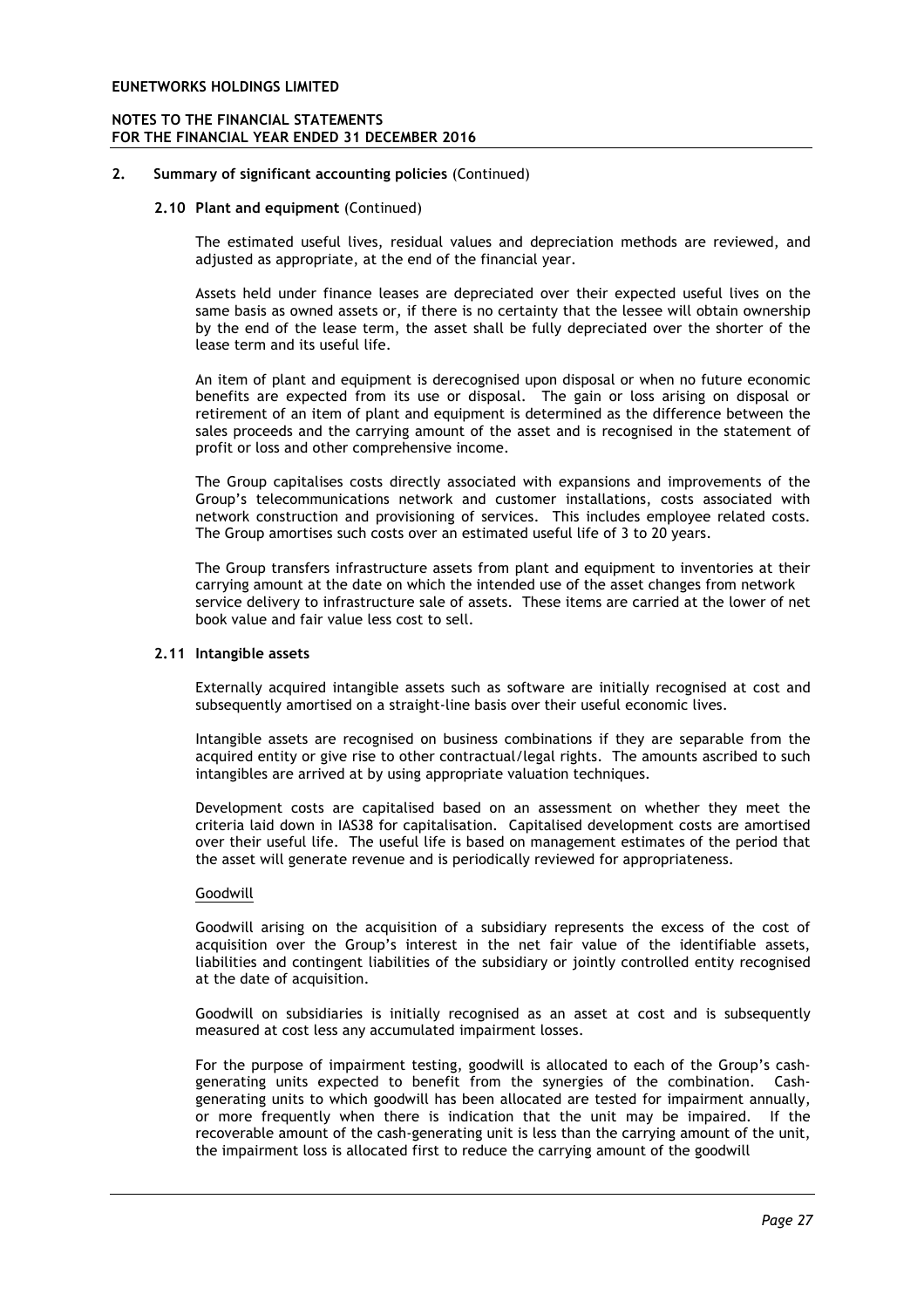### **NOTES TO THE FINANCIAL STATEMENTS FOR THE FINANCIAL YEAR ENDED 31 DECEMBER 2016**

#### **2. Summary of significant accounting policies** (Continued)

#### **2.11 Intangible assets (**Continued**)**

allocated to the unit and then to the assets of the unit pro-rata on the basis of the carrying amount of each asset in the unit. An impairment loss recognised for goodwill is not reversed in a subsequent period.

On disposal of a subsidiary, the attributable amount of goodwill is included in the determination of gain or loss on disposal.

#### Customer Contracts

Customer contracts acquired are recognised at their fair value at the acquisition date. The customer contracts have a finite useful life and are carried at cost less accumulated amortisation. Amortisation is calculated using the straight-line method over the contract period of up to 15 years.

#### Software licences

Acquired software licenses are initially capitalised at costs which includes the purchase price (net of any discounts and rebates) and other directly attributable costs of preparing the software for its intended use, including employee related costs. Direct expenditure which enhances or extends the performance of the software beyond its specifications and which can be reliably measured is added to the original cost of the software. Costs associated with maintaining the software are recognised as an expense as incurred.

Software licenses are subsequently carried at costs less accumulated amortisation and accumulated impairment losses. These costs are amortised to profit or loss using the straight-line method over their estimated useful lives of 4 years.

#### Trademarks

Trademarks are stated at cost less accumulated amortisation and accumulated impairment losses. These costs are amortised to profit or loss using the straight-line method over 5 years, which is the shorter of their estimated useful lives and periods of contractual rights.

#### **2.12 Subsidiaries**

Investment in subsidiaries is stated at cost less impairment in value, if any, in the Company's separate statement of financial position.

Amounts owing by subsidiaries where settlements are neither planned for nor expected in the foreseeable future are treated as part of the investment cost in the subsidiary and are presented as such (see also Note 14).

#### **2.13 Impairment of non-financial assets excluding goodwill**

At the end of each financial year, the Group reviews the carrying amounts of its tangible and intangible assets to determine whether there is any indication that those assets have suffered an impairment loss. If any such indication exists, the recoverable amount of the asset is estimated in order to determine the extent of the impairment loss (if any). Where it is not possible to estimate the recoverable amount of an individual asset, the Group estimates the recoverable amount of the cash generating unit to which the asset belongs.

Intangible assets with indefinite useful lives and intangible assets not yet available for use are tested for impairment annually, and whenever there is an indication that the asset may be impaired.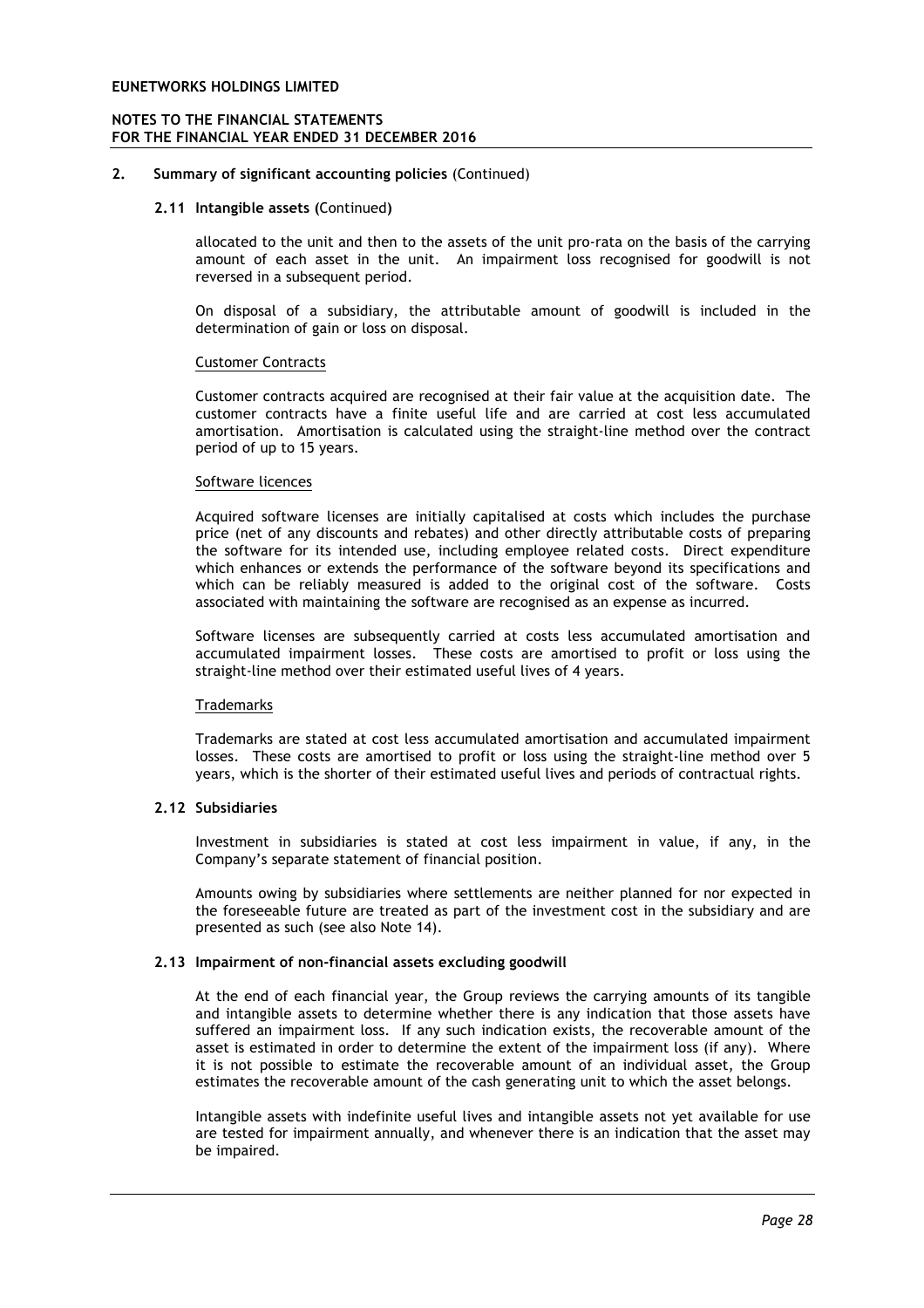### **NOTES TO THE FINANCIAL STATEMENTS FOR THE FINANCIAL YEAR ENDED 31 DECEMBER 2016**

#### **2. Summary of significant accounting policies** (Continued)

#### **2.13 Impairment of non-financial assets excluding goodwill** (Continued)

The recoverable amount of an asset or cash-generating unit is the higher of its fair value less costs to sell and its value in use. In assessing value in use, the estimated future cash flows are discounted to their present value using a pre-tax discount rate that reflects current market assessments of the time value of money and the risks specific to the asset.

If the recoverable amount of an asset (or cash-generating unit) is estimated to be less than its carrying amount, the carrying amount of the asset (cash-generating unit) is reduced to its recoverable amount. An impairment loss is recognised immediately in profit or loss, unless the relevant asset is carried at a revalued amount, in which case the impairment loss is treated as a revaluation decrease.

Where an impairment loss subsequently reverses, the carrying amount of the asset (cashgenerating unit) is increased to the revised estimate of its recoverable amount, but so that the increased carrying amount does not exceed the carrying amount that would have been determined had no impairment loss been recognised for the asset (cash-generating unit) in prior years. A reversal of an impairment loss is recognised immediately in profit or loss, unless the relevant asset (or cash-generating unit) is carried at a revalued amount, in which case the reversal of the impairment loss is treated as a revaluation increase.

### **2.14 Assets classified as held-for-sale**

Assets classified as held-for-sale are carried at the lower of carrying amount and fair value less costs to sell if their carrying amount is recovered principally through a sale transaction rather than through continuing use. The assets are not depreciated or amortised while they are classified as held-for-sale. Any impairment loss on initial classification and subsequent measurement is recognised as an expense. Any subsequent increase in fair value less costs to sell (not exceeding the accumulated impairment loss that has been previously recognised) is recognised in profit or loss.

# **2.15 Financial instruments**

Financial assets and financial liabilities are recognised on the Group's consolidated statement of financial position when the Group becomes a party to the contractual provisions of the instrument.

# Effective interest method

The effective interest method is a method of calculating the amortised cost of a financial instrument and allocating the interest income or expense over the relevant period. The effective interest rate is the rate that exactly discounts estimated future cash receipts or payments (including all fees on points paid or received that form an integral part of the effective interest rate, transaction costs and other premiums or discounts) through the expected life of the financial instrument, or where appropriate, a shorter period, to the net carrying amount of the financial instrument. Income and expense are recognised on an effective interest basis for debt instruments other than those financial instruments at fair value through profit or loss.

# **Financial assets**

All financial assets are recognised on a trade date where the purchase of a financial asset is under a contract whose terms require delivery of the financial asset within the time frame established by the market concerned, and are initially measured at fair value, plus transaction costs.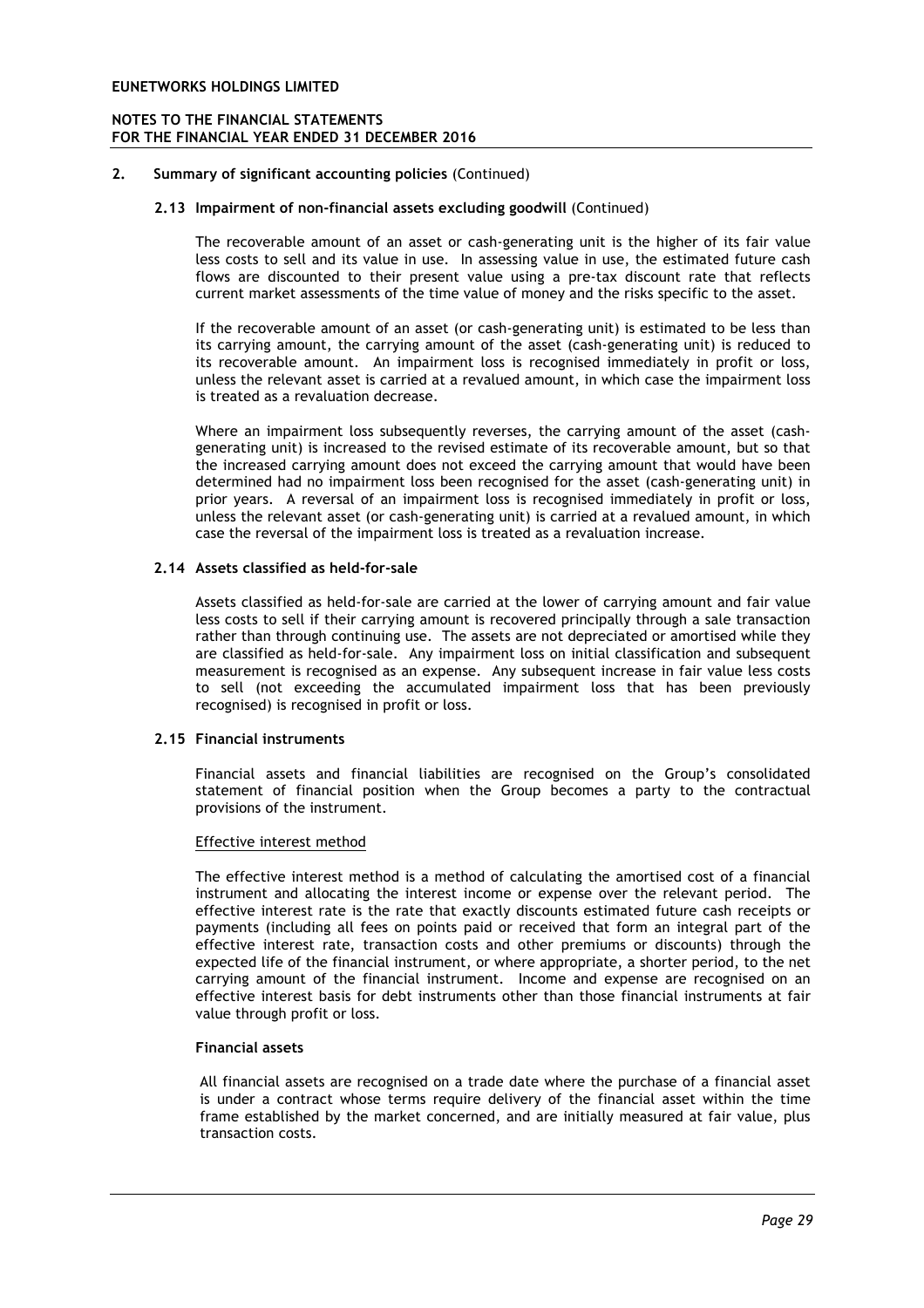# **NOTES TO THE FINANCIAL STATEMENTS FOR THE FINANCIAL YEAR ENDED 31 DECEMBER 2016**

#### **2. Summary of significant accounting policies** (Continued)

#### **2.15 Financial instruments** (Continued)

#### **Financial assets** (Continued)

#### Loans and receivables

Non-derivative financial assets which have fixed or determinable payments that are not quoted in an active market are classified as loans and receivables. Loans and receivables are measured at amortised cost, using the effective interest method, less impairment. Interest is recognised by applying the effective interest rate, except for short-term receivables when the recognition of interest would be immaterial.

The Group's and Company's loans and receivables in the statement of financial position comprise trade and other receivables and cash and cash equivalents.

#### Cash and cash equivalents

Cash and cash equivalents comprise cash in hand and cash with banks and financial institutions. Cash equivalents are short-term, highly liquid investments that are readily convertible to known amounts of cash and are subject to an insignificant risk of changes in value.

### Impairment of financial assets

Financial assets, other than those at fair value through profit or loss, are assessed for indicators of impairment at the end of each financial year. Financial assets are impaired where there is objective evidence that, as a result of one or more events that occurred after the initial recognition of the financial asset, the estimated future cash flows of the investment have been impacted.

For financial assets carried at amortised cost, the amount of the impairment is the difference between the asset's carrying amount and the present value of estimated future cash flows discounted at the original effective interest rate.

The carrying amounts of all financial assets are reduced by the impairment loss directly with the exception of trade receivables where the carrying amount is reduced through the use of an allowance account. Changes in the carrying amount of the allowance account are recognised in profit or loss.

With the exception of available-for-sale equity instruments, if, in a subsequent period, the amount of the impairment loss decreases and the decrease can be related objectively to an event occurring after the impairment loss was recognised, the previously recognised impairment loss is reversed through profit or loss to the extent the carrying amount of the investment at the date the impairment is reversed does not exceed what the amortised cost would have been had the impairment not been recognised.

In respect of available-for-sale equity instruments, any subsequent increase in fair value after an impairment loss is recognised directly in equity, except for impairment losses on equity instruments at cost which are not reversed.

# Derecognition of financial assets

The Group derecognises a financial asset only when the contractual rights to the cash flows from the asset expire, or it transfers the financial asset and substantially all the risks and rewards of ownership of the asset to another entity.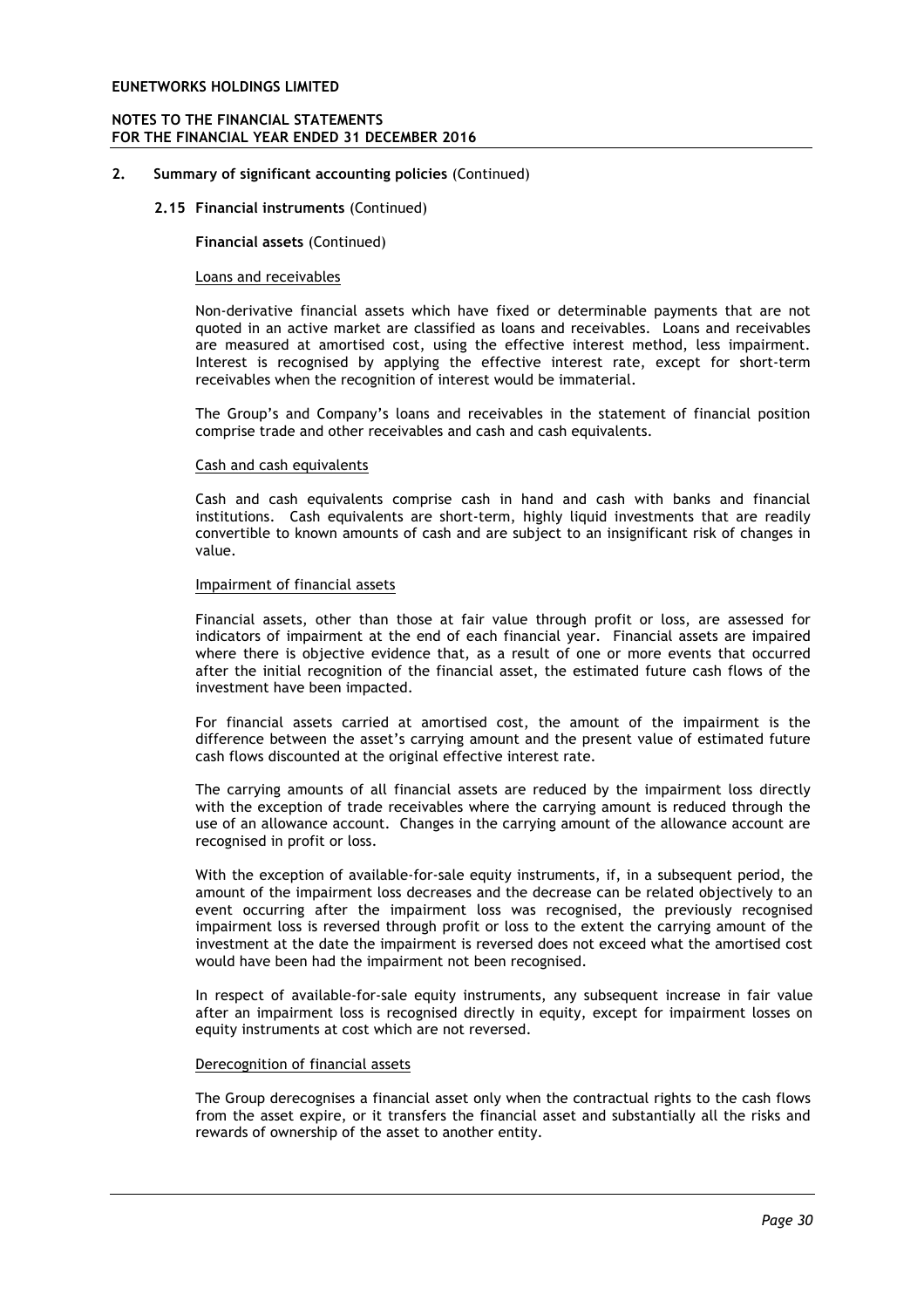### **NOTES TO THE FINANCIAL STATEMENTS FOR THE FINANCIAL YEAR ENDED 31 DECEMBER 2016**

#### **2. Summary of significant accounting policies** (Continued)

#### **2.15 Financial instruments** (Continued)

On derecognition, any difference between the carrying amount and the sum of proceeds received and amounts previously recognised in other comprehensive income is recognised in profit or loss.

#### **Financial liabilities and equity instruments**

#### Classification as debt or equity

Financial liabilities and equity instruments issued by the Group are classified according to the substance of the contractual arrangements entered into and the definitions of a financial liability and an equity instrument.

#### Equity instruments

An equity instrument is any contract that evidences a residual interest in the assets of the Company after deducting all of its liabilities. Equity instruments are recorded at the proceeds received, net of direct issue costs. The Group classifies ordinary shares as equity instruments.

When shares recognised as equity are reacquired, the amount of consideration paid is recognised directly in equity. Reacquired shares are classified as treasury shares and presented as a deduction from total equity. No gain or loss is recognised in profit or loss on the purchase, sale issue or cancellation of treasury shares.

When treasury shares are subsequently cancelled, the cost of treasury shares are deducted against the share capital account if the shares are purchased out of capital of the Company, or against the retained earnings of the Company if the shares are purchased out of earnings of the Company.

When treasury shares are subsequently sold or reissued pursuant to the employee share option scheme, the cost of treasury shares is reversed from the treasury share account and the realised gain or loss on sale or reissue, net of any directly attributable incremental transaction costs and related income tax, is recognised in the capital reserve of the Company.

# Financial liabilities

Financial liabilities are classified as either financial liabilities at fair value through profit or loss or other financial liabilities.

Financial liabilities are classified as fair value through profit or loss if the financial liability is either held for trading, including derivatives not designated are effective as a hedging instrument; or it is designated as such upon initial recognition.

#### Other financial liabilities

### *Borrowings*

Interest-bearing bank loans and overdrafts are initially measured at fair value, and are subsequently measured at amortised cost, using the effective interest rate method. Any difference between the proceeds (net of transaction costs) and the settlement or redemption of borrowings is recognised over the term of the borrowings in accordance with the Group's accounting policy for borrowing costs (Note 2.8).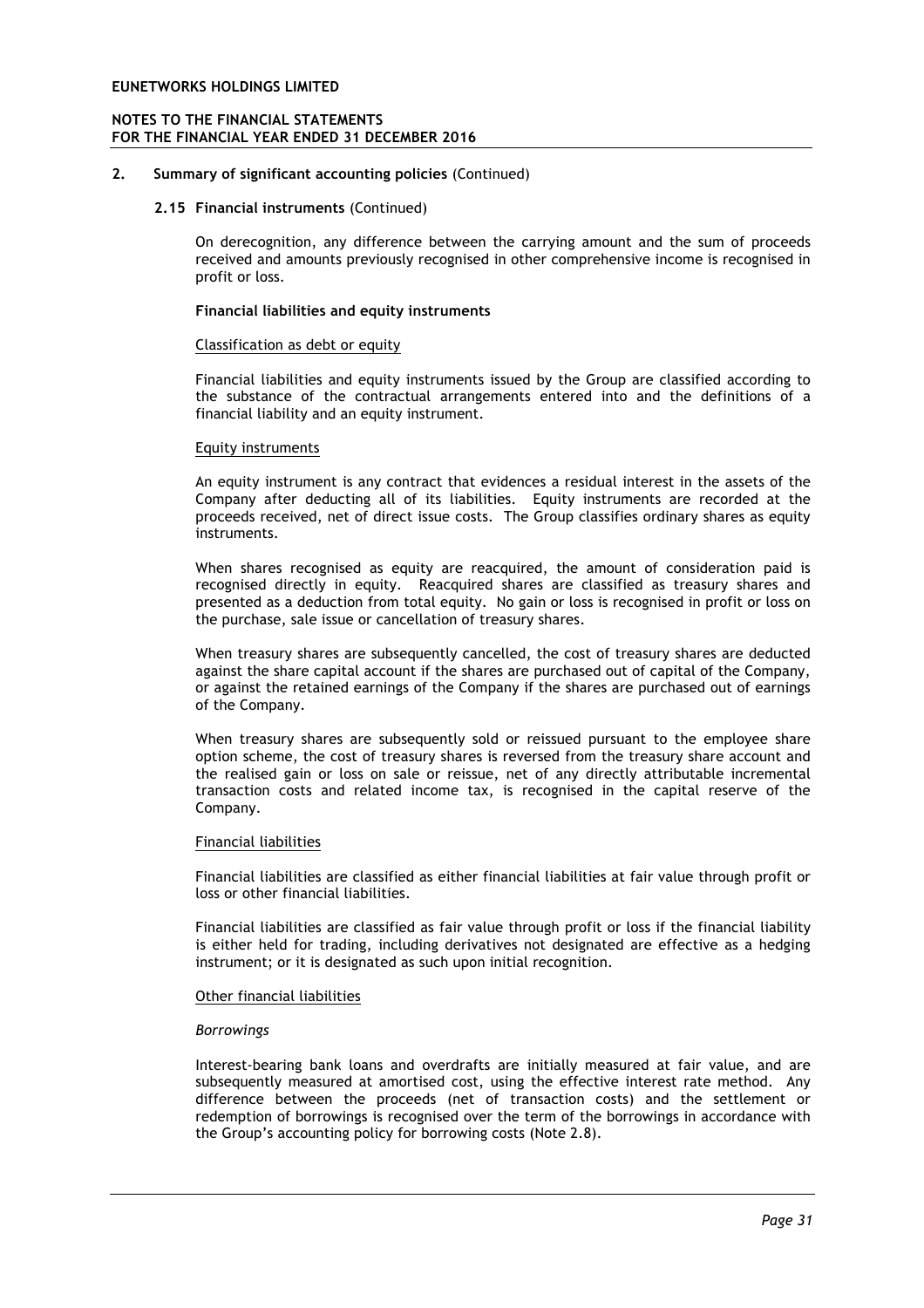# **NOTES TO THE FINANCIAL STATEMENTS FOR THE FINANCIAL YEAR ENDED 31 DECEMBER 2016**

# **2. Summary of significant accounting policies** (Continued)

### **2.15 Financial instruments** (Continued)

# **Financial liabilities and equity instruments** (Continued)

### *Trade and other payables*

Trade and other payables, including payables to related parties, are initially measured at fair value, net of transaction costs, and are subsequently measured at amortised cost, where applicable, using the effective interest method.

### Derecognition of financial liabilities

The Group derecognises financial liabilities when, and only when, the Group's obligations are discharged, cancelled or they expire. The difference between the carrying amount and the consideration paid is recognised in profit or loss.

Where an existing financial liability is replaced by another from the same lender on substantially different terms, or the terms of an existing liability are substantially modified, such an exchange or modification is treated as a derecognition of the original liability and the recognition of a new liability, and the difference in the respective carrying amounts is recognised in profit or loss.

Where financial instruments are redeemed prior to maturity, the difference between the redemption proceeds and the carrying value at the date of redemption is recognised in profit or loss. Where financial instruments are converted to equity the increase in equity is recorded at the carrying value of the financial liability at the date of conversion.

# **2.16 Provisions**

Provisions are recognised when the Group has a present legal or constructive obligation as a result of a past event, it is probable that the Group will be required to settle the obligation, and a reliable estimate can be made of the amount of the obligation.

The amount recognised as a provision is the best estimate of the consideration required to settle the present obligation at the end of the financial year, taking into account the risks and uncertainties surrounding the obligation. Where a provision is measured using the cash flows estimated to settle the present obligation, its carrying amount is the present value of those cash flows.

When some or all of the economic benefits required to settle a provision are expected to be recovered from a third party, the receivable is recognised as an asset if it is virtually certain that reimbursement will be received and the amount of the receivable can be measured reliably. The increase in the provision due to the passage of time is recognised in the statement of comprehensive income as finance expense.

Changes in the estimated timing or amount of the expenditure or discount rate are recognised in profit or loss when the changes arise.

Provisions for dilapidations are recognised when the Group has a present obligation as a result of a past event, it is probable that a transfer of economic benefit will be required to settle the obligation and a reliable estimate can be made of the amount of the obligation.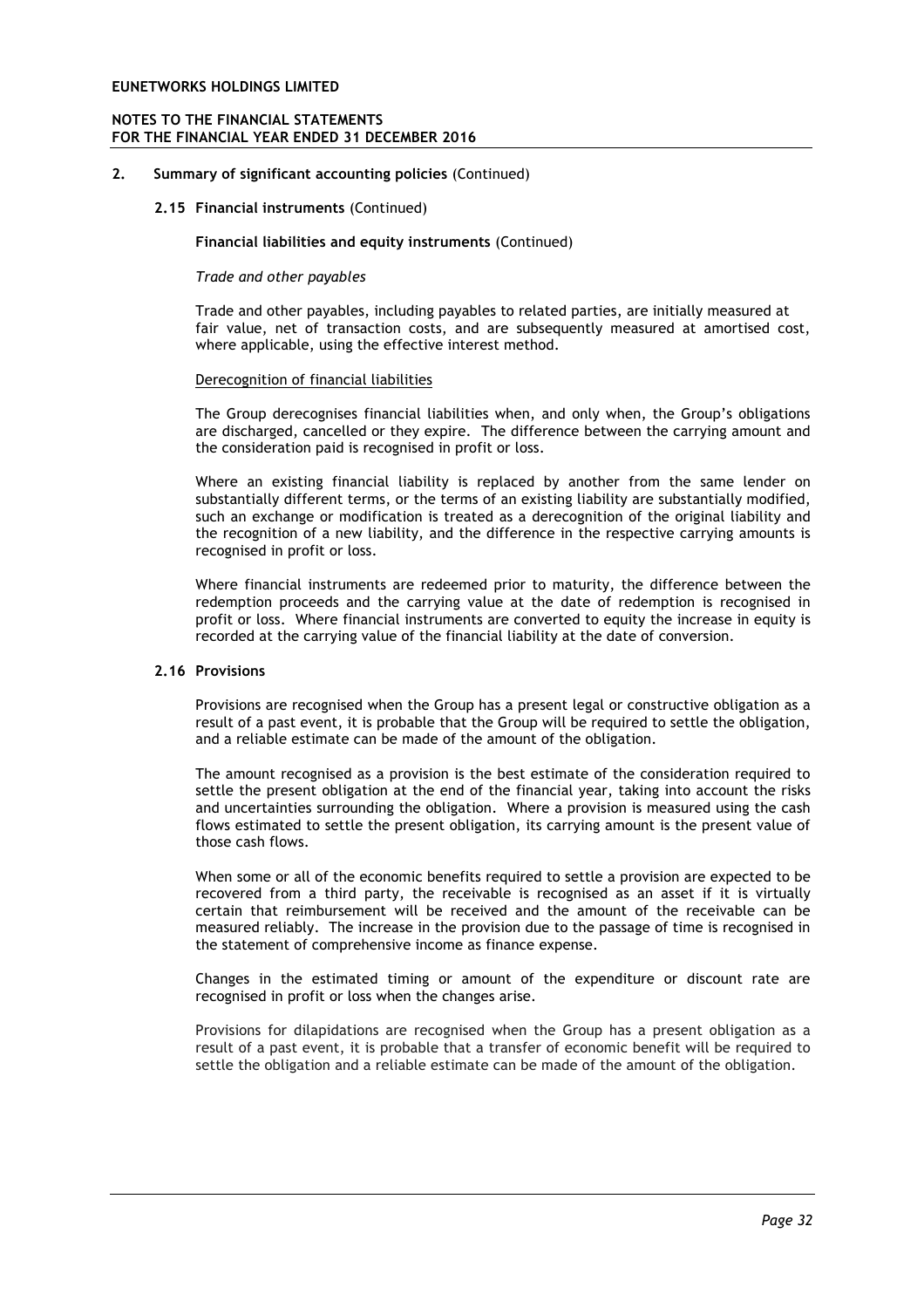### **NOTES TO THE FINANCIAL STATEMENTS FOR THE FINANCIAL YEAR ENDED 31 DECEMBER 2016**

#### **2. Summary of significant accounting policies** (Continued)

#### **2.17 Leases**

#### Finance leases

Leases are classified as finance leases whenever the terms of the lease transfer substantially all the risks and rewards incidental to ownership of the leased assets to the lessee. All other leases are classified as operating leases.

Assets held under finance leases are capitalised as plant and equipment of the Group at their fair value at the inception of the lease or, if lower, at the present value of the minimum lease payments. The corresponding liability to the lessor is included in the statement of financial position of the Group as a finance lease obligation. Lease payments are apportioned between finance charges and reduction of the lease obligation so as to achieve a constant rate of interest on the remaining balance of the liability. Finance charges are charged directly to the consolidated statement of profit or loss, unless they are issue costs, in which case they are initially recognised as a reduction in the proceeds of the associated capital instrument (Note 2.8).

#### Operating leases

#### *The Group as lessor*

Rental income from operating leases (net of any incentives given to lessees) is recognised on a straight-line basis over the term of the relevant lease unless another systematic basis is more representative of the time pattern in which user benefit derived from the leased asset is diminished. Initial direct costs incurred in negotiating and arranging an operating lease are added to the carrying amount of the leased asset and recognised on a straight-line basis over the lease term.

#### *The Group as lessee*

Rentals payable under operating leases (net of any incentives received from lessors) are charged to profit or loss on a straight-line basis over the term of the relevant lease unless another systematic basis is more representative of the time pattern in which economic benefits from the leased asset are consumed. Contingent rentals arising under operating leases are recognised as an expense in the period in which they are incurred.

#### **2.18 Share-based payments**

The Group issued equity-settled share-based payments to certain employees.

Equity-settled share-based payments are measured at the fair value of the equity instruments (excluding the effect of non market-based vesting conditions) at the date of grant. The fair value determined at the grant date of the equity-settled share-based payments is expensed on a straight-line basis over the vesting period, based on the Group's estimate of the number of equity instruments that will eventually vest and adjusted for the effect of non market-based vesting conditions.

Fair value is measured using either the Black-Scholes or the Monte Carlo pricing model. The expected life used in the model has been adjusted, based on Management's best estimate, for the effects of non-transferability, exercise restrictions and behavioural considerations.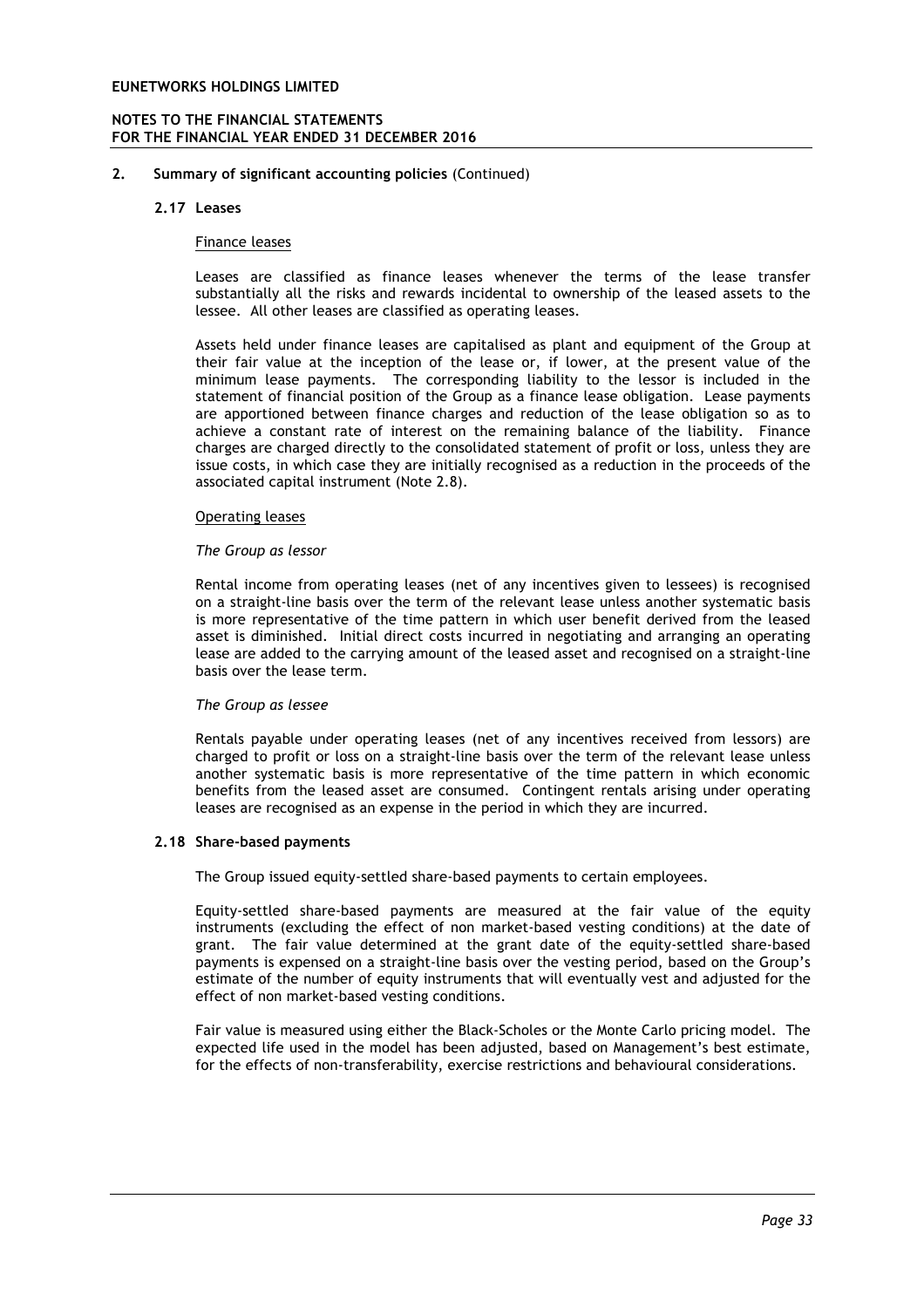# **NOTES TO THE FINANCIAL STATEMENTS FOR THE FINANCIAL YEAR ENDED 31 DECEMBER 2016**

**2. Summary of significant accounting policies** (Continued)

# **2.19 Related parties**

A related party is defined as follows:

- (a) A person or a close of member of that person's family is related to the Group and Company if that person:
	- (i) Has control or joint control over the Company;
	- (ii) Has significant influence over the Company; or

(iii) Is a member of the key management personnel of the Group or Company or of a parent of the Company.

- (b) An entity is related to the Group and the Company if any of the following conditions apply:
	- (i) The entity and the Company are members of the same group (which means that each parent, subsidiary and fellow subsidiary is related to the others).
	- (ii) One entity is an associate or joint venture of the other entity (or an associate or joint venture of a member of a group of which the other entity is a member).
	- (iii) Both entities are joint ventures of the same third party.
	- (iv) One entity is a joint venture of a third entity and the other entity is an associate of the third entity.
	- (v) The entity is a post-employment benefit plan for the benefit of employees of either the Company or an entity related to the Company. If the Company is itself such a plan, the sponsoring employees are also related to the Company.
	- (vi) The entity is controlled or jointly controlled by a person identified in (a);
	- (vii) A person identified in (a)(i) has significant influence over the entity or is a member of the key management personnel of the entity (or of a parent of the entity).

# **3. Critical accounting judgments and key sources of estimation uncertainty**

In the application of the Group's accounting policies, which are described in Note 2, management made judgements, estimates and assumptions about the carrying amounts of assets and liabilities that were not readily apparent from other sources. The estimates and associated assumptions were based on historical experience and other factors that were considered to be reasonable under the circumstances. Actual results may differ from these estimates.

These estimates and underlying assumptions are reviewed on an ongoing basis. Revisions to accounting estimates are recognised in the period in which the estimate is revised if the revision affects only that period, or in the period of the revision and future periods if the revision affects both current and future periods.

### **3.1 Critical judgments made in applying the accounting policies**

The following are the critical judgments, apart from those involving estimates that management has made in the process of applying the Group's accounting policies and which have a significant effect on the amounts recognised in the financial statements.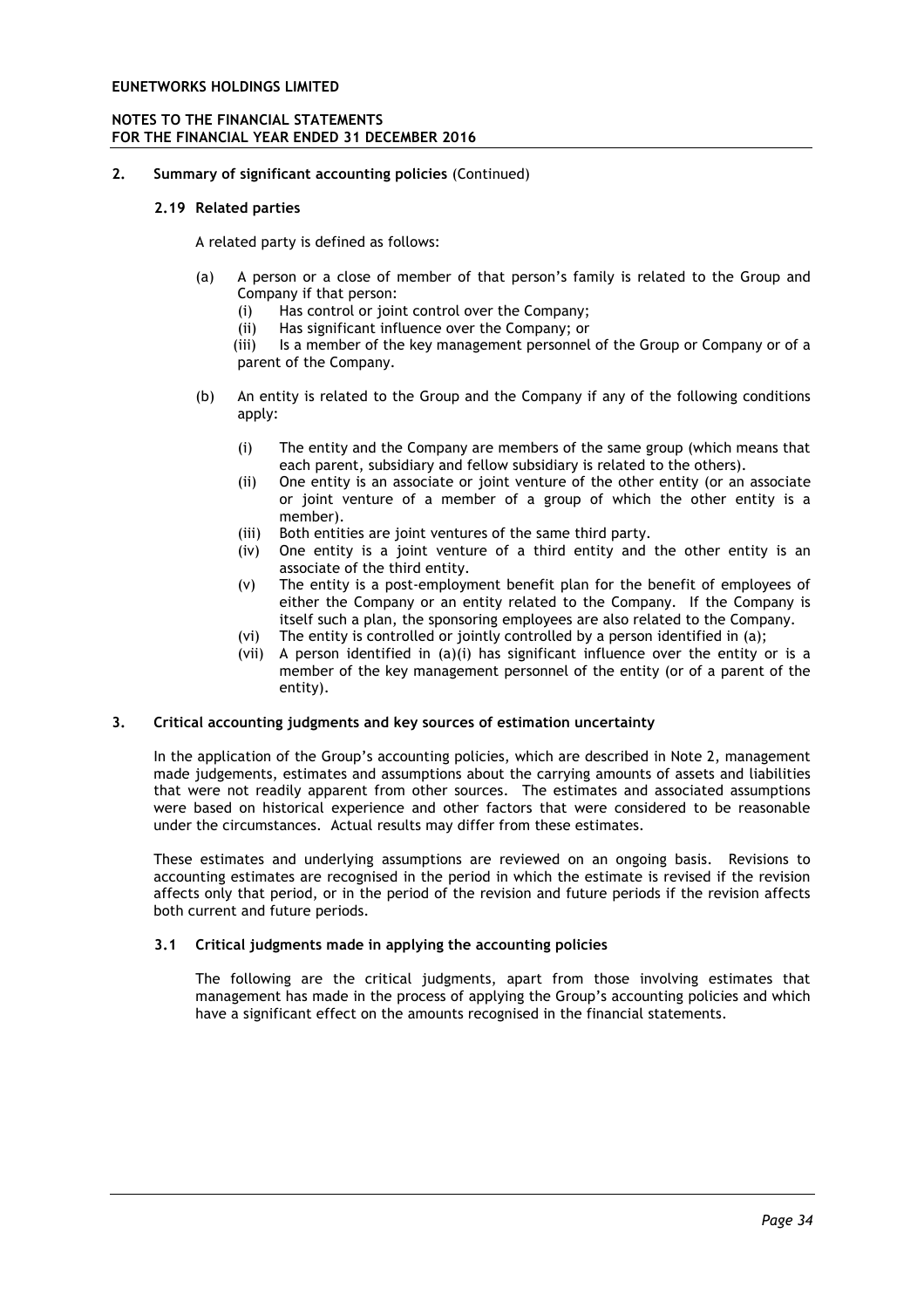# **NOTES TO THE FINANCIAL STATEMENTS FOR THE FINANCIAL YEAR ENDED 31 DECEMBER 2016**

- **3. Critical accounting judgments and key sources of estimation uncertainty** (Continued)
	- **3.1 Critical judgments made in applying the accounting policies** (Continued)
		- (i) Leases

Leases are classified as an operating lease if the duration of the arrangement are for less than a major part of the facilities' useful lives and the present value of the minimum payments under the arrangement does not amount to at least substantially all of the fair value of the facilities. The classification of leases may change if there are significant changes from previous estimates of the facilities' useful lives and the present value of the minimum payments. The Group uses all readily available information in estimating the useful lives and present value of minimum payments.

(ii) Income taxes

The management has exercised significant judgment when determining the Group's and the Company's provisions for income taxes. These involve assessing the probabilities that deferred tax assets resulting from deductible temporary differences, unutilised tax losses and unabsorbed tax allowances, if any, can be utilised to offset future taxable income. There are certain transactions and computations for which the ultimate tax determination is uncertain during the ordinary course of action. Uncertainties exist with respect to the interpretation of complex tax regulations and the amount and timing of future taxable income.

Given the wide range of international business arrangements, the long-term nature and complexity of existing contractual agreements, differences arising between the actual results and the assumptions made, or future changes to such assumptions, could necessitate adjustments to tax income and expense in future periods. Such differences of interpretation may arise on a wide variety of issues depending on the conditions prevailing in the respective Group and Company domicile. The carrying amount of the Group's income tax payable as at 31 December 2016 is €Nil (2015: €Nil) and the carrying amounts of deferred tax assets and liabilities as at 31 December 2016 are disclosed in Note 28 to the financial statements.

# **3.2 Key sources of estimation uncertainty**

The key assumptions concerning the future, and other key sources of estimation uncertainty at the statement of financial position date, that have a significant risk of causing a material adjustment to the carrying amounts of assets and liabilities and reported amounts of revenue and expense within the next financial year, are discussed below.

(i) Depreciation of plant and equipment

The Group depreciates the plant and equipment, using the straight-line method, over their estimated useful lives after taking into account their estimated residual values. The estimated useful life reflects management's estimate of the period that the Group intends to derive future economic benefits from the use of the Group's plant and equipment. The residual value reflects management's estimated amount that the Group would currently obtain from the disposal of the asset, after deducting the estimated costs of disposal, as if the asset were already of the age and in the condition expected at the end of its useful life. Changes in the expected level of usage and technological developments could affect the useful economic lives and the residual values of these assets which could then consequentially impact future depreciation charges. The carrying amounts of the Group's plant and equipment are disclosed in Note 11 to the financial statements.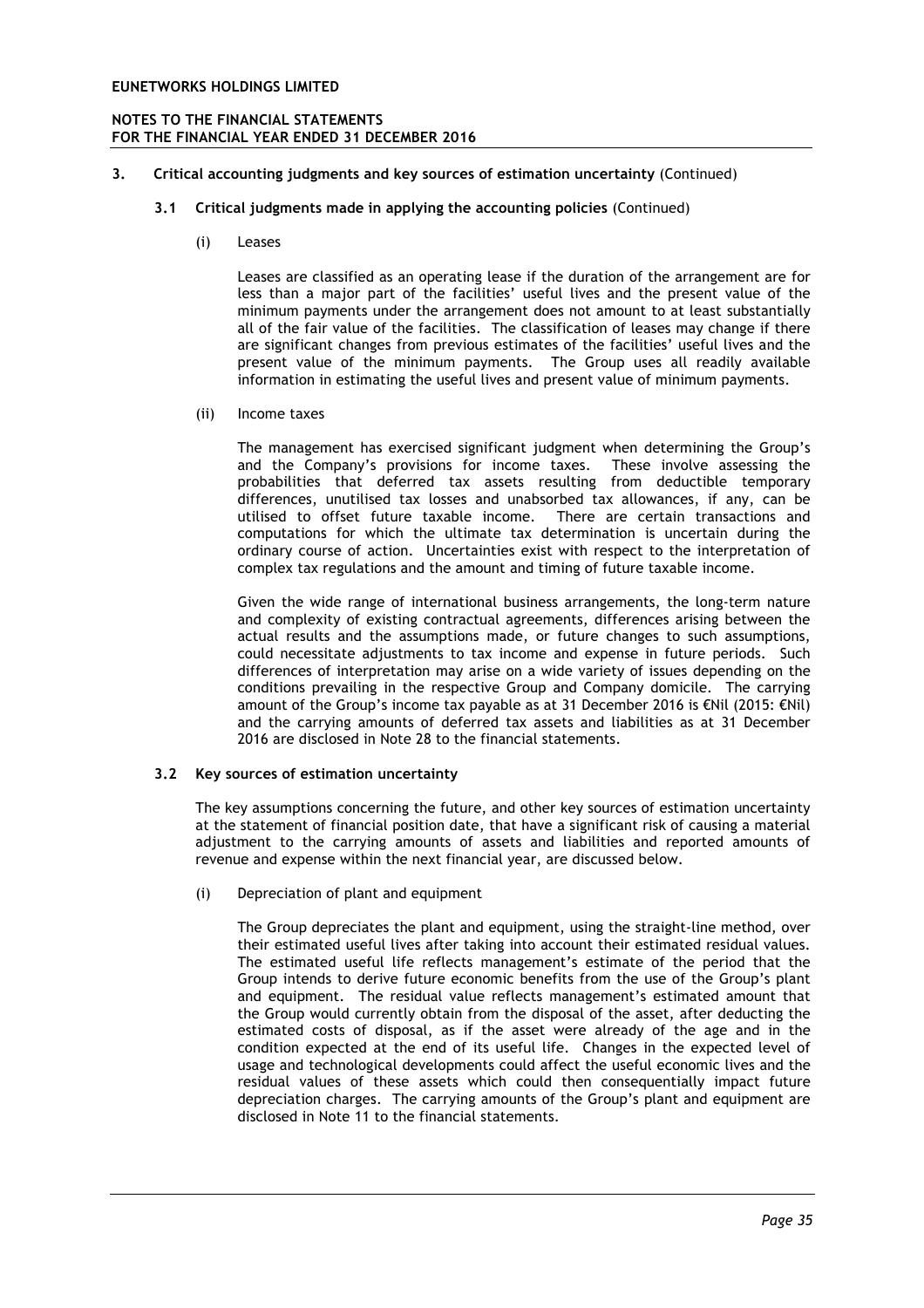# **NOTES TO THE FINANCIAL STATEMENTS FOR THE FINANCIAL YEAR ENDED 31 DECEMBER 2016**

### **3. Critical accounting judgments and key sources of estimation uncertainty** (Continued)

#### **3.2 Key sources of estimation uncertainty** (Continued)

(ii) Impairment of plant and equipment

At the end of each financial year, an assessment is made whether there is objective evidence that plant and equipment is impaired.

An impairment exists when the carrying value of plant and equipment exceed their recoverable amount, which is the higher of its fair value less costs to sell and its value-in-use. The recoverable of plant and equipment is determined based on valuein-use, by discounting the expected future cash flows for each cash generating units ("CGU"). Management considers that the Network business and the 'Data Centre and colocation business' each constitute a CGU.

The expected future cash flows are based on financial budgets approved by Management for a period up to 4 years (2015: 4 years) using a discount rate of 9.69% (2015: 11.33%) and a long term growth rate of 6.94% (2015: 4.69%). Based on this, Management estimated that recoverable of plant and equipment are in excess of its carrying value and accordingly no allowance for impairment was deemed necessary for plant and equipment as at 31 December 2016. The carrying amounts of the Group's plant and equipment are disclosed in Note 11 to the financial statements.

(iii) Impairment of intangible assets

At the end of each financial year, an assessment is made whether there is objective evidence that the intangible assets are impaired.

Impairment exist when the carrying value of intangible assets, comprising of customer contracts, trademarks, software and goodwill, exceed their recoverable amount. The recoverable amount is the higher of its fair value less costs to sell and its value-in-use. The recoverable amounts of intangible assets are determined based on value-in-use, by discounting the expected future cash flows for each CGU. Management considers that the Network business and the Data Centre and colocation business each constitute a CGU.

The recoverable amount is sensitive to discount rate used for discontinued cash flow model as well as the expected future cash inflows and the growth rates used. For further details of assumptions applied in the impairment assessment of intangible assets and carrying amounts of Group's intangible assets, refer to Note 12 to the financial statements.

(iv) Impairment of investments in subsidiaries

At the end of each financial year, an assessment is made whether there is objective evidence that the investments in subsidiaries are impaired. Management's assessment is based on the estimation of the value-in-use of the CGU by forecasting the expected future cash flows for a period up to 4 (2015: 5) years, using a suitable discount rate in order to calculate the present value of those cash flows. The Company's carrying amount of investments in subsidiaries at 31 December 2016 was €225.7m (2015: €nil).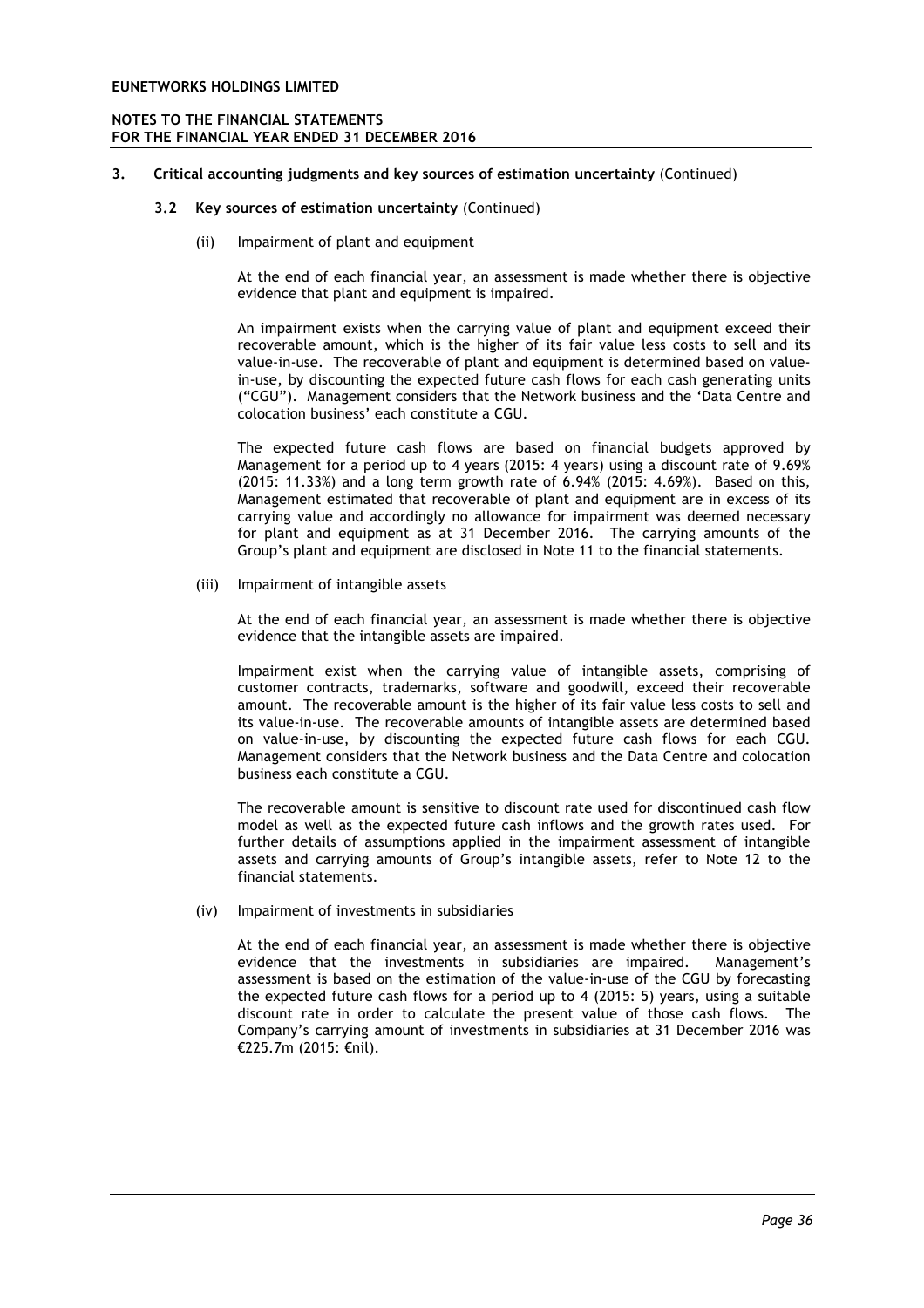# **NOTES TO THE FINANCIAL STATEMENTS FOR THE FINANCIAL YEAR ENDED 31 DECEMBER 2016**

### **3. Critical accounting judgments and key sources of estimation uncertainty** (Continued)

### **3.2 Key sources of estimation uncertainty** (Continued)

(v) Allowance for doubtful receivables

The policy for allowances for doubtful receivables of the Group and the Company is based on the evaluation of collectability and aging analysis of accounts and on management's judgment. A considerable amount of judgment is required in assessing the ultimate realisation of these receivables, including the current creditworthiness and the past collection history of each customer. If the financial conditions of customers of the Group and the Company were to deteriorate, resulting in an impairment of their ability to make payments, additional allowances may be required. The carrying amounts of the trade and other receivables are disclosed in Notes 16 and 17 to the financial statements.

(vi) Equity-settled share-based payments

The charge for equity-settled share-based payments is calculated in accordance with estimates and assumptions which are described in Note 31 to the financial statements. The option valuation model used required highly subjective assumptions to be made including the future volatility of what was the euNetworks Group Limited share price, expected dividend yields, risk-free interest rates and expected staff turnover. The management drew upon a variety of external sources to aid them in determination of the appropriate data to use in such calculations.

### **4. Revenue**

|                                                     | 2016  | 2015  |
|-----------------------------------------------------|-------|-------|
|                                                     | €'m   | €'m   |
| Network services and sale of network infrastructure | 111.2 | 100.9 |
| Colocation services                                 | 15.7  | 16.3  |
|                                                     | 126.9 | 117.2 |

# **Geographical information**

Revenue based on the geographical location of customers are as follows:

|                          | 2016  | 2015  |
|--------------------------|-------|-------|
|                          | €'m   | €'m   |
| Germany                  | 50.5  | 49.6  |
| United Kingdom           | 25.0  | 21.5  |
| Ireland                  | 18.0  | 14.5  |
| Netherlands              | 16.7  | 16.6  |
| United States of America | 7.5   | 7.2   |
| Switzerland              | 2.8   | 2.8   |
| France                   | 2.4   | 1.8   |
| Others                   | 4.0   | 3.2   |
|                          | 126.9 | 117.2 |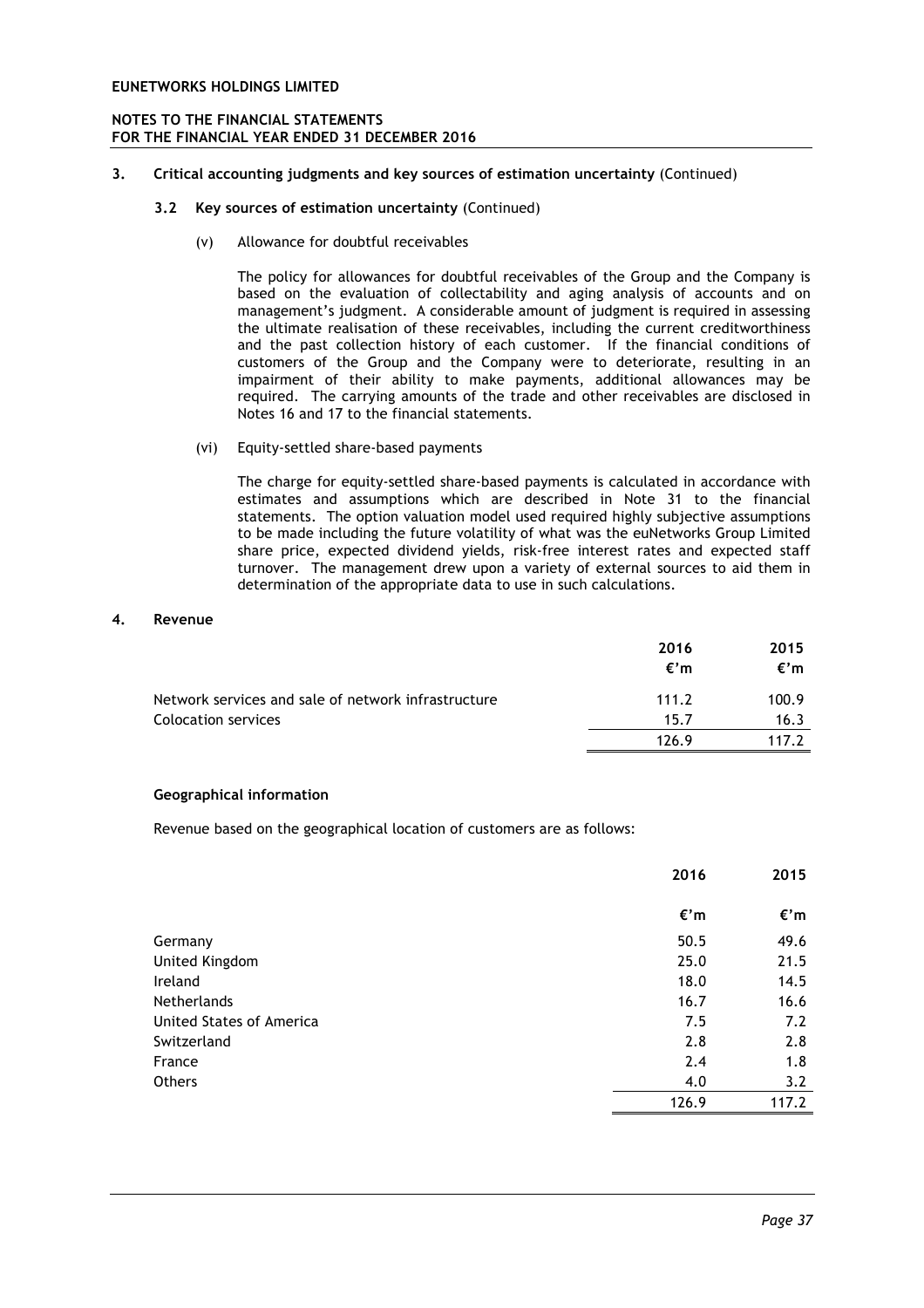# **NOTES TO THE FINANCIAL STATEMENTS FOR THE FINANCIAL YEAR ENDED 31 DECEMBER 2016**

# **5. Administrative expenses**

|                                                    | 2016<br>€'m | 2015<br>€'m |
|----------------------------------------------------|-------------|-------------|
|                                                    |             |             |
| Network operating expenses                         | 27.7        | 26.6        |
| Staff costs (note 6)                               | 23.5        | 25.1        |
| Other expenses (note 7)                            | 6.9         | 6.5         |
| Depreciation and amortisation                      | 30.5        | 28.6        |
| (Profit)/) loss on disposal of plant and equipment | (1.0)       | 0.9         |
|                                                    | 87.6        | 87.7        |

Network operating expenses include those costs that relate to the general operation and maintenance of the Group's network assets, and network related charges.

These costs include operating lease expenses of €28.0m (2015: €23.3m).

# **6. Staff costs**

|                                                       | 2016<br>€'m | 2015<br>€'m |
|-------------------------------------------------------|-------------|-------------|
| Wages and salaries                                    | 24.6        | 24.9        |
| Social security costs                                 | 3.0         | 2.9         |
| Share option expense                                  | 0.7         | 1.3         |
| <b>Termination costs</b>                              | 0.2         | 0.1         |
| Other staff costs                                     | 0.4         | 0.3         |
|                                                       | 28.9        | 29.5        |
| Less: costs capitalised to software/network equipment | (5.4)       | (4.4)       |
|                                                       | 23.5        | 25.1        |

Wages and salaries include Directors' remuneration and Directors' fees.

Other staff costs include costs of recruitment and costs of interim staff.

| The average number of employees (including directors) | 2016 | 2015 |
|-------------------------------------------------------|------|------|
| during the year were:                                 |      |      |
| Administration                                        | 42   | 43   |
| <b>Operations</b>                                     | 112  | 108  |
| Sales and marketing                                   | 83   | 66   |
|                                                       | 237  | 717  |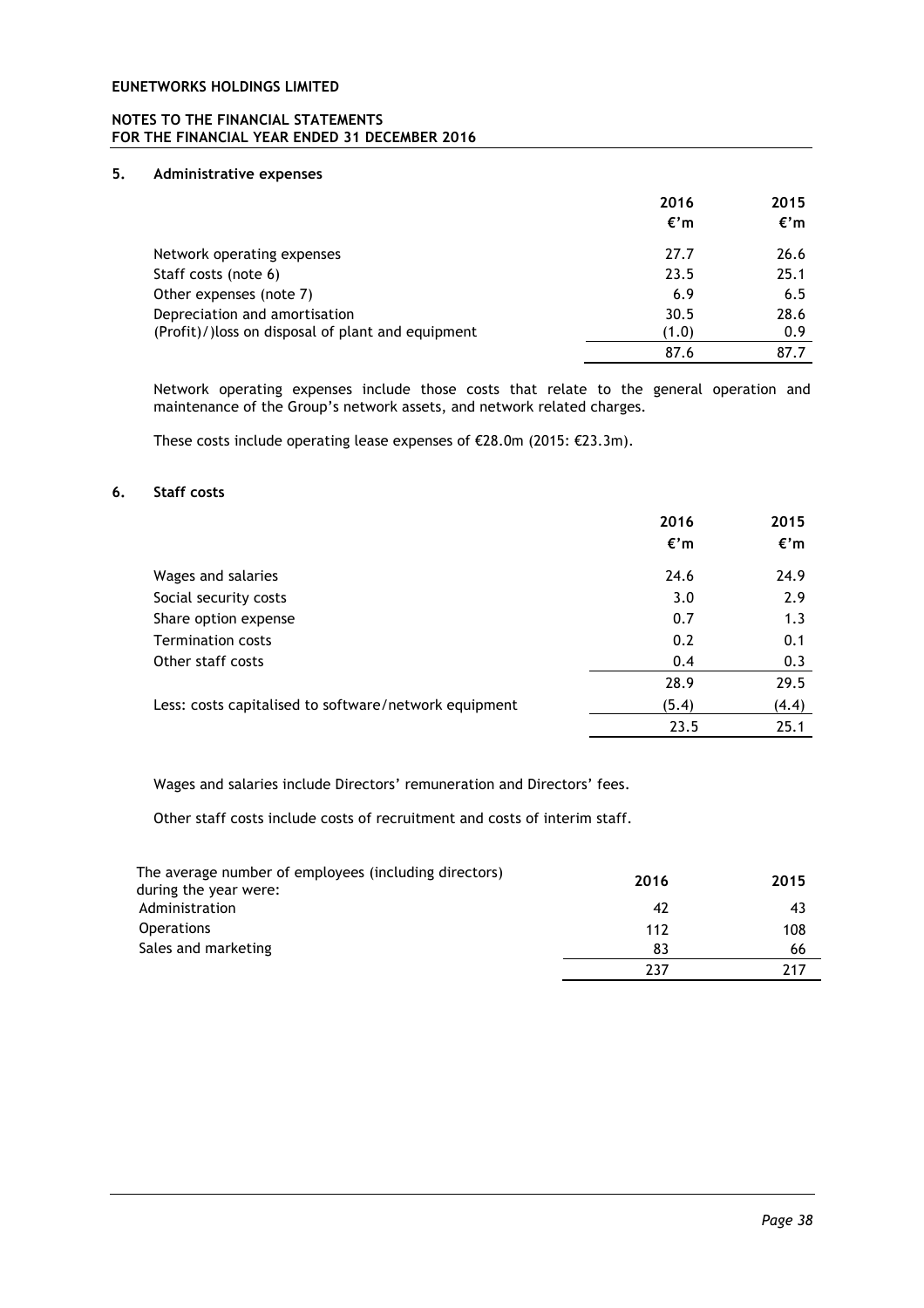# **NOTES TO THE FINANCIAL STATEMENTS FOR THE FINANCIAL YEAR ENDED 31 DECEMBER 2016**

# **7. Key management personnel**

The key management personnel, who have authority for planning, directing and controlling the activities of the Group are the directors of the company

|                                     | 2016 | 2015 |  |
|-------------------------------------|------|------|--|
|                                     | €'m  | €'m  |  |
| Short term employee benefits        | 1.9  | 1.9  |  |
| Post-employment benefits            | 0.1  | 0.1  |  |
| Management long term incentive plan | 1.4  | 4.9  |  |
|                                     | 3.4  | 6.9  |  |

There were 3 directors in the group's defined contribution plan (2015: 2) during the year. Group pension contributions of €53k (2015: €92k) were paid to a money purchase scheme on their behalf.

The total amount payable to the highest paid director in respect of emoluments was €2,055k (2015: €5,374k).

# **8. Financial costs**

|                              | 2016 | 2015 |
|------------------------------|------|------|
|                              | €'m  | €'m  |
| Foreign exchange movements   | 0.9  | 0.1  |
| Debt raise costs written off | 1.2  | 1.2  |
| Interest on bank loan        | 2.7  | 1.5  |
| Other net interest           | 0.1  | 0.6  |
|                              | 4.9  | 3.4  |

# **9. Auditors' remuneration**

|                         | 2016<br>€'m | 2015<br>€'m |
|-------------------------|-------------|-------------|
| Group and company audit | 0.3         | 0.4         |
| Tax advisory            | 0.1         | 0.1         |
| Tax compliance          | 0.1         | 0.1         |
|                         | 0.5         | 0.6         |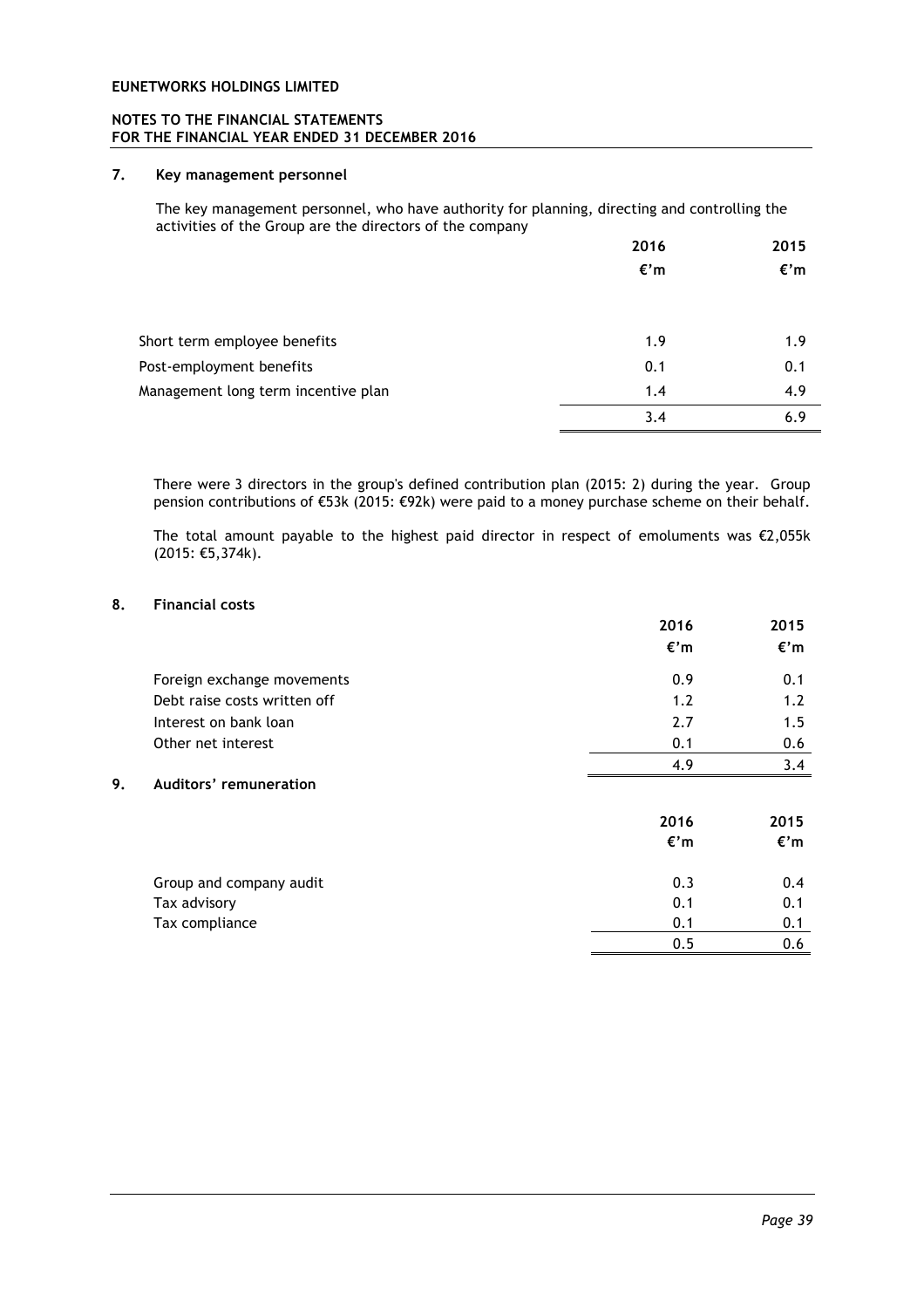# **10. Income tax expense**

|                                       | 2016           | 2015  |
|---------------------------------------|----------------|-------|
|                                       | €'m            | €'m   |
| Current tax:                          |                |       |
| - Current year                        | 0.4            |       |
| - Overprovision in prior year         | $\blacksquare$ | (0.2) |
| Deferred income tax:                  |                |       |
| - Current year                        | (0.6)          | 1.4   |
| - Adjustment in respect of prior year |                | (0.2) |
|                                       | (0.2)          | 1.0   |

Domestic income tax is calculated at 20% (2015: 17%) of the estimated assessable loss for the year. Taxable for other jurisdictions is calculated at the rates prevailing in the relevant jurisdictions.

The income tax expense varied from the amount of income tax expense determined by applying the UK income tax rate of 20% (2015:17%) to profit/(loss) before income tax as a result of the following differences:

|                                               | 2016<br>€'m | 2015<br>€'m |
|-----------------------------------------------|-------------|-------------|
| Profit/ (Loss) before income tax              | 6.8         | (0.3)       |
| Income tax at statutory rate                  | 1.4         | (0.1)       |
| Tax effect of:                                |             |             |
| - Different tax rates of overseas operations  |             | 1.0         |
| - Movement on unrecognised deferred tax       | (2.0)       | 1.2         |
| - Expenses not deductible for tax purposes    | 0.4         |             |
| - Income not subject to tax                   |             | (0.7)       |
| - Overprovision of current tax in prior year  |             | (0.2)       |
| - Overprovision of deferred tax in prior year |             | (0.2)       |
|                                               | (0.2)       | 1.0         |

The tax rates of overseas operations range from 12.5% to 33% (2015: 12.5% to 33%).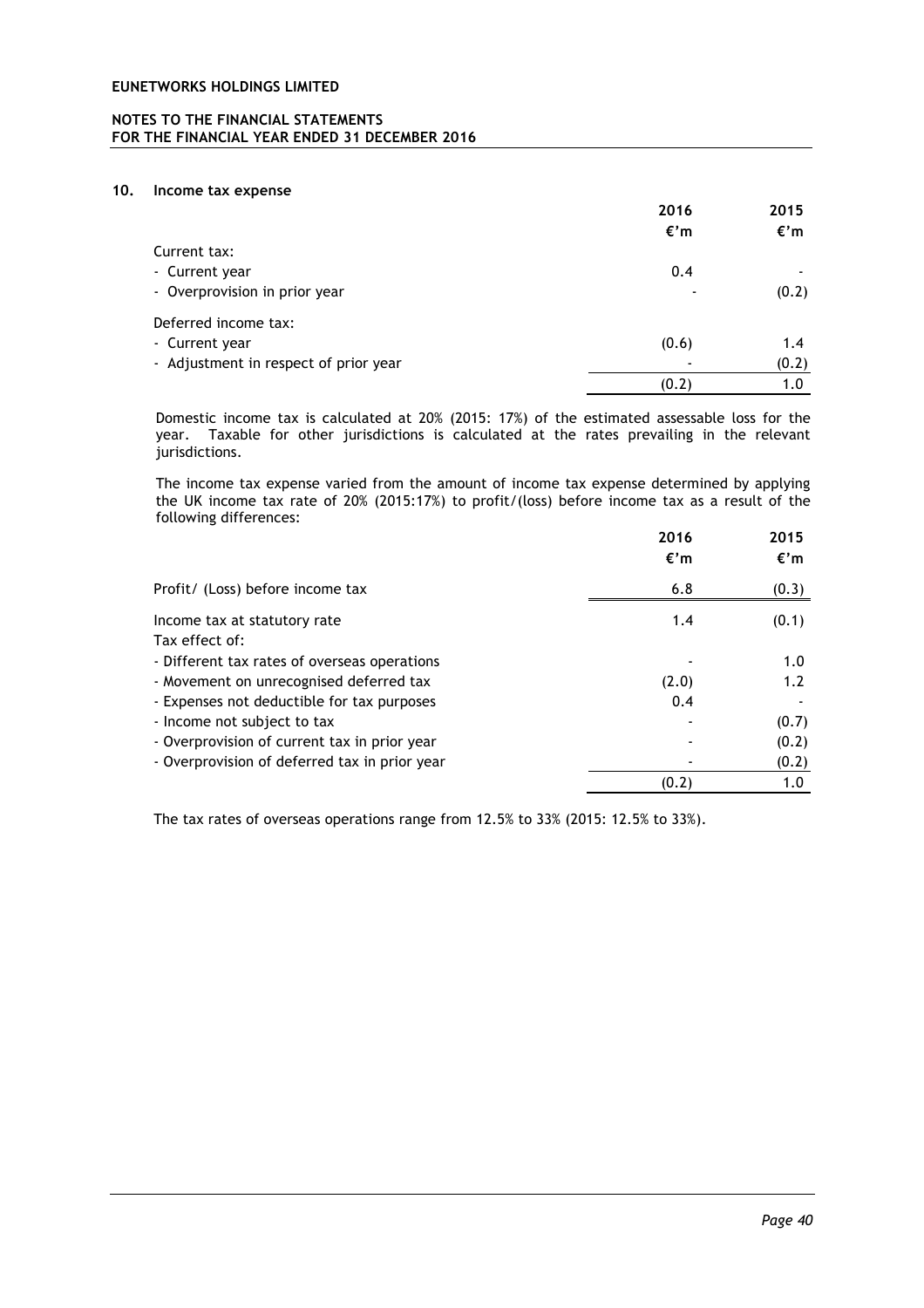# **11. Plant and equipment**

|                                 | Telecom-<br>munications | <b>Network</b> | <b>Office</b><br>furniture<br>and |         |
|---------------------------------|-------------------------|----------------|-----------------------------------|---------|
|                                 | networks                | equipment      | equipment                         | Total   |
|                                 | €'m                     | €'m            | €'m                               | €'m     |
| Group<br>2016                   |                         |                |                                   |         |
| Cost                            |                         |                |                                   |         |
| Balance at 1 January 2016       | 342.0                   | 69.5           | 4.1                               | 415.6   |
| Additions                       | 29.8                    | 24.3           | 0.6                               | 54.7    |
| Written off                     | (9.0)                   | (0.3)          | (0.1)                             | (9.4)   |
| Balance at 31 December 2016     | 362.8                   | 93.5           | 4.6                               | 460.9   |
| <b>Accumulated depreciation</b> |                         |                |                                   |         |
| Balance at 1 January 2016       | (174.3)                 | (18.2)         | (3.1)                             | (195.6) |
| Depreciation                    | (17.6)                  | (10.4)         | (0.3)                             | (28.3)  |
| Written off                     | 8.6                     | 0.3            |                                   | 8.9     |
| Balance at 31 December 2016     | (183.3)                 | (28.3)         | (3.4)                             | (215.0) |
| Carrying amount                 |                         |                |                                   |         |
| At 31 December 2016             | 179.5                   | 65.2           | 1.2                               | 245.9   |
|                                 |                         |                |                                   |         |
| 2015<br>Cost                    |                         |                |                                   |         |
| Balance at 1 January 2015       | 320.9                   | 45.8           | 3.8                               | 370.5   |
| Additions                       | 17.3                    | 22.6           | 0.3                               | 40.2    |
| Acquisition of subsidiary       | 6.5                     |                |                                   | 6.5     |
| Written off                     | (1.6)                   |                |                                   | (1.6)   |
| Reclassifications               | (1.1)                   | 1.1            |                                   |         |
| Balance at 31 December 2015     | 342.0                   | 69.5           | 4.1                               | 415.6   |
| <b>Accumulated depreciation</b> |                         |                |                                   |         |
| Balance at 1 January 2015       | (157.2)                 | (10.3)         | (2.7)                             | (170.2) |
| Depreciation                    | (17.8)                  | (7.9)          | (0.4)                             | (26.1)  |
| Written off                     | 0.7                     |                | ÷,                                | 0.7     |
| Balance at 31 December 2015     | (174.3)                 | (18.2)         | (3.1)                             | (195.6) |
| <b>Carrying amount</b>          |                         |                |                                   |         |
| At 31 December 2015             | 167.7                   | 51.3           | 1.0                               | 220.0   |

As at 31 December 2016, network equipment of the Group with carrying amount of €0.6m (2015: €1.6m) were acquired under finance lease arrangements (Note 22).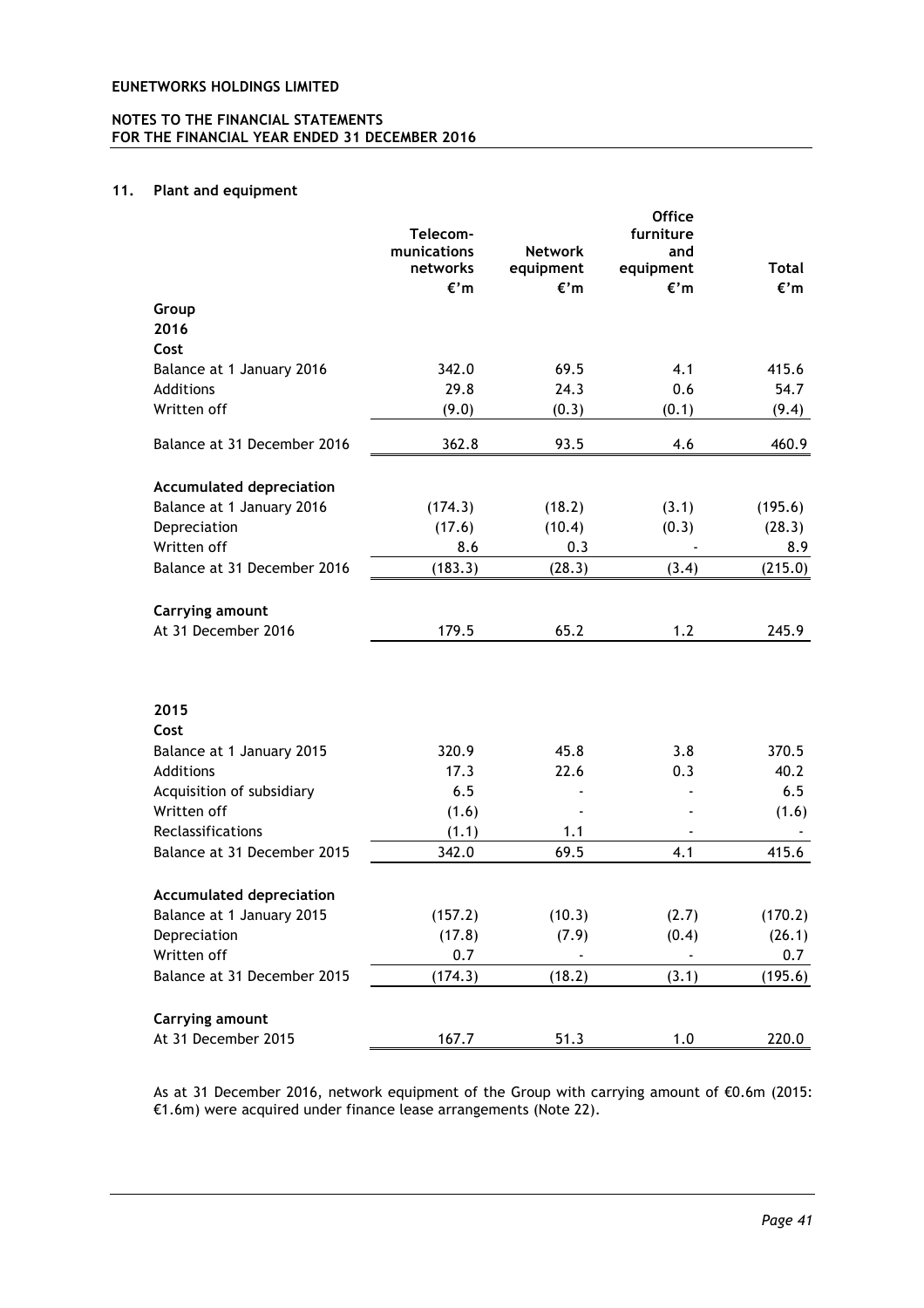# **12. Intangible assets**

|                                 | Customer | contracts Trademarks | Software | Goodwill         | <b>Total</b> |
|---------------------------------|----------|----------------------|----------|------------------|--------------|
|                                 | €'m      | €'m                  | €'m      | $\varepsilon$ 'm | €'m          |
| Group                           |          |                      |          |                  |              |
| 2016                            |          |                      |          |                  |              |
| Cost                            |          |                      |          |                  |              |
| Balance at 1 January 2016       | 17.2     | 0.5                  | 7.3      | 24.1             | 49.1         |
| Additions                       |          |                      | 1.1      |                  | 1.1          |
| Balance at 31 December 2016     | 17.2     | 0.5                  | 8.4      | 24.1             | 50.2         |
| <b>Accumulated amortisation</b> |          |                      |          |                  |              |
| Balance at 1 January 2016       | (8.4)    | (0.4)                | (5.2)    |                  | (14.0)       |
| Amortisation                    | (1.1)    |                      | (1.1)    |                  | (2.2)        |
| Balance at 31 December 2016     | (9.5)    | (0.4)                | (6.3)    |                  | (16.2)       |
| Carrying amount                 |          |                      |          |                  |              |
| At 31 December 2016             | 7.7      | 0.1                  | 2.1      | 24.1             | 34.0         |
|                                 |          |                      |          |                  |              |
| 2015                            |          |                      |          |                  |              |
| Cost                            |          |                      |          |                  |              |
| Balance at 1 January 2015       | 17.2     | 0.5                  | 6.1      | 21.6             | 45.4         |
| Additions                       |          |                      | 1.2      | 2.5              | 3.7          |
| Balance at 31 December 2015     | 17.2     | 0.5                  | 7.3      | 24.1             | 49.1         |
| <b>Accumulated amortisation</b> |          |                      |          |                  |              |
| Balance at 1 January 2015       | (7.4)    | (0.3)                | (3.8)    |                  | (11.5)       |
| Amortisation                    | (1.0)    | (0.1)                | (1.4)    |                  | (2.5)        |
| Balance at 31 December 2015     | (8.4)    | (0.4)                | (5.2)    |                  | (14.0)       |
| Carrying amount                 |          |                      |          |                  |              |
| At 31 December 2015             | 8.8      | 0.1                  | 2.1      | 24.1             | 35.1         |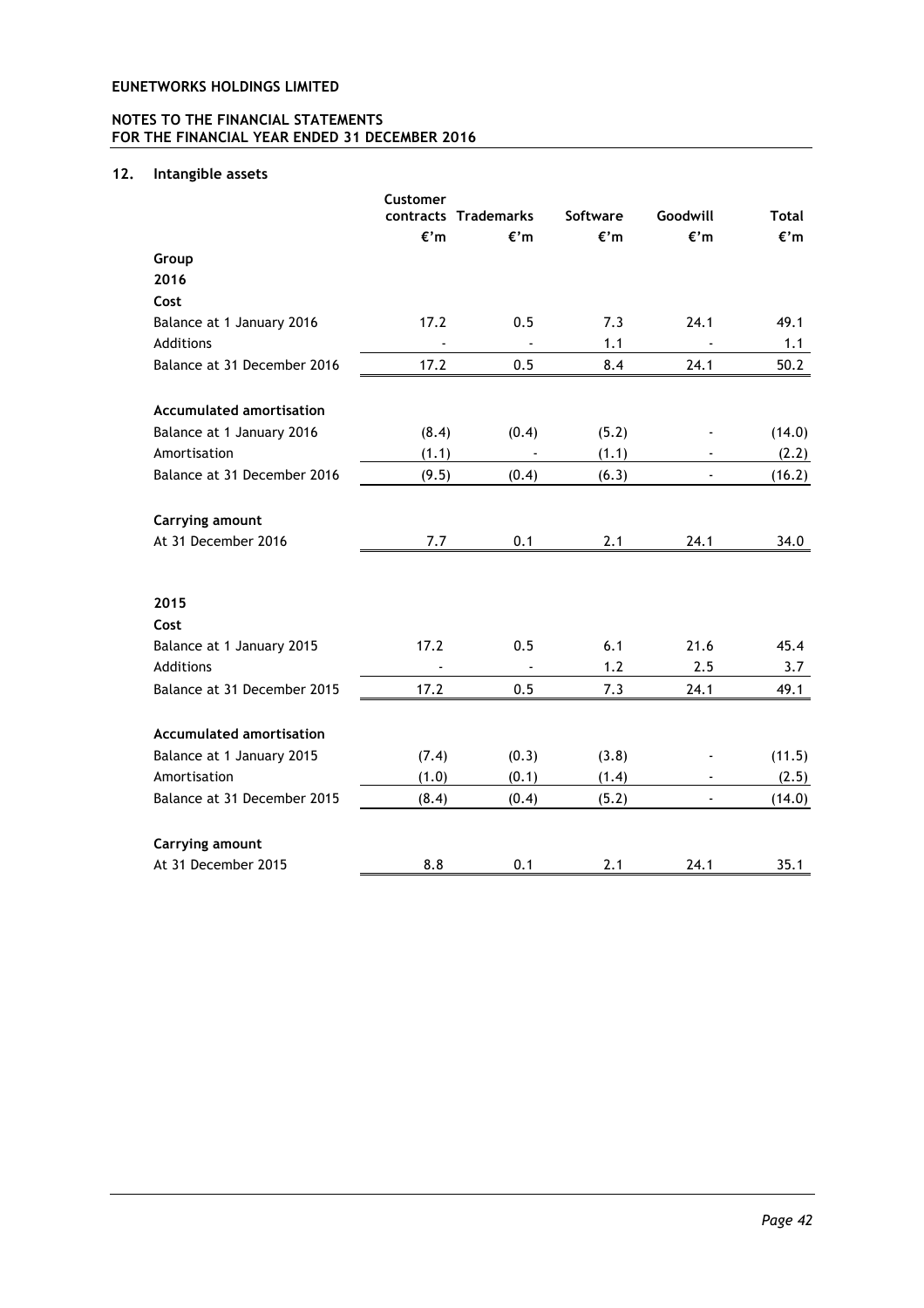# **NOTES TO THE FINANCIAL STATEMENTS FOR THE FINANCIAL YEAR ENDED 31 DECEMBER 2016**

### **12. Intangible assets** (Continued)

#### Impairment testing on goodwill

The goodwill has been allocated to two CGUs, which are also the reportable operating segments, for impairment testing as follows:

- Network business
- Data Centres and colocation

The carrying amounts of goodwill allocated to each CGU is as follows:

|          | <b>Network</b><br><b>business</b> |             | Data<br><b>Centres and colocation</b> |             | <b>Total</b> |             |
|----------|-----------------------------------|-------------|---------------------------------------|-------------|--------------|-------------|
|          | 2016<br>€'m                       | 2015<br>€'m | 2016<br>€'m                           | 2015<br>€'m | 2016<br>€'m  | 2015<br>€'m |
| Goodwill | 20.0                              | 20.0        | 4.1                                   | 4.1         | 24.1         | 24.1        |

The recoverable amounts of the CGUs are determined from value-in-use calculations. The key assumptions for these value-in-use calculations are those regarding the discount rates, growth rates and expected changes to revenue and costs during the period. Management estimates discount rates using pre-tax rates that reflect current market assessments of the time value of money and the risks specific to the CGUs. The growth rates are based on industry growth forecasts. Changes in revenue and costs are based on past practices and expectations of future changes in the market.

The key assumptions adopted for the testing include:

- (a) Pre-tax discount rate management assessed its weighted average cost of capital and adjusted this rate for asset specific risks as at 31 December 2016 in determining an appropriate pre-tax discount rate for impairment purposes. The resulting discount rate calculated was 9.69% (2015: 11.33%).
- (b) Cash flows Value-in-use calculations are based on cash flows expected to be generated by the Group over the next 4 years (2015: 4), and is aligned with the long-term forecast approved by the Board of Directors on 12 February 2014. The long-term forecast approved by the Board incorporates forecast operating cash flows for the networks business and data centres and colocation. All cash flow projections were completed in Euros.
- (c) The terminal value growth rate applied is 6.94% (2015: 4.69%).
- (d) Sensitivity testing has been performed on the value-in-use model applied for a reasonably possible change in key assumptions. For both the Network business and Data Centre and colocation CGUs, the model showed sufficient headroom over the carrying value of assets, further indicating no impairment loss is required at 31 December 2016.

The testing carried out at the end of the year indicated that both the Network business and Data Centre and colocation assets and associated goodwill were not impaired.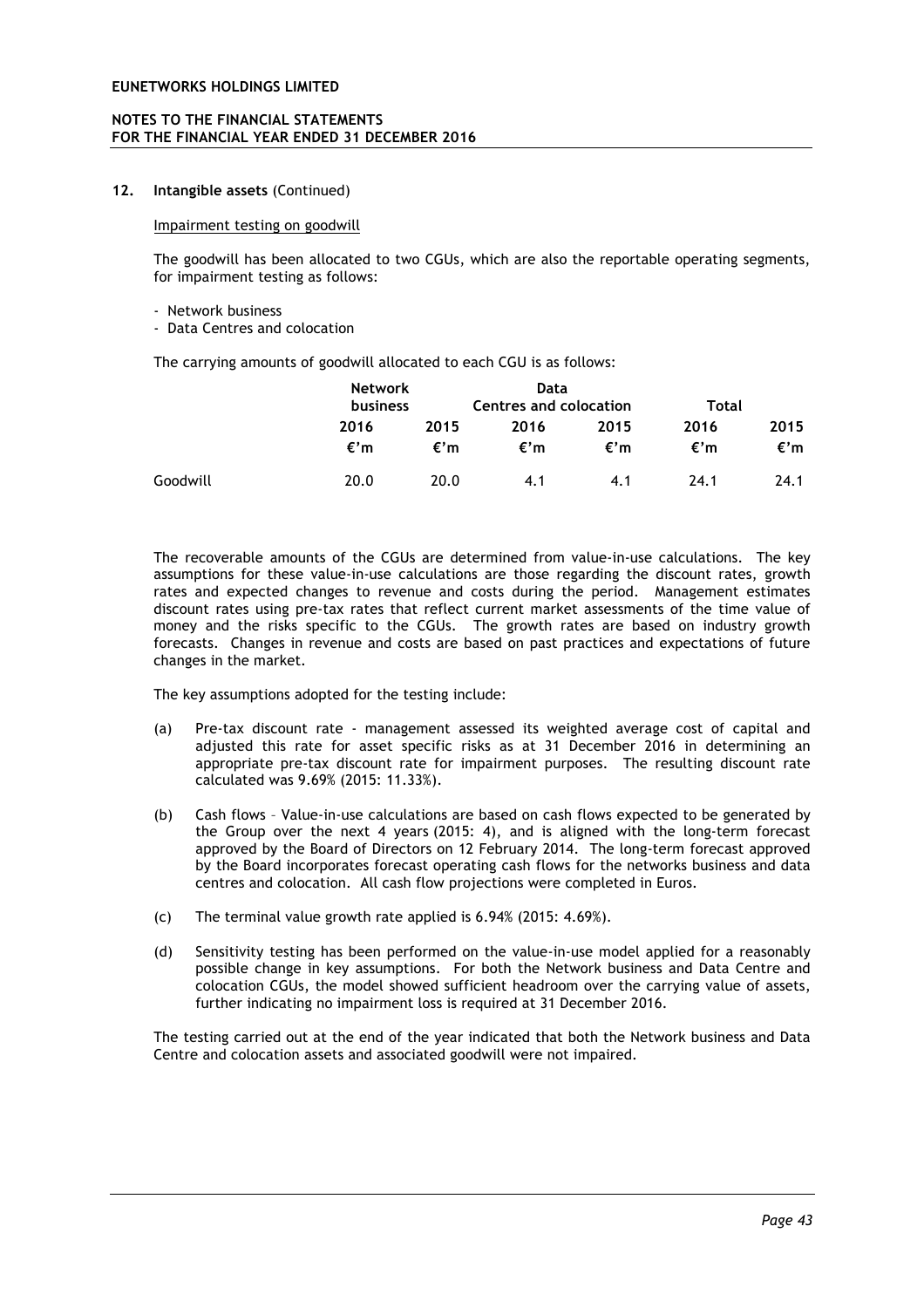# **13. Prepayments**

|             | Group |      |
|-------------|-------|------|
|             | 2016  | 2015 |
|             | €'m   | €'m  |
| Non-current | 1.0   | 0.7  |
| Current     | 4.3   | 5.1  |
|             | 5.3   | 5.8  |

Prepayments mainly pertain to network expense, fibre and office rentals and insurance paid in advance.

The Company had no prepayments.

# **14. Investments in subsidiaries**

|                                 | Company |                |
|---------------------------------|---------|----------------|
|                                 | 2016    | 2015           |
|                                 | €'m     | €'m            |
| Unquoted equity shares, at cost | 225.7   | $\blacksquare$ |
|                                 | 225.7   | $\sim$         |

The details of the subsidiaries are as follows:

|                                                    | Country of<br>incorporation and | Registered office                                                                                           |                                                                |
|----------------------------------------------------|---------------------------------|-------------------------------------------------------------------------------------------------------------|----------------------------------------------------------------|
| Name<br>euNetworks Group<br>Limited                | operation<br>United Kingdom     | 15 Worship Street<br>London, EC2A 2DT                                                                       | <b>Principal activities</b><br>Investment holding<br>company   |
| euNetworks 1 Pte<br>Limited                        | Singapore                       | 50 Raffles Place<br>#32-01 Singapore Land Tower,<br>Singapore 0489623                                       | Investment holding<br>company/Data network<br>services         |
| euNetworks 2 Pte<br>Limited                        | Singapore                       | 50 Raffles Place<br>#32-01 Singapore Land Tower,<br>Singapore 0489623                                       | Investment holding<br>company                                  |
| euNetworks GmbH                                    | German                          | Theodor-Heuss-Allee 112, 60486<br>Frankfurt am Main,<br>Deutschland                                         | Data network services                                          |
| euNetworks (BVI)<br>Limited                        | British Virgin Islands          | PO Box 957 Offshore<br>Incorporation Centre, Road<br>Town, Tortola,<br>BVI                                  | Investment holding<br>company (Liquidated 24<br>February 2017) |
| euNetworks Ireland<br><b>Private Fiber Limited</b> | Ireland                         | Suite D16 (2nd floor M), The<br>Cubes Offices,<br>Beacon South Quarter,<br>Sandyford,<br>Dublin 18, Ireland | Data network services                                          |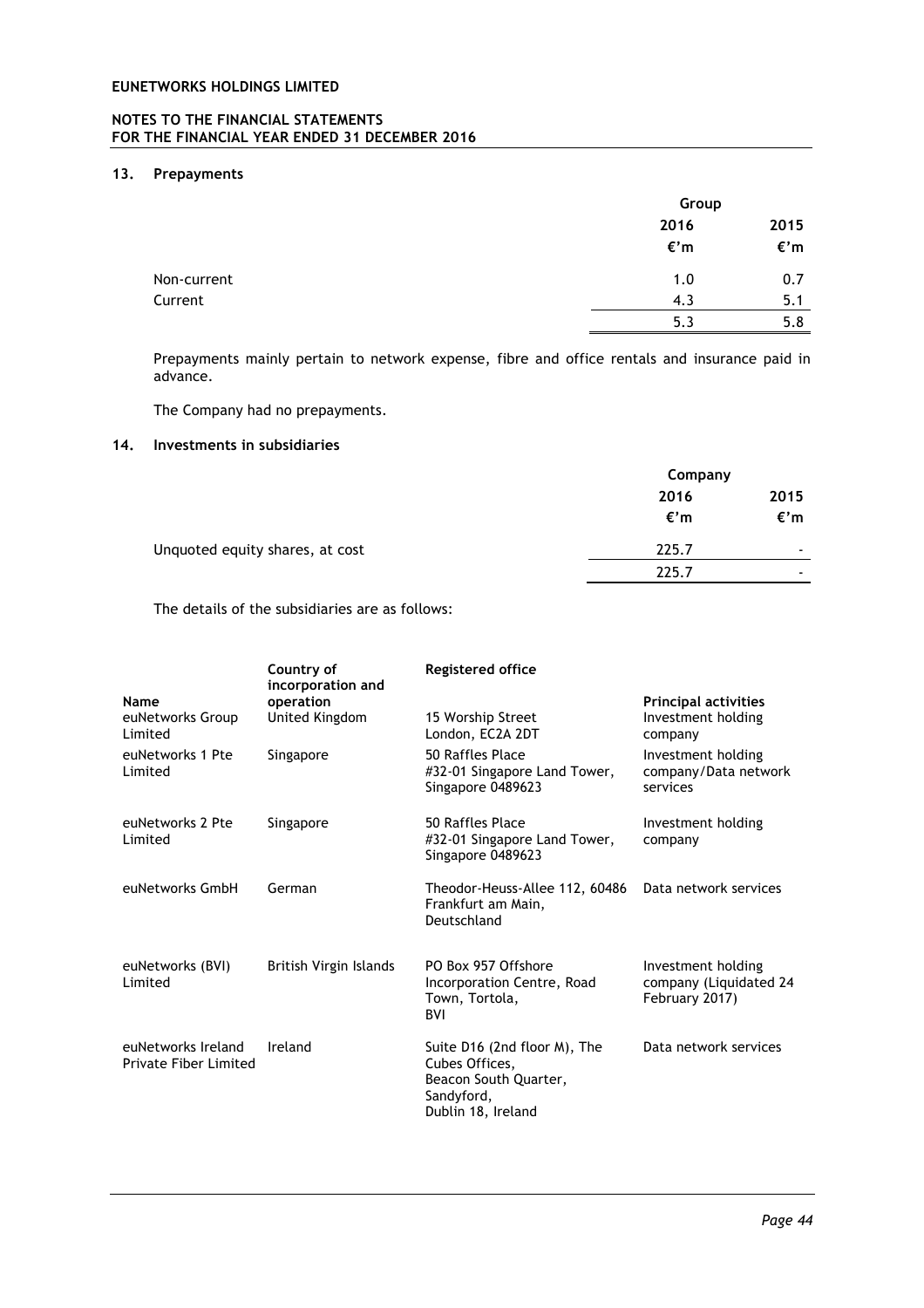# **14. Investments in subsidiaries (continued)**

|                                               | Country of<br>incorporation and | Registered office                                                                                        |                                               |
|-----------------------------------------------|---------------------------------|----------------------------------------------------------------------------------------------------------|-----------------------------------------------|
| Name<br>euNetworks B.V.                       | operation<br>The Netherlands    | Paul van Vlissingenstraat 16,<br>1096BK Amsterdam,<br>The Netherlands                                    | Principal activities<br>Data network services |
| euNetworks Data<br>Centres BV                 | The Netherlands                 | Paul van Vlissingenstraat 16,<br>1096BK Amsterdam,<br>The Netherlands                                    | Data centre services                          |
| euNetworks DCH BV                             | The Netherlands                 | Paul van Vlissingenstraat 16,<br>1096BK Amsterdam,<br>The Netherlands                                    | Data centre services                          |
| euNetworks Fiber UK United Kingdom<br>Limited | (England)                       | 15 Worship Street<br>London, EC2A 2DT                                                                    | Data network services                         |
| euNetworks IFT<br>Limited                     | Ireland                         | Suite D16 (2nd floor M), The<br>Cubes Offices,<br>Beacon South Quarter, Sandyford,<br>Dublin 18, Ireland | Data network services                         |
| European Fiber<br>Networks Asset GmbH         | Germany                         | Theodor-Heuss-Allee 112, 60486 Infrastructure provision<br>Frankfurt am Main,<br>Deutschland             |                                               |
| European Fiber<br>Networks "GND"<br>GmbH      | Germany                         | Theodor-Heuss-Allee 112, 60486 Infrastructure provision<br>Frankfurt am Main,<br>Deutschland             |                                               |
| euNetworks Managed Germany<br>Services GmbH   |                                 | Theodor-Heuss-Allee 112, 60486 Data network services<br>Frankfurt am Main,<br>Deutschland                |                                               |
| euNetworks SAS                                | France                          | 15 rue Beaujon<br>75008 Paris, France                                                                    | Data network services                         |
| euNetworks BVBA                               | <b>Belgium</b>                  | Blvd Louis Schmidtlaan119, Bus 3, Data network services<br>Brussels 1040                                 |                                               |
| euNetworks AG                                 | Switzerland                     | c/o Kämpfen Rechtsanwälte<br>Gerechtigkeitsgasse 23, 8001<br>Zürich, Switzerland,                        | Data network services                         |

Note:

During the year, the subsidiary, euNetworks Services GmbH devolved its assets and liabilities to its direct parent, euNetworks GmbH pursuant to the German Transformation Act (Umwandlungsgesetz). Following this exercise, euNetworks Services GmbH ceased to exist.

The Company has an effective equity interest of 100% in all subsidiaries as at 31 December 2016 and 2015.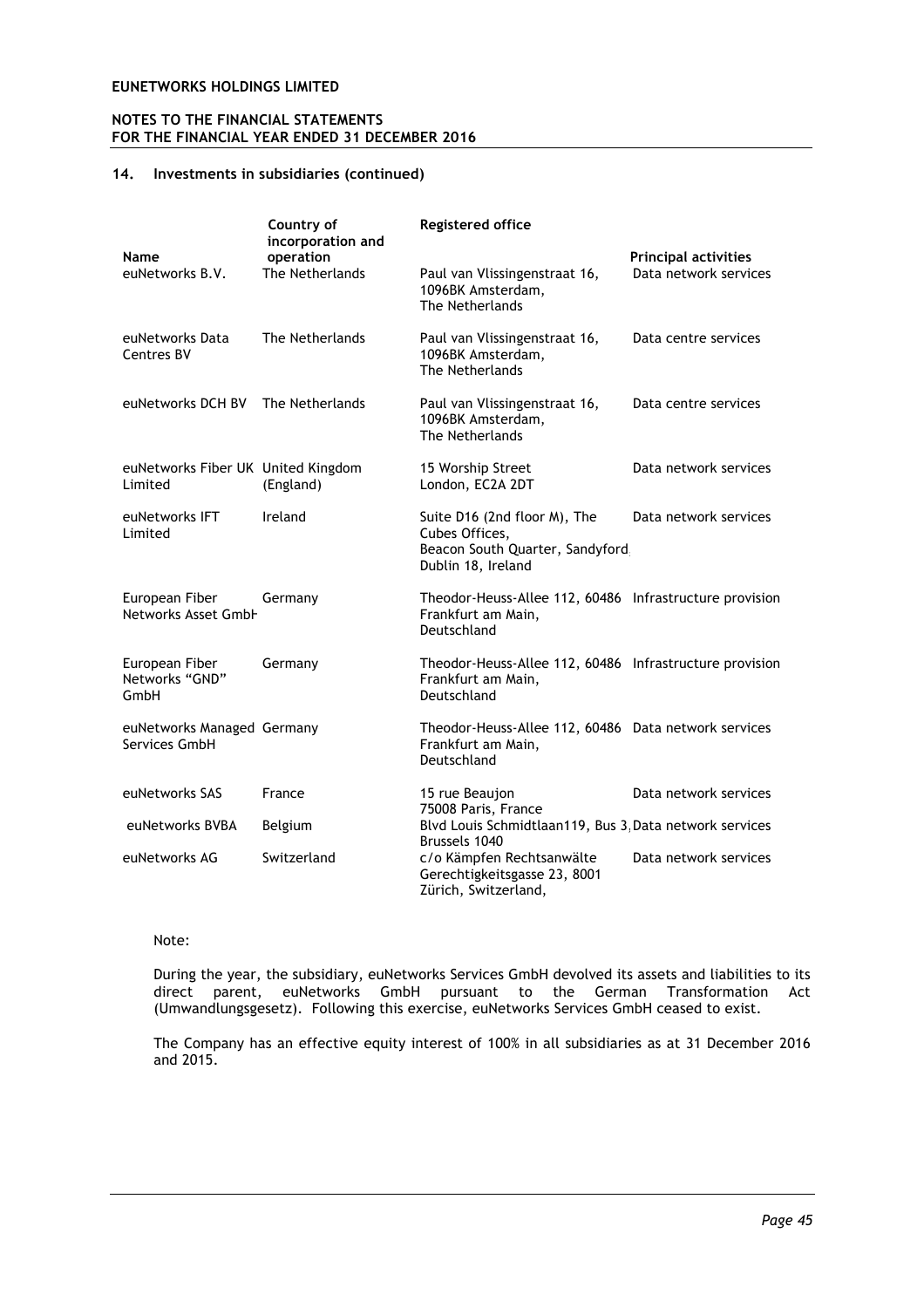# **NOTES TO THE FINANCIAL STATEMENTS FOR THE FINANCIAL YEAR ENDED 31 DECEMBER 2016**

### **15. Infrastructure assets held for resale**

The infrastructure assets held for resale of €0.2m at 31 December 2016 (2015: €0.2m) comprised specific network assets.

# **16. Trade receivables**

|                                          | Group |       |
|------------------------------------------|-------|-------|
|                                          | 2016  | 2015  |
|                                          | €'m   | €'m   |
| Amounts due from third parties           | 13.5  | 11.3  |
| Allowance for doubtful trade receivables | (0.4) | (0.3) |
|                                          | 13.1  | 11.0  |

Allowances made in respect of estimated irrecoverable amounts are determined by reference to past default experience.

The Group does not hold collateral as security for its trade receivables.

Movements in allowance for doubtful trade receivables are as follows:

|                                       | Group |       |
|---------------------------------------|-------|-------|
|                                       | 2016  | 2015  |
|                                       | €'m   | €'m   |
| Balance at 1 January                  | 0.3   | 0.9   |
| Added/(written off) against allowance | 0.1   | (0.6) |
| Balance at 31 December                | 0.4   | 0.3   |

The age analysis of trade receivables past due but not impaired is as follows:

|                   | Group |      |
|-------------------|-------|------|
|                   | 2016  | 2015 |
|                   | €'m   | €'m  |
| Days due          |       |      |
| $0 - 90$ days     | 3.8   | 3.5  |
| 91 - 180 days     | 1.1   | 1.4  |
| 181 days and over | 0.6   | 0.5  |
| Total             | 5.5   | 5.4  |

Management considers that the carrying amount of trade receivables in the financial statements approximates to their fair values.

Trade receivables that were past due and not impaired are substantial companies with good collection track record with the Group.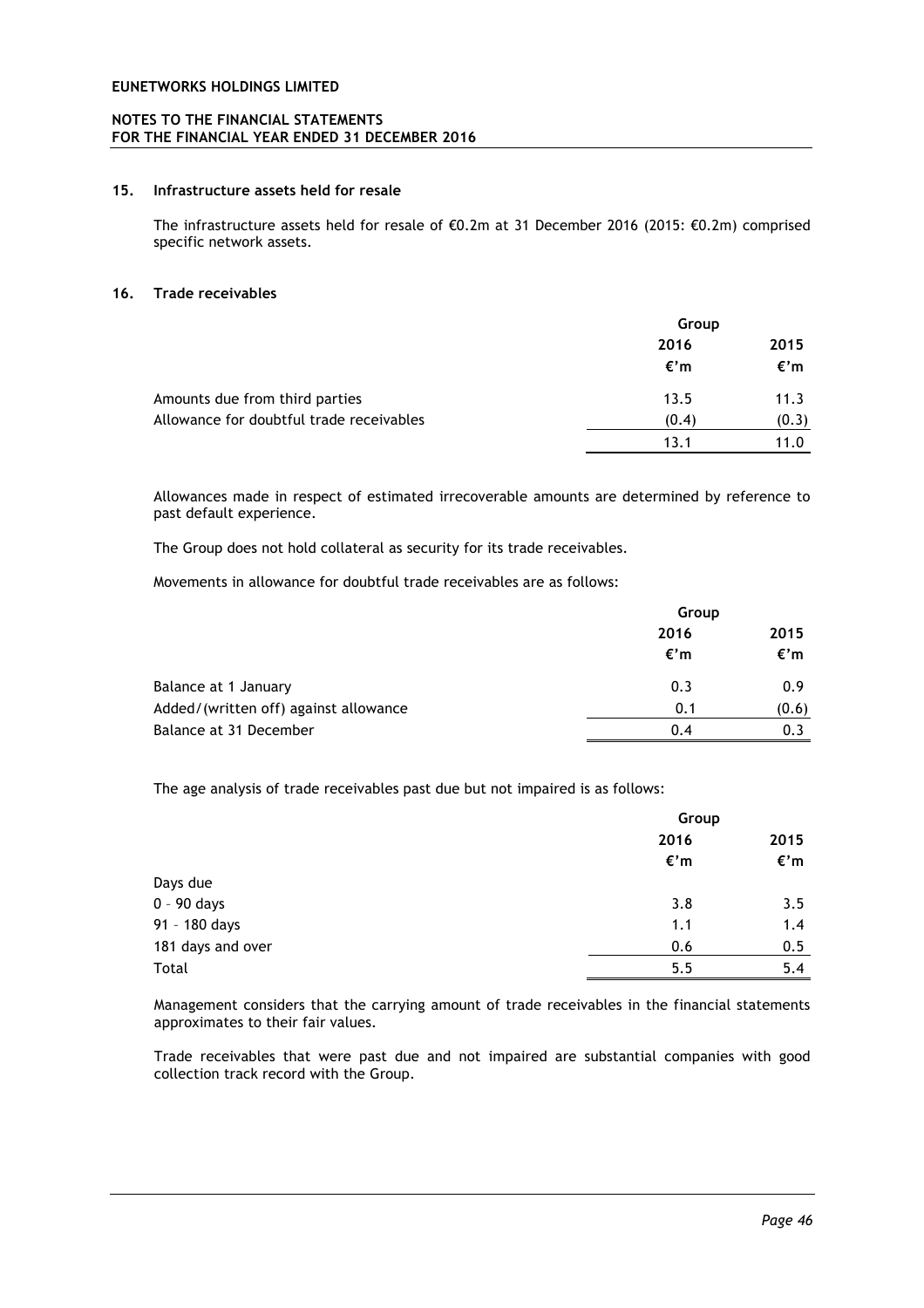# **NOTES TO THE FINANCIAL STATEMENTS FOR THE FINANCIAL YEAR ENDED 31 DECEMBER 2016**

### **16. Trade receivables (continued)**

The currency profiles of the Group's trade receivables as at 31 December are as follows:

|                      | Group            |      |
|----------------------|------------------|------|
|                      | 2016             | 2015 |
|                      | $\varepsilon$ 'm | €'m  |
| Euro                 | 9.9              | 9.1  |
| Pound sterling       | 2.6              | 1.4  |
| United States dollar | 0.3              | 0.4  |
| Swiss franc          | 0.3              | 0.1  |
|                      | 13.1             | 11.0 |

# **17. Other receivables**

|                    | Group        |     |
|--------------------|--------------|-----|
|                    | 2016<br>2015 |     |
|                    | €'m          | €'m |
| Deposits           | 0.7          | 0.7 |
| Sundry receivables | 0.5          | 0.2 |
|                    | 1.2          | 0.9 |

The currency profiles of the Group's and Company's other receivables as at 31 December are as follows:

|                | Group            |                  |
|----------------|------------------|------------------|
|                | 2016             | 2015             |
|                | $\varepsilon$ 'm | $\varepsilon$ 'm |
| Euro           | 0.9              | 0.7              |
| Pound sterling | 0.2              | 0.2              |
| Swiss franc    | 0.1              | $\blacksquare$   |
|                | 1.2              | 0.9              |

The Company had no other receivables.

# **18. Cash and cash equivalents**

|                      | Group |      | Company                  |                |
|----------------------|-------|------|--------------------------|----------------|
|                      | 2016  | 2015 | 2016                     | 2015           |
|                      | €'m   | €'m  | €'m                      | €'m            |
| <b>Bank balances</b> | 19.7  | 10.8 | $\overline{\phantom{0}}$ |                |
| Short-term deposits  | 2.3   | 1.9  | $\overline{\phantom{0}}$ | $\blacksquare$ |
|                      | 22.0  | 12.7 | $\overline{\phantom{0}}$ | $\blacksquare$ |

The currency profiles of the Group's and Company's cash and cash equivalents as at 31 December are as follows: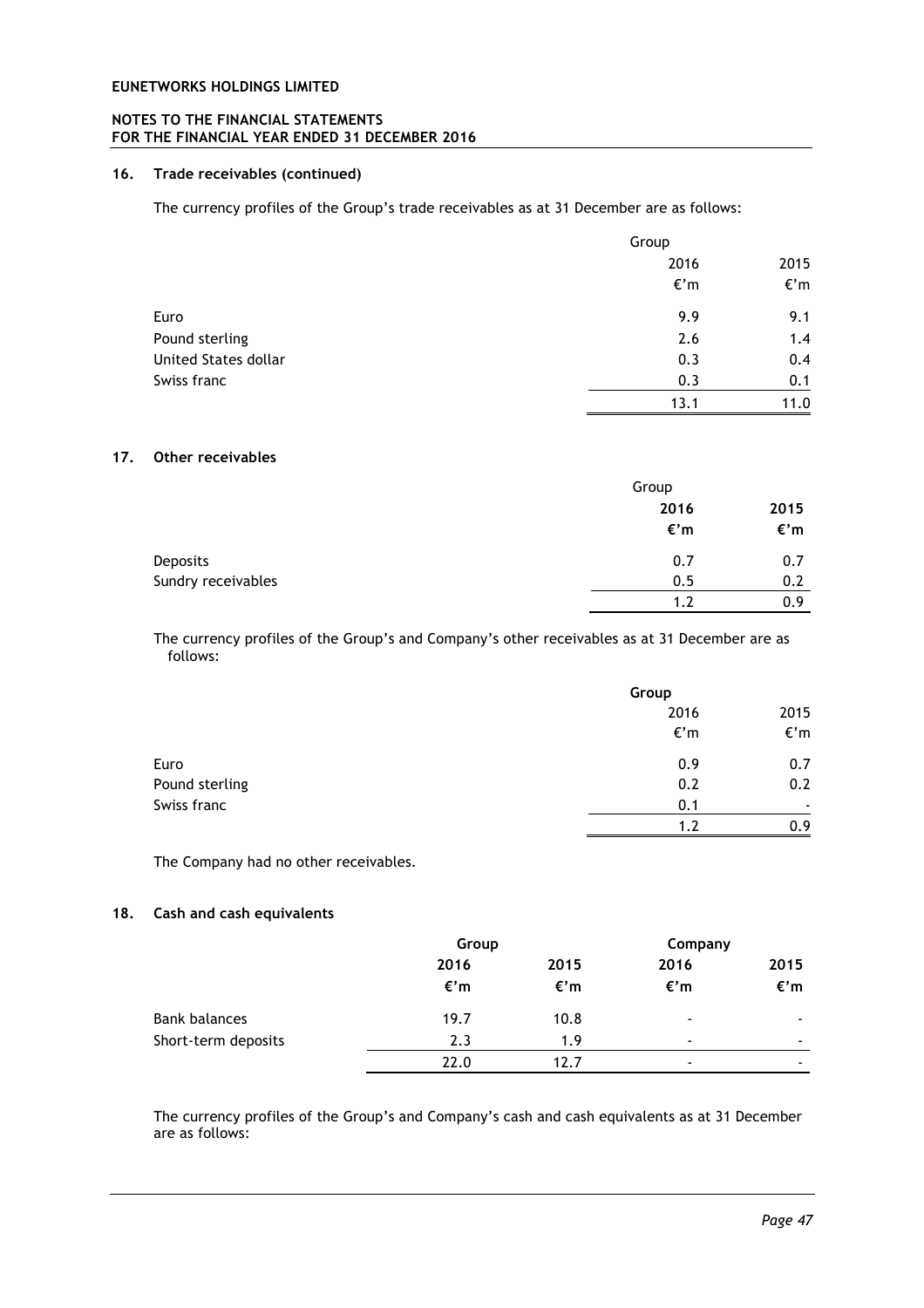# **18. Cash and cash equivalents (continued)**

The currency profiles of the Group's and Company's cash and cash equivalents as at 31 December are as follows:

|                  | Group<br>2016    | 2015 | Company<br>2016          | 2015 |
|------------------|------------------|------|--------------------------|------|
|                  | $\varepsilon$ 'm | €'m  | €'m                      | €'m  |
| Euro             | 17.9             | 9.7  | $\blacksquare$           |      |
| Pound Sterling   | 2.3              | 1.8  | $\overline{\phantom{0}}$ |      |
| Singapore Dollar | 0.2              | 0.1  | $\blacksquare$           |      |
| <b>Others</b>    | 1.6              | 1.1  | $\blacksquare$           |      |
|                  | 22.0             | 12.7 | $\overline{\phantom{0}}$ |      |

Bank deposits are mainly deposits with banks with high credit ratings assigned by international rating agencies. The majority of these deposits are bank accounts that guarantee services provided by certain suppliers and are therefore in place month to month as long the Group uses those suppliers.

# **19. Share capital**

| Group               | 2016<br>No. of  | 2015 | 2016 | 2015 |
|---------------------|-----------------|------|------|------|
|                     | ordinary shares |      | €'m  | €'m  |
| Issued and paid up: |                 |      |      |      |
| At 1 January 2016   | 102             | 102  |      |      |
| Issued in the year  |                 |      |      |      |
| At 31 December 2016 | 102             | 102  |      |      |
| Company             | 2016            | 2015 | 2016 | 2015 |
|                     | No. of          |      |      |      |
|                     | ordinary shares |      | €'m  | €'m  |
| Issued and paid up: |                 |      |      |      |
| At 1 January 2016   | 100             | 100  |      |      |
| Issued in the year  | 2               |      |      |      |
| At 31 December 2016 | 102             | 100  |      |      |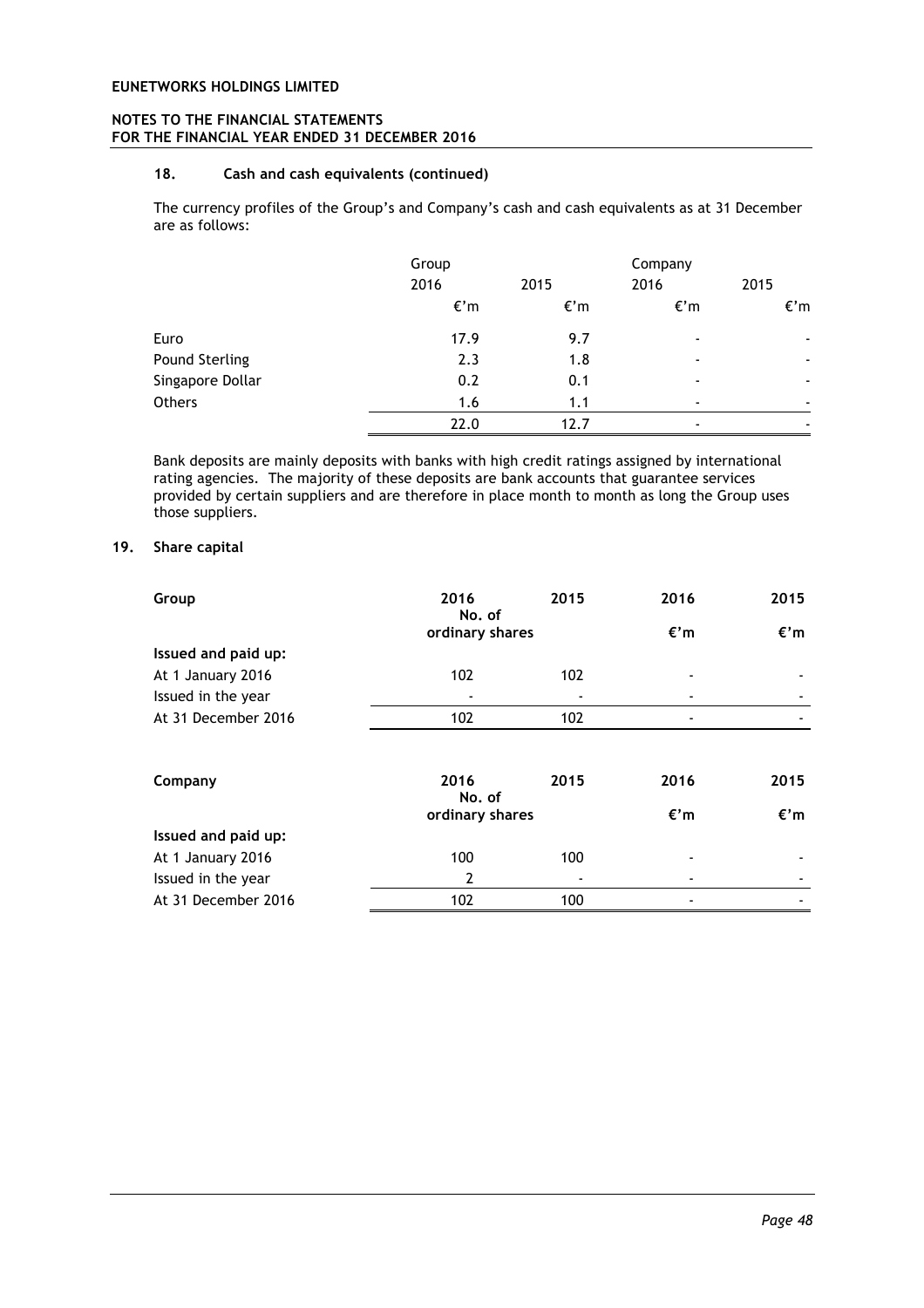#### **20. Share premium**

| Group                        | 2016<br>€'m | 2015<br>€'m |
|------------------------------|-------------|-------------|
| Issued and paid up:          |             |             |
| At 1 January 2016            | 225.7       | 225.7       |
| On shares Issued in the year |             |             |
| At 31 December 2016          | 225.7       | 225.7       |
| Company                      | 2016<br>€'m | 2015<br>€'m |
| Issued and paid up:          |             |             |
| At 1 January 2016            |             |             |
| On shares Issued in the year | 225.7       |             |
| At 31 December 2016          | 225.7       |             |

On 26 October 2016 2 ordinary £1 share were issued in exchange for 429,885,322 shares in euNetworks 1 Pte limited (formerly euNetworks Group Limited). The share premium represents the difference between the 2 £1 ordinary shares and the net asset value relating to the 429,885,322 in euNetworks 1 Pte limited (formerly euNetworks Group Limited).

# **21. Reserves**

(i) Share capital

The nominal value of the issued and paid up share capital.

(i) Share premium

The amount subscribed for share capital in excess of nominal value.

(i) Employee share option reserve

The employee share option reserve of the Group arises on the grant of share options (now expired or cancelled) of euNetworks 1 Pte Limited and is dealt with in accordance with the accounting policies set out in Note 2.18 to the financial statements.

(ii) Foreign currency translation reserve

The foreign currency translation reserve account comprises all foreign exchange differences arising from the translation of the financial statements of the companies in the Group whose functional currencies are different from that of the Group's presentation currency.

(iii) Profit and loss reserve

The profit and loss reserve contains the gains and losses recognised in the consolidated income statement.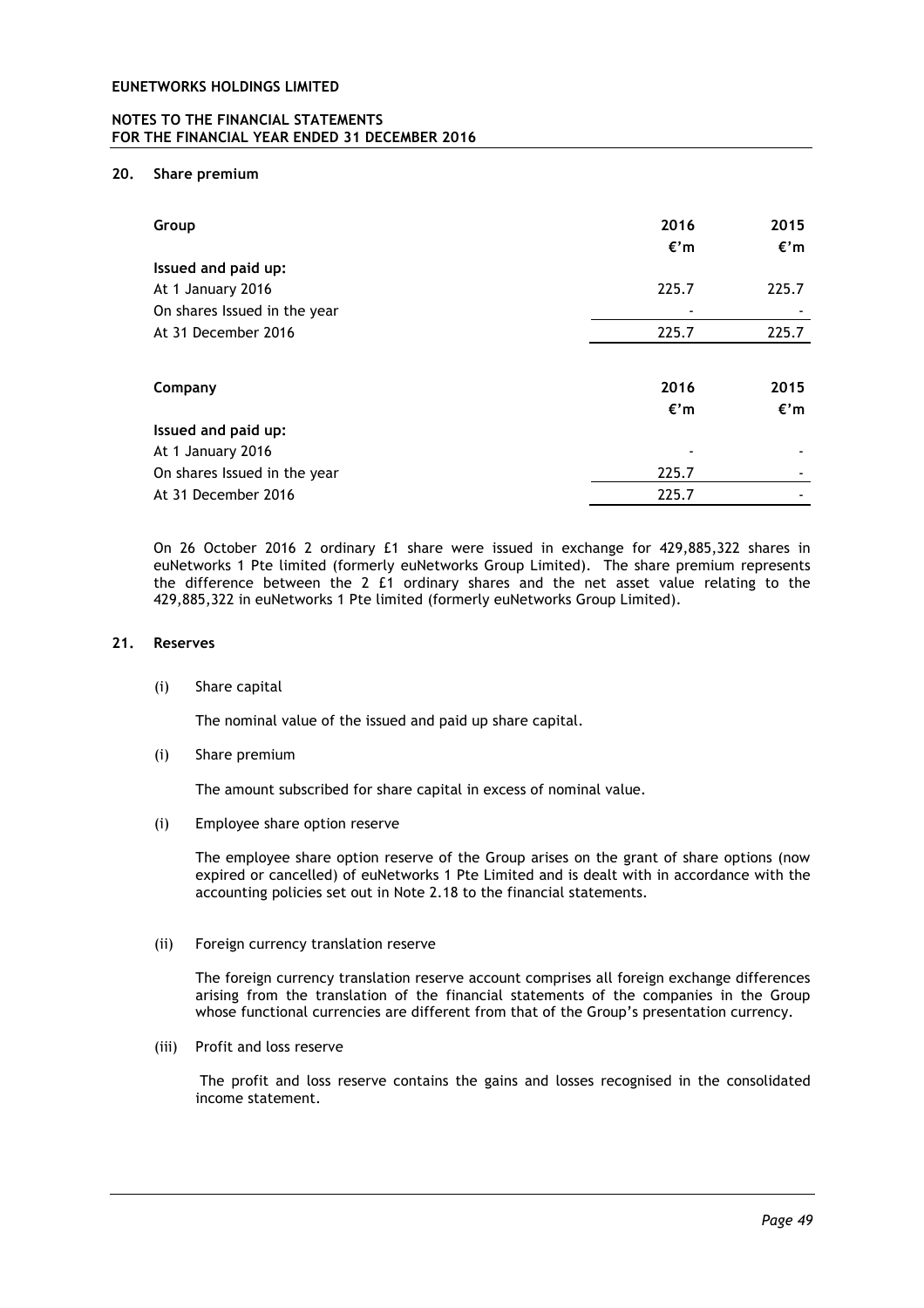#### **21. Reserves (continued)**

(iv) Merger reserve

The merger reserve is created on merger accounting for the difference between the nominal value of the new shares in the parent company and the subsidiaries own share capital.

#### **22. Obligations under finance leases**

The Group has finance leases for certain items of plant and equipment. Future minimum lease payments under finance leases together with the present value of the net minimum lease payments are as follows:

|                          | Group                               |                                            |                                                                         |  |
|--------------------------|-------------------------------------|--------------------------------------------|-------------------------------------------------------------------------|--|
|                          | Minimum<br>lease<br>payments<br>€'m | <b>Future</b><br>finance<br>charges<br>€'m | Present<br>value of<br>minimum<br>lease<br>payments<br>$\varepsilon$ 'm |  |
| 2016                     |                                     |                                            |                                                                         |  |
| Within one year          | 0.8                                 |                                            | 0.8                                                                     |  |
| Within one to five years |                                     |                                            |                                                                         |  |
|                          | 0.8                                 |                                            | 0.8                                                                     |  |
| Current                  |                                     |                                            | 0.8                                                                     |  |
| Non-current              |                                     |                                            | 0.8                                                                     |  |
| 2015                     |                                     |                                            |                                                                         |  |
| Within one year          | $1.2$                               | (0.3)                                      | 0.9                                                                     |  |
| Within one to five years | 2.3                                 | (0.2)                                      | 2.1                                                                     |  |
|                          | 3.5                                 | (0.5)                                      | 3.0                                                                     |  |
| Current                  |                                     |                                            | 0.9                                                                     |  |
| Non-current              |                                     |                                            | 2.1                                                                     |  |
|                          |                                     |                                            | 3.0                                                                     |  |

The finance lease terms range from 5 to 18 years.

The average effective interest rate charged during the financial year is 7.25% (2015: 7.25%) per annum. Interest rates are fixed at the contract date. As at the end of the financial year, the fair values of the Group's finance lease obligations approximate their carrying amounts.

The leases are on a fixed repayment basis and no arrangements have been entered into for contingent rental payments.

The Group's obligations under finance leases are secured by the leased assets, which will revert to the lessors in the event of default by the Group.

The Company has no obligation under finance leases.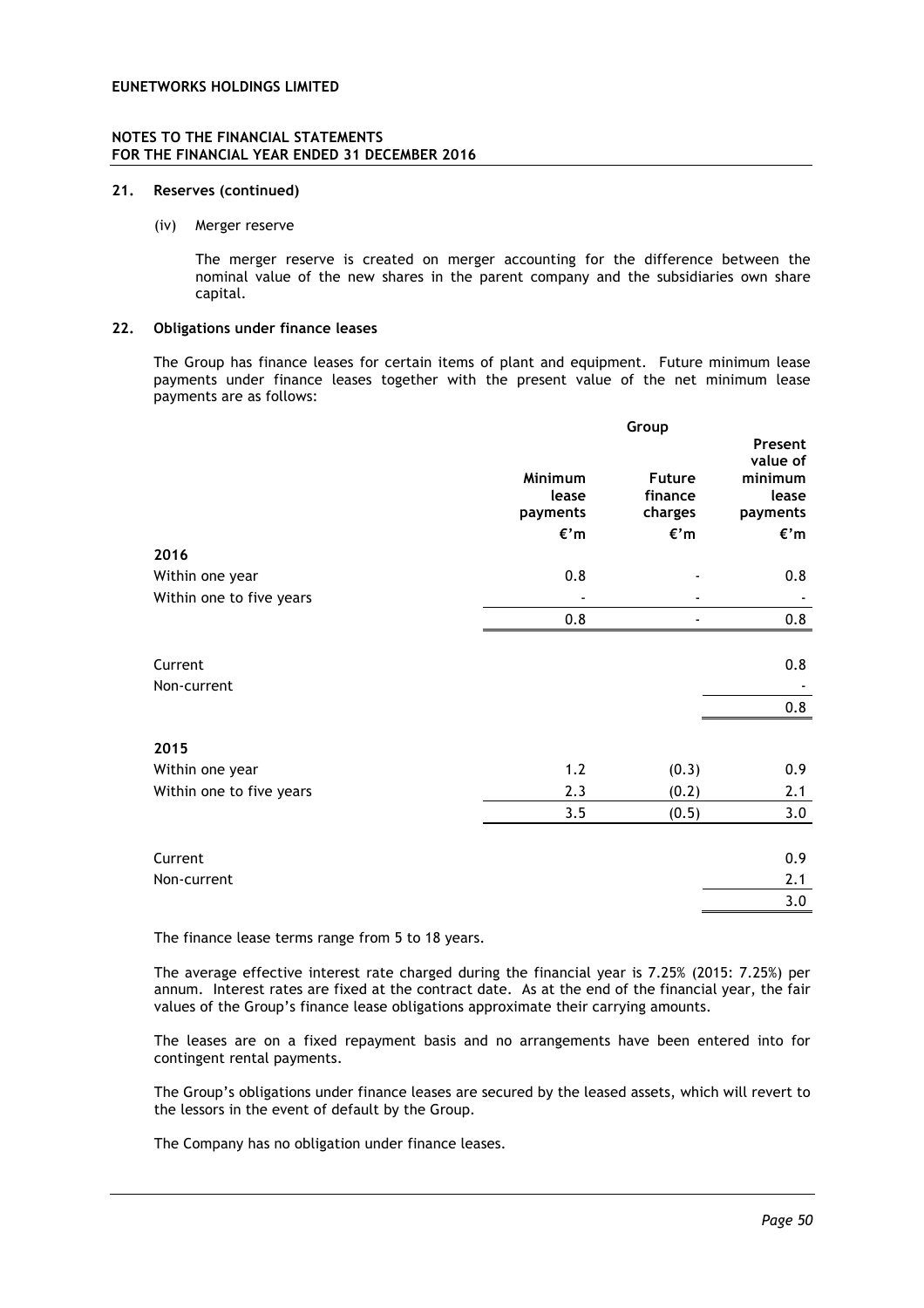### **23. Interest bearing borrowings**

|              | Group |      |
|--------------|-------|------|
|              | 2016  | 2015 |
|              | €'m   | €'m  |
| Current:     |       |      |
| Bank loan    | 4.4   | 0.8  |
| Non-current: |       |      |
| Bank loan    | 77.9  | 46.1 |
|              | 82.3  | 46.9 |

# **Bank loan**

The Group's secured bank loans are secured by a fixed and floating charge over certain of the Group's assets.

The average effective borrowing rates during the financial year is Euribor plus 3.5% (2015: 3.5%) per annum and have a maturity date of 4 years from financial year 2016.

The group has undrawn committed borrowings available at 31 December, for which all conditions have been met, of €18m on a floating rate with an expiry in more than 2 years (2015 €55m on a floating rate with an expiry in more than 2 years)

The bank loan is denominated in Euro.

Costs taken to the balance sheet in respect of this debt, to be amortised over its life, were €2.8m (2015: €2.7m) and these deferred costs have been netted off against the debt in the consolidated statement of financial position.

Management estimates that the carrying amount of the bank loan approximates its fair value due to frequent re-pricing.

The Company has no interest bearing borrowings.

# **24. Provisions**

|                                       | Group |             |  |
|---------------------------------------|-------|-------------|--|
|                                       | 2016  | 2015<br>€'m |  |
|                                       | €'m   |             |  |
| At 1 January                          | 3.3   | 3.9         |  |
| Reversal of provision during the year | (0.1) | (0.6)       |  |
| At 31 December                        | 3.2   | 3.3         |  |

The provision for restoration costs was in relation to the rebuilding obligations that exist on the 25 (2015: 25) points of presence locations in Germany.

The Company has no provisions.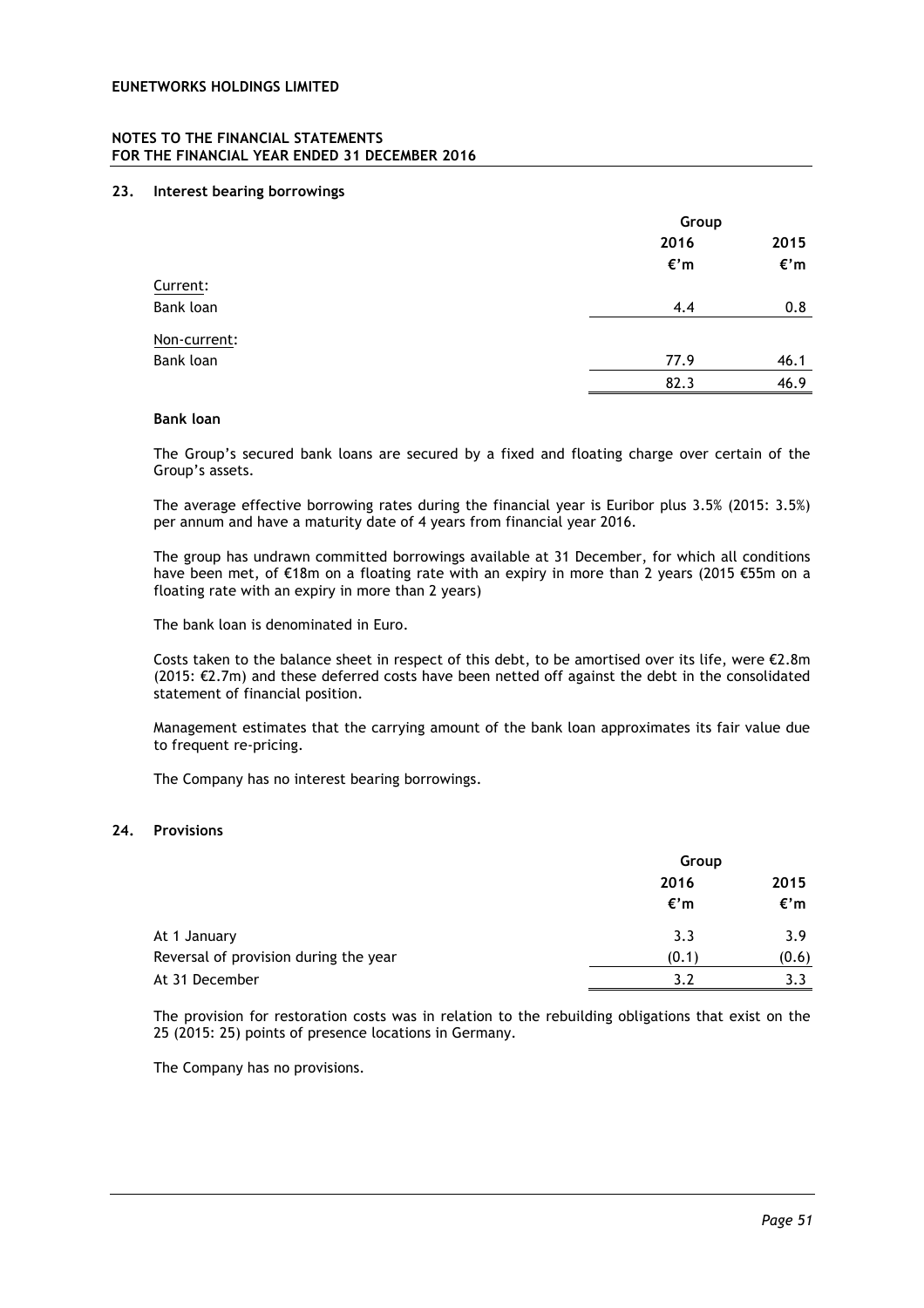# **25. Deferred revenue**

|                                        | Group |      |  |
|----------------------------------------|-------|------|--|
|                                        | 2016  | 2015 |  |
|                                        | €'m   | €'m  |  |
| The deferred revenue will be released  |       |      |  |
| - within one financial year            | 5.5   | 5.5  |  |
| Total current deferred revenue         | 5.5   | 5.5  |  |
| - Between two and five financial years | 10.8  | 11.7 |  |
| - more than five financial years       | 4.4   | 4.7  |  |
| Total non-current deferred revenue     | 15.2  | 16.4 |  |
| Total deferred revenue                 | 20.7  | 21.9 |  |

Deferred revenue comprises dark fibre leases, operational and maintenance services as well as installation fees.

# **26. Trade and other payables**

|                            | Group |      | Company |      |
|----------------------------|-------|------|---------|------|
|                            | 2016  | 2015 | 2016    | 2015 |
| <b>Current Liabilities</b> | €'m   | €'m  | €'m     | €'m  |
| Trade payables - owed to   |       |      |         |      |
| third parties              | 4.4   | 5.6  |         |      |
| Other payables - owed to   |       |      |         |      |
| third parties              | 2.4   | 1.2  |         |      |
| Deferred purchase          |       |      |         |      |
| consideration              | 0.3   | 0.4  |         |      |
| Accrued expenses           | 16.2  | 19.3 |         |      |
|                            | 23.3  | 26.5 |         |      |
| Non-current liabilities    |       |      |         |      |
| Deferred purchase          |       |      |         |      |
| consideration              | 0.1   | 0.4  |         |      |

No interest is charged on the trade and other payables.

The currency profiles of the Group's and Company's trade and other payables as at 31 December are as follows:

|                  | Group          |      |                | Company                  |
|------------------|----------------|------|----------------|--------------------------|
|                  | 2016           | 2015 | 2016           | 2015                     |
|                  | €'m            | €'m  | €'m            | €'m                      |
| Euro             | 22.5           | 19.4 | ٠              | ۰.                       |
| Pound Sterling   | 0.4            | 1.0  | ٠              | $\overline{\phantom{a}}$ |
| Singapore Dollar | $\blacksquare$ | 6.0  | ٠              | ۰.                       |
| Swiss Franc      | 0.5            | 0.5  | $\blacksquare$ | $\blacksquare$           |
|                  | 23.4           | 26.9 | ۰              |                          |

Management considers that the carrying amount of trade and other payables in the financial statements approximates their fair value.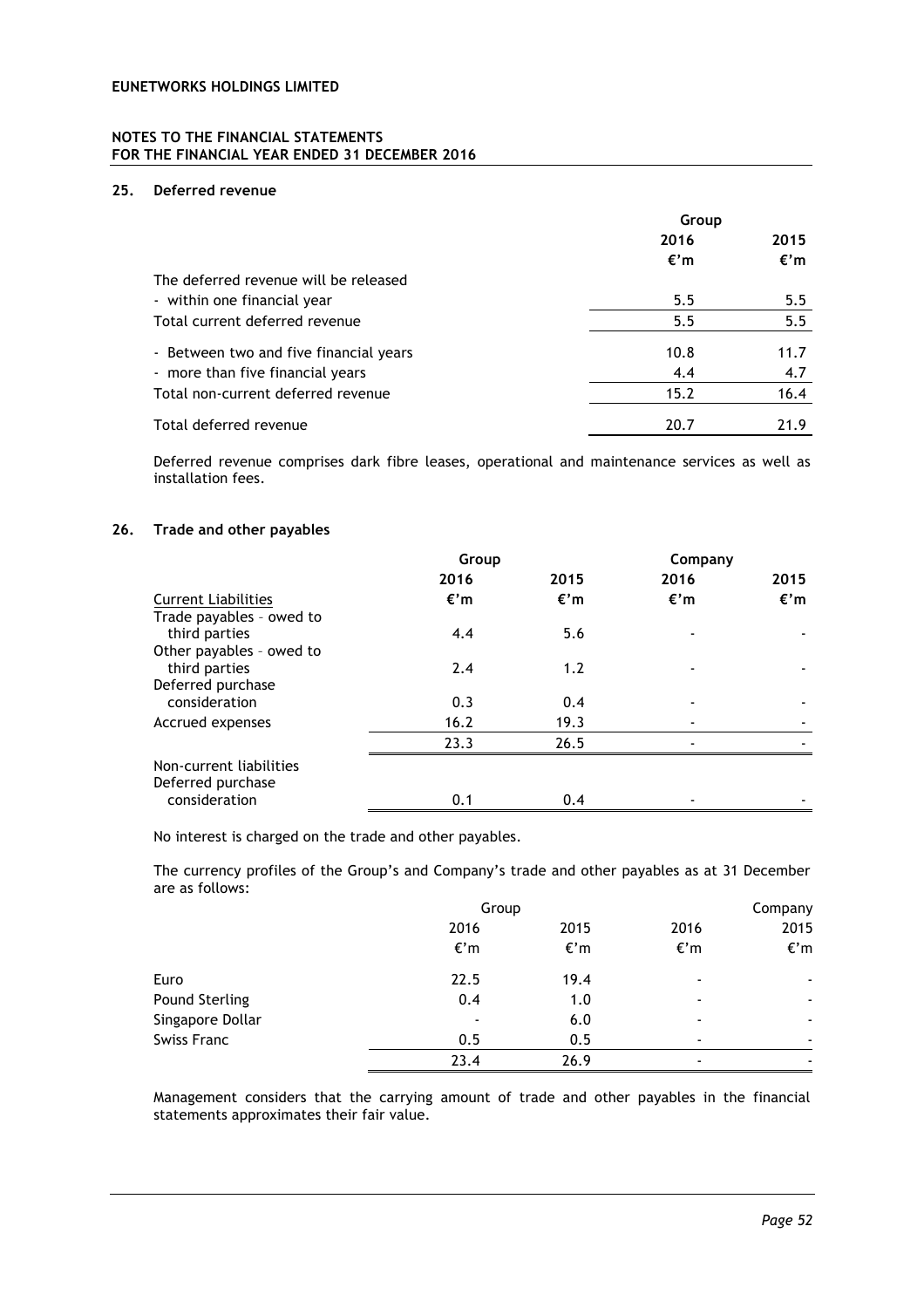# **27. Changes in working capital**

|                                   | Group |       |  |
|-----------------------------------|-------|-------|--|
|                                   | 2016  | 2015  |  |
|                                   | €'m   | €'m   |  |
| Trade receivables                 | (2.1) | (1.3) |  |
| Other receivables and prepayments | 0.2   | (0.8) |  |
| Trade and other payables          | (2.8) | (3.3) |  |
| Deferred revenue                  | (1.2) | 0.3   |  |
| Provisions                        | (0.1) | (0.6) |  |
|                                   | (6.0) | (5.7) |  |

### **28. Deferred tax assets**

Deferred tax assets and liabilities are offset when there is a legally enforceable right to offset current income tax assets against current income tax liabilities and when the deferred income taxes relate to the same taxation authority. The amounts, determined after appropriate offsetting, are shown on the statement of financial position of the Group as follows:

|                                                           |                                                 |                                                      | Group             |              |  |
|-----------------------------------------------------------|-------------------------------------------------|------------------------------------------------------|-------------------|--------------|--|
|                                                           |                                                 |                                                      | 2016              | 2015         |  |
|                                                           |                                                 |                                                      | €'m               | €'m          |  |
| Deferred tax assets                                       |                                                 |                                                      |                   |              |  |
| - to be recovered after one year                          |                                                 |                                                      | 3.4               | 3.4          |  |
| Deferred tax liabilities                                  |                                                 |                                                      |                   |              |  |
| - to be settled after one year                            |                                                 |                                                      | (4.5)             | (5.0)        |  |
| The movements in deferred tax liabilities are as follows: |                                                 |                                                      |                   |              |  |
|                                                           | Difference in<br>amortisation<br>of intangibles | Difference in<br>depreciation<br>for tax<br>purposes | <b>Provisions</b> | <b>Total</b> |  |
|                                                           | €'m                                             | €'m                                                  | €'m               | €'m          |  |
| Group<br>2016                                             |                                                 |                                                      |                   |              |  |
| At beginning of financial year                            | 3.2                                             | 1.6                                                  | 0.2               | 5.0          |  |
| Charged to profit or loss                                 | (0.5)                                           |                                                      |                   | (0.5)        |  |
| At end of financial year                                  | 2.7                                             | 1.6                                                  | 0.2               | 4.5          |  |
| 2015                                                      |                                                 |                                                      |                   |              |  |
| At beginning of financial year                            | 3.2                                             | 1.3                                                  | 0.2               | 4.7          |  |
| Charged to profit or loss                                 |                                                 | 0.3                                                  |                   | 0.3          |  |
| At end of financial year                                  | 3.2                                             | 1.6                                                  | 0.2               | 5.0          |  |

At the end of the financial year, the Group had unutilised tax losses of approximately €139.1m (2015: €144.4m) which are available for offset against future taxable profits. A deferred tax asset of €3.4m (2015: €3.4m) has been recognised in respect of €23.2m (2015: €16.4m) of such losses.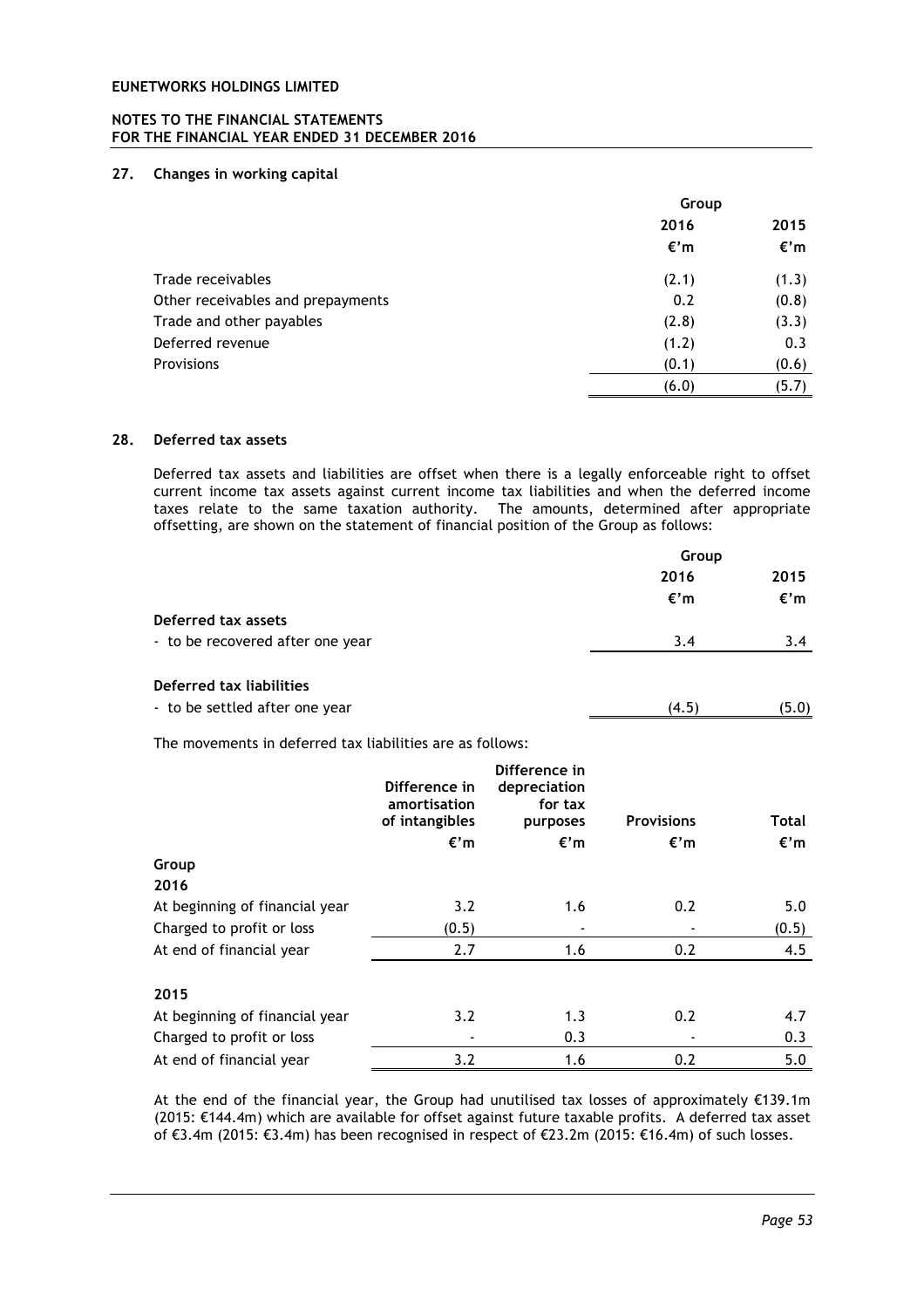# **NOTES TO THE FINANCIAL STATEMENTS FOR THE FINANCIAL YEAR ENDED 31 DECEMBER 2016**

# **28. Deferred tax assets** (Continued)

No deferred tax asset has been recognised in respect of the remaining €115.9m (2015: €143.6m) tax losses due to uncertainty of their future realisation. These losses may be carried forward indefinitely subject to agreement by relevant tax authorities.

The Company has not recognised, nor has available any deferred tax assets or liabilities.

#### **29. Commitments**

### **Operating lease commitments**

### *Group as lessee*

The Group has entered into commercial non-cancellable leases on properties (office rooms, points of presence), dark fibre, data centre space, motor vehicles and items of small machinery where it is not in the best interests of the Group to purchase these assets. The leases have an average life of between 3 and 10 years with renewal terms included in the contracts. Renewals are at the option of the specific entity that holds the lease. There are no restrictions placed upon the lessee by entering into these leases.

|                                                                   | Group            |              |                  |              |  |
|-------------------------------------------------------------------|------------------|--------------|------------------|--------------|--|
|                                                                   | 2016<br>Land and | 2016         | 2015<br>Land and | 2015         |  |
|                                                                   | buildings        | <b>Other</b> | buildings        | <b>Other</b> |  |
|                                                                   | €'m              | €'m          | €'m              | €'m          |  |
| Not later than one year<br>Later than one year and not later than | 4.0              | 18.6         | 3.9              | 19.0         |  |
| five years                                                        | 13.0             | 29.8         | 13.2             | 28.3         |  |
| Later than five years                                             | 9.2              | 22.0         | 12.1             | 17.7         |  |
|                                                                   | 26.2             | 70.4         | 29.2             | 65.0         |  |

The operating leases predominantly relate to leases of fibre networks.

The operating lease charge for the year was €28.0m (2015: €23.3m).

# *Group as lessor*

The Group has entered into commercial leases on its network properties. The following table sets out the future minimum lease payments receivable under non-cancellable operating leases as at 31 December as follows:

| 2016                                                      |      |
|-----------------------------------------------------------|------|
|                                                           | 2015 |
| €'m                                                       | €'m  |
| Not later than one year<br>20.5                           | 18.9 |
| Later than one year and not later than five years<br>42.6 | 45.5 |
| 22.9<br>Later than five years                             | 16.3 |
| 86.0                                                      | 80.7 |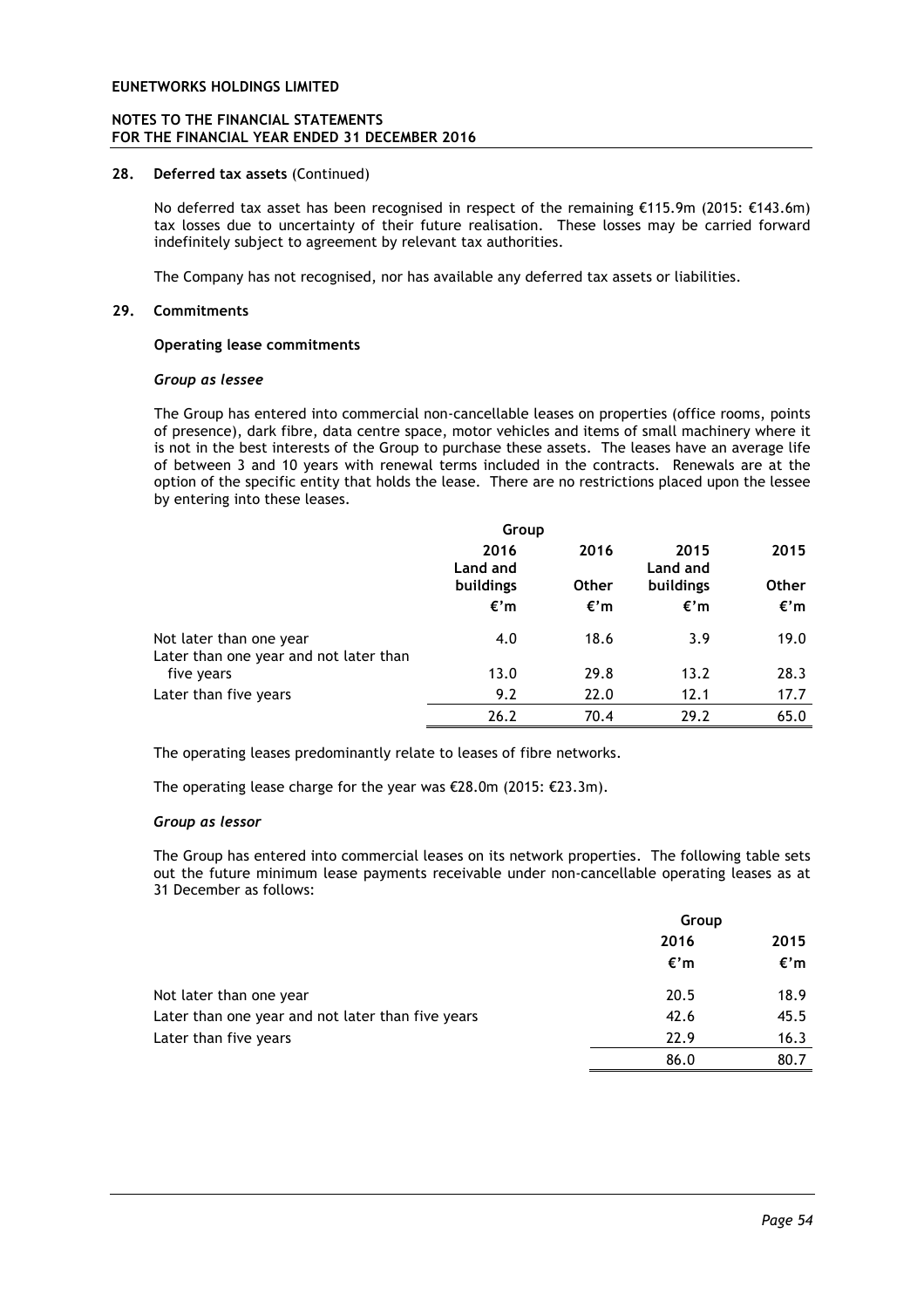# **NOTES TO THE FINANCIAL STATEMENTS FOR THE FINANCIAL YEAR ENDED 31 DECEMBER 2016**

# **29. Commitments (continued)**

### **Capital commitments**

As at the end of the financial year, commitments in respect of capital expenditure are as follows:

|                                                          | Group |      |  |
|----------------------------------------------------------|-------|------|--|
|                                                          | 2016  | 2015 |  |
|                                                          | €'m   | €'m  |  |
| Capital expenditure contracted but not provided for      |       |      |  |
| - Commitments for the acquisition of plant and equipment | 10.0  |      |  |
|                                                          |       |      |  |

### **30. Related parties disclosures**

Key management personnel remuneration is disclosed in Note 7.

On 26 October 2016 euNetworks 1 Pte Limited, then called euNetworks Group Limited and the holding company of the euNetworks operating companies ("euNetworks Singapore"), completed a Scheme of Arrangement. Following the Scheme of Arrangement, EUN Holdings LLP (the parent of the Company) held 429,885,322 shares in euNetworks Singapore and euNetworks Group Limited (a direct subsidiary of the Company, "euNetworks UK") held the balance of 7,632,097 shares.

Following completion of the Scheme of Arrangement, in November 2016 the 429,885,322 shares in euNetworks Singapore held by EUN Holdings LLP were exchanged for 2 shares in the Company. The Company then exchanged these shares for 2 shares in euNetworks UK, resulting in the entire share capital of euNetworks Singapore being held by euNetworks UK.

Accordingly, following the restructuring, the operating companies of the Group which had been wholly owned by euNetworks Singapore for the year ended 31 December 2016 were wholly owned by the Company.

#### **31. Share option scheme**

The euNetworks 1 Pte Limited 2009 Employee Share Option Scheme was cancelled in December 2014. Payments were made under the options proposal in connection with a corporate event of that company to those who had their vested share options cancelled. No payments were made for unvested share options and these were cancelled with no further compensation.

In 2015 a new Management Equity Plan was set up by the Company's ultimate holding company, EUN Holdings LLP, the interests in which, can be realised on EUN Holdings LLP realising its investment. This Management Equity Plan is separate to the 2009 Employee Share Options Scheme. Under IFRS however, for accounting purposes, this Management Equity Plan has been treated as a modification of the historic scheme.

# **32. Financial risk management objectives and policies**

The Group's activities expose it to credit risks, market risks (including foreign currency risks and interest rate risks) and liquidity risks. The Group's overall risk management strategy seeks to minimise adverse effects from the volatility of financial markets on the Group's financial performance.

The Group uses financial instruments such as foreign currency forward contracts and interest rate swaps to hedge certain financial risk exposures.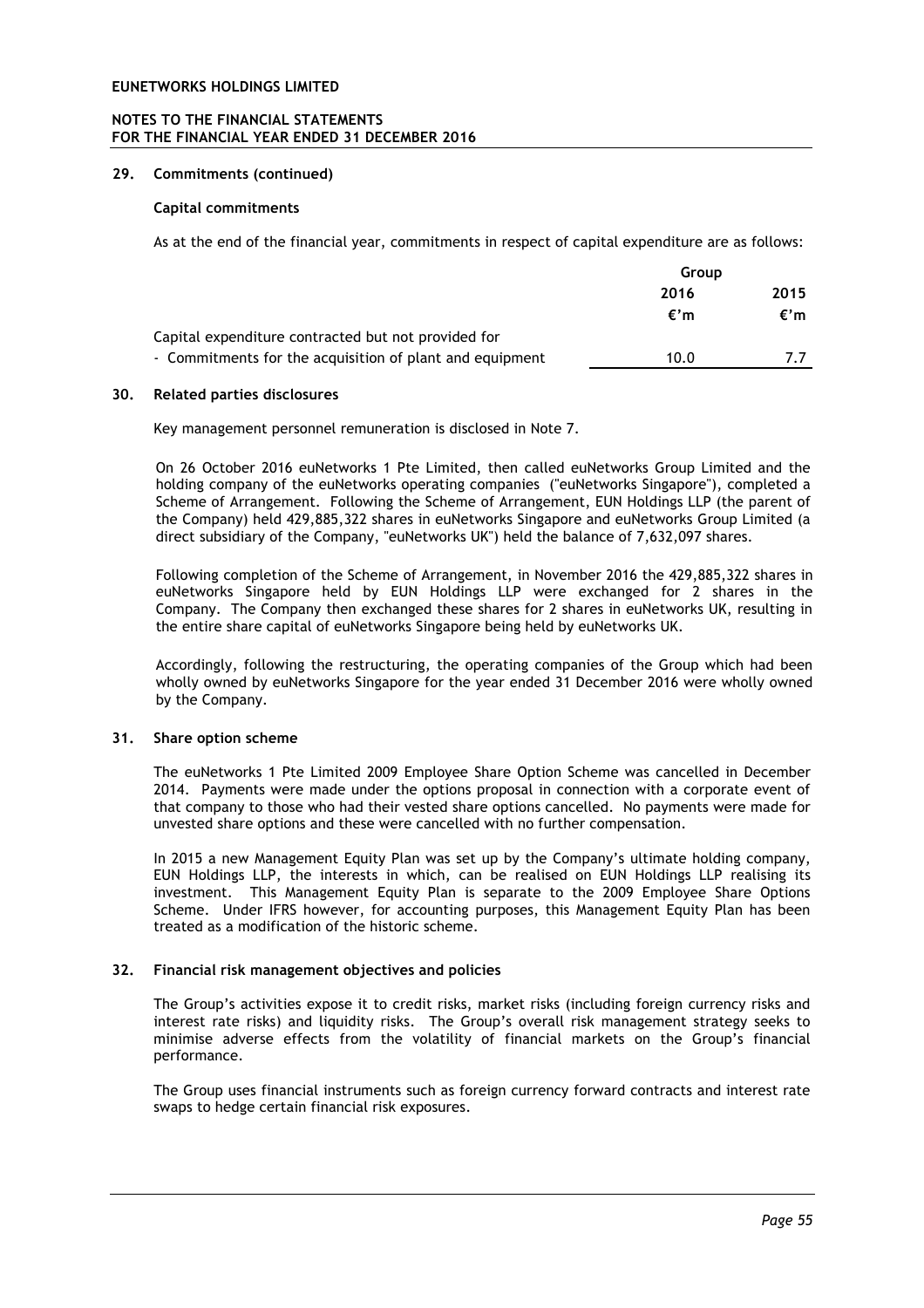#### **32. Financial risk management objectives and policies (continued)**

The Board of Managers of EUN Holdings LLP is responsible for setting the objectives and underlying principles of financial risk management for the Group. The management then establishes the detailed policies such as authority levels, oversight responsibilities, risk identification and measurement, exposure limits in accordance with the objectives and underlying principles approved by the Board of Managers.

Financial risk management is carried out by a central finance team in accordance with the policies set by the management. Risk management is integral to the whole business of the Group. The Group has a system of controls in place to create an acceptable balance between cost of risks occurring and the cost of managing risks. The management continually monitors the Group's risk management process to ensure that an appropriate balance between risk and control is achieved.

There have been no changes to the Group's exposure to these financial risks or the manner in which it manages and measures the risk. Market risk exposures are measured using sensitivity analysis as indicated below.

#### *Credit risk*

Credit risk is the risk that the counterparty will default on its contractual obligations resulting in a loss to the Group.

The Group trades only with recognised and creditworthy third parties. It is the Group's policy that all customers who wish to trade on credit terms are subject to credit verification procedures. In addition, trade receivables are monitored on an ongoing basis with the result that the Group's exposure to bad debts is not significant.

The Group has no significant concentration of credit risk because trade receivables consist of a large number of customers, spread across diverse industries and geographical areas. Ongoing credit evaluation is performed on the financial conditions of trade receivables.

For banks and financial institutions, only independently rated and regulated parties are accepted. If customers are independently rated, these ratings are used. Otherwise, if there is no independent rating, the Group assesses the credit quality of the customer, taking into account its financial position, past experience and other factors. Individual risk limits are set based on internal or external ratings in accordance with limits set by the management.

With respect to credit risk arising from the other financial assets of the Group and the Company, which comprise cash and cash equivalents and other receivables, the Group's exposure to credit risk arises from default of the counterparties, with a maximum exposure equal to the carrying amount of these instruments. The management does not expect counterparties to fail to meet their obligations.

# *Liquidity risk*

Liquidity risk is the risk that the Group and the Company will not be able to meet its financial obligations as they fall due. The Group and the Company manage the liquidity risk by maintaining a level of cash and cash equivalents deemed adequate to finance the Group's and the Company's business operations, future capital expenditure and for working capital purposes. The Group's and the Company's objectives are to maintain a balance between continuing of funding and flexibility through the use of convertible bond issues and may consider other fund raising exercise such as right issues, private placements or equity-related exercise.

The Group prepares weekly rolling cash flow forecasts which are reviewed by management. Liquidity is managed centrally by the Group finance function. The following table detail the Group's and Company's remaining contractual maturity for its non-derivative financial instruments. The table has been drawn up based on undiscounted cash flows of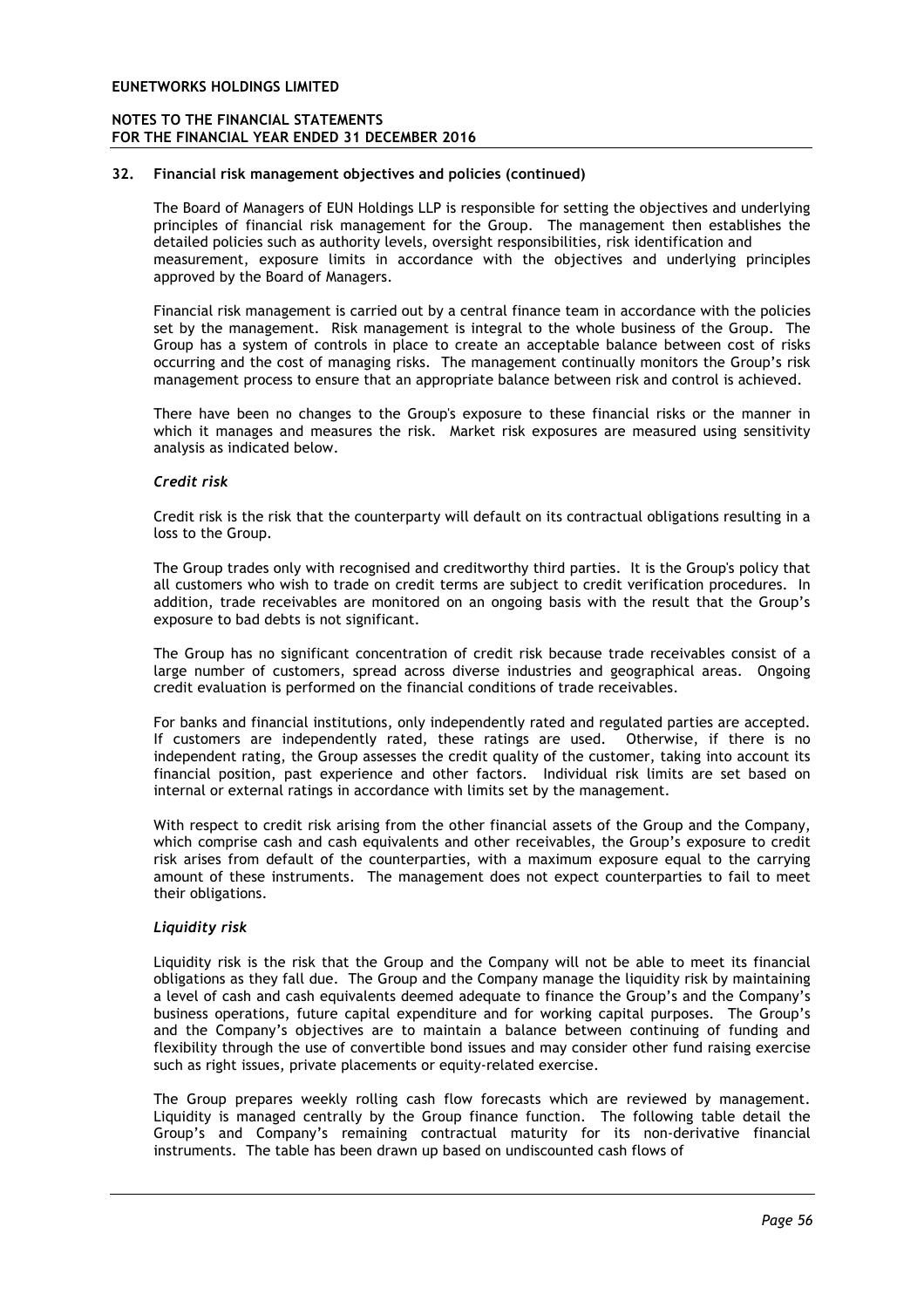# **NOTES TO THE FINANCIAL STATEMENTS FOR THE FINANCIAL YEAR ENDED 31 DECEMBER 2016**

# **32. Financial risk management objectives and policies** (Continued)

# *Liquidity risk* (Continued)

financial instruments based on the earlier of the contractual date or when the Group is expected to receive (or pay). The table includes both interest and principal cash flows.

|                                                       | <b>Effective</b><br>interest<br>rate | Up to<br>3<br>months | <b>Between</b><br>3 and 12<br>months | 1 to $2$<br>years | $2$ to $4$<br>years | Over <sub>4</sub><br>years   | Total |
|-------------------------------------------------------|--------------------------------------|----------------------|--------------------------------------|-------------------|---------------------|------------------------------|-------|
|                                                       | %                                    | €'m                  | €'m                                  | €'m               | €'m                 | €'m                          | €'m   |
| Group                                                 |                                      |                      |                                      |                   |                     |                              |       |
| <b>Financial assets</b>                               |                                      |                      |                                      |                   |                     |                              |       |
| Cash and cash equivalents                             | 0                                    | 22.0                 |                                      |                   |                     |                              | 22.0  |
| Trade and other receivables                           | $\mathbf{0}$                         | 13.1                 |                                      |                   |                     | $\blacksquare$               | 13.1  |
| As at 31 December 2016                                |                                      | 35.1                 |                                      |                   |                     |                              | 35.1  |
|                                                       |                                      |                      |                                      |                   |                     |                              |       |
| Cash and cash equivalents                             | 0                                    | 12.7                 |                                      |                   |                     |                              | 12.7  |
| Trade and other receivables                           | $\mathbf 0$                          | 11.9                 |                                      |                   |                     | -                            | 11.9  |
| As at 31 December 2015                                |                                      | 24.6                 |                                      |                   |                     | $\overline{\phantom{a}}$     | 24.6  |
|                                                       |                                      |                      |                                      |                   |                     |                              |       |
| <b>Financial liabilities</b>                          |                                      |                      |                                      |                   |                     |                              |       |
| Trade and other payables<br>Obligations under         | 0                                    | 23.0                 | 0.3                                  | 0.1               |                     |                              | 23.4  |
| finance leases                                        | 8                                    | 0.5                  | 0.3                                  |                   |                     |                              | 0.8   |
| Bank loan                                             | 4                                    | 1.1                  | 4.3                                  | 8.5               | 71.2                | $\overline{\phantom{a}}$     | 85.1  |
| As at 31 December 2016                                |                                      | 23.1                 | 4.9                                  | 8.5               | 71.2                | $\qquad \qquad \blacksquare$ | 107.7 |
|                                                       |                                      |                      |                                      |                   |                     |                              |       |
| Trade and other payables<br>Obligations under finance | $\mathbf{0}$                         | 20.3                 | 0.4                                  | 0.4               |                     |                              | 21.1  |
| leases                                                | 8                                    | 0.3                  | 1.3                                  | 1.2               | 0.7                 |                              | 3.5   |
| Bank loan                                             | 4                                    | 0.3                  | 1.2                                  | 3.1               | 45.0                | $\overline{\phantom{a}}$     | 49.6  |
| As at 31 December 2015                                |                                      | 20.9                 | 2.9                                  | 4.7               | 45.7                | L,                           | 74.2  |

The Company does not have any financial obligations.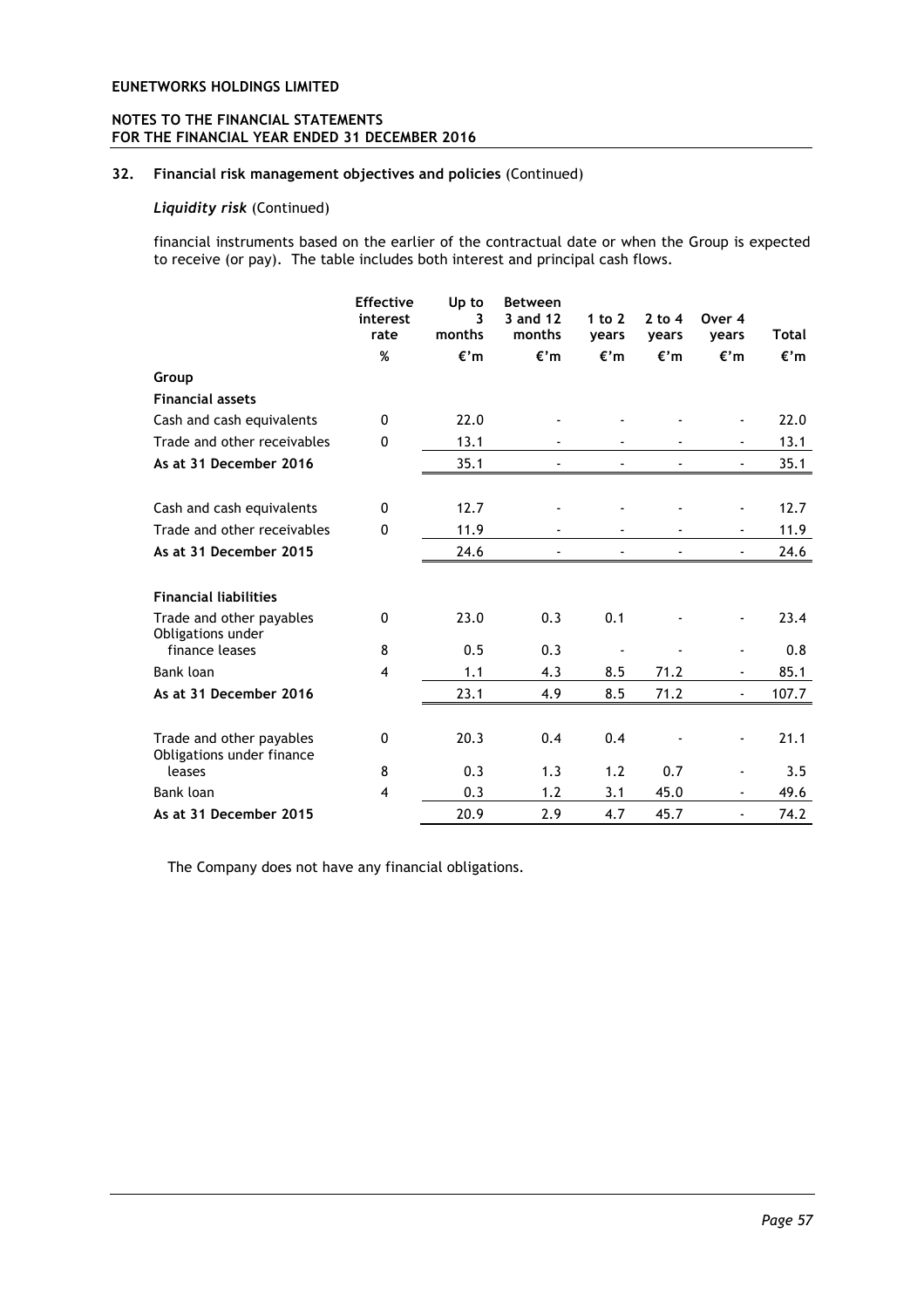#### **32. Financial risk management objectives and policies** (Continued)

#### *Liquidity risk* (Continued)

#### *Interest rate risk*

Interest rate risk is the risk that fluctuations in interest rates could result in changes in interest income and expense as well as the value of financial instruments.

The Group's income and operating cash flows are substantially independent of changes in market interest rate. The Group has no significant interest-bearing assets and liabilities other than the bank loan drawn down during the financial year.

The Group's policy is to maintain an efficient and optimal interest cost structure using a combination of fixed and variable rate debts, and long and short term borrowings. The Group does not use derivative financial instruments to hedge its interest rate risk.

#### *Interest rate sensitivity analysis*

The sensitivity analysis below has been determined based on the exposure to interest rate risks for non-derivative instruments at the end of the financial year. For floating rate liabilities, the analysis is prepared assuming the amount of liability outstanding at the end of the financial year was outstanding for the whole year. The sensitivity analysis assumes an instantaneous 5% change in the interest rates from the end of the financial year, with all variables held constant.

|                                                         |                                                                                      | Increase/(Decrease) |  |  |
|---------------------------------------------------------|--------------------------------------------------------------------------------------|---------------------|--|--|
|                                                         | <b>Consolidated statement of</b><br>profit or loss and<br>other comprehensive income |                     |  |  |
|                                                         | 2016                                                                                 | 2015                |  |  |
|                                                         | €'m                                                                                  | €'m                 |  |  |
| Group                                                   |                                                                                      |                     |  |  |
| <b>Bank Loan</b>                                        |                                                                                      |                     |  |  |
| Interest rate increases by 5%                           | (4.3)                                                                                | (2.5)               |  |  |
| Interest rate decreases by 5% (or 3.5% the actual rate) | 3.0                                                                                  | 1.8                 |  |  |

#### *Foreign currency risk*

Foreign currency risk is the risk that changes in exchange rates could result in fluctuation in the value of assets, liabilities, revenue and costs where the underlying transactions and balances are held in foreign currency.

The Group mainly operates in the Euro zone, most of the transactions in relation to the European business are concluded in Euro and the functional currency of all subsidiaries is Euro.

The Group did not use derivative financial instruments to hedge its foreign currency risk in financial year 2016 and 2015.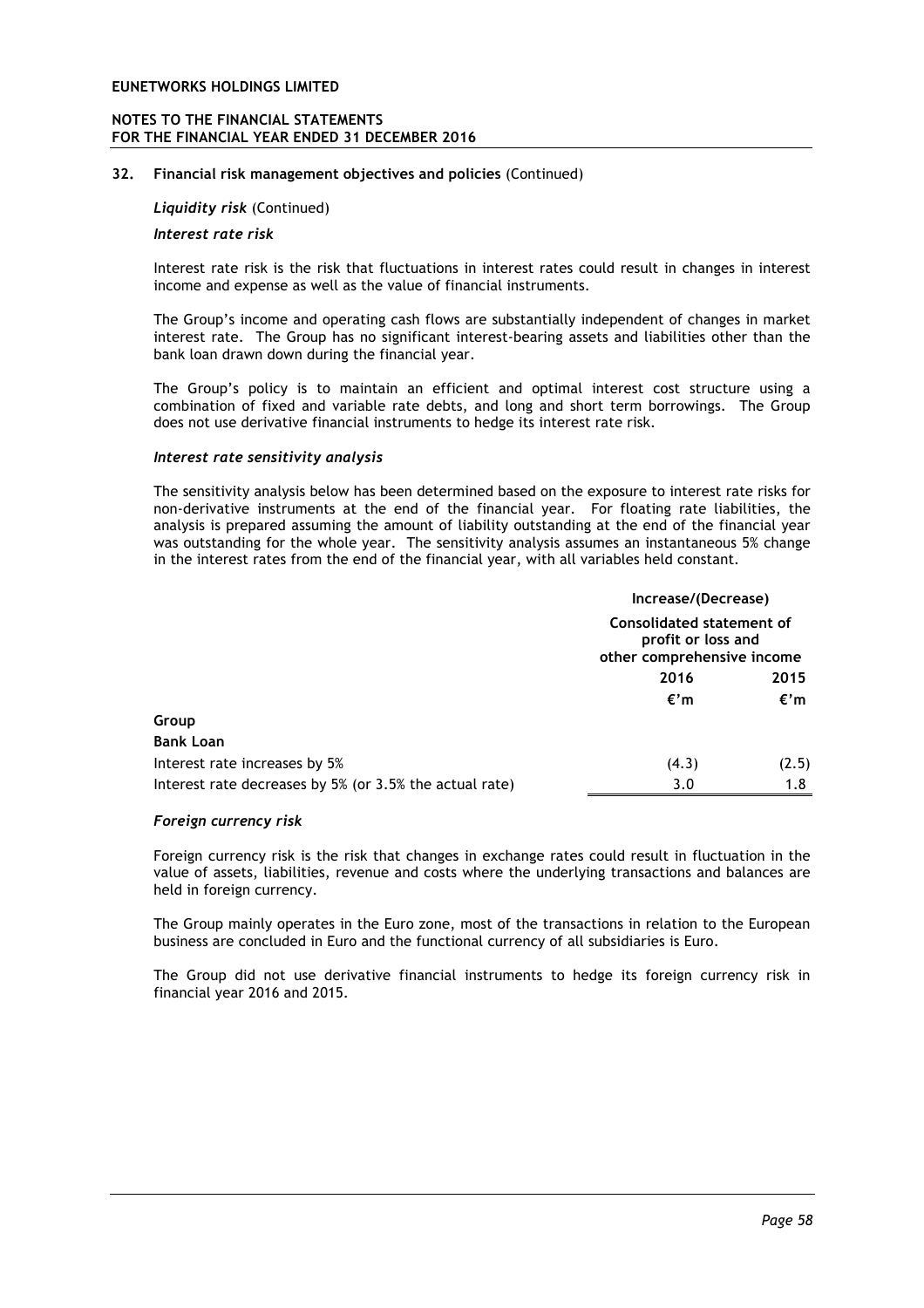#### **32. Financial risk management objectives and policies** (Continued)

#### *Foreign currency sensitivity analysis*

The Group is mainly exposed to Pound sterling. During 2016 this exposure was mitigated by the fact that Pound sterling revenue and Pound sterling costs were closely matched and therefore the Group was naturally hedged.

The following table details the Group's sensitivity to a change of 10 eurocent against the Pound sterling. The sensitivity analysis assumes an instantaneous change of 10 eurocent for a Pound sterling in the foreign currency exchange rates from the statement of financial position date, with all variables held constant.

|                          |       | Increase/(Decrease)                                                                  |  |  |
|--------------------------|-------|--------------------------------------------------------------------------------------|--|--|
|                          |       | <b>Consolidated statement of</b><br>profit or loss and<br>other comprehensive income |  |  |
|                          | 2016  | 2015                                                                                 |  |  |
|                          | €'m   | €'m                                                                                  |  |  |
| Group                    |       |                                                                                      |  |  |
| <b>Pound Sterling</b>    |       |                                                                                      |  |  |
| Strengthens against Euro | 0.5   | 0.2                                                                                  |  |  |
| Weakens against Euro     | (0.5) | (0.2)                                                                                |  |  |

### **33. Fair value of financial assets and financial liabilities**

Management considers that the carrying amounts of financial assets and financial liabilities recorded at amortised cost in the financial statements approximate their fair values.

A summary of the financial instrument held by category is provided below:

|                                               | 2016  | 2015 |
|-----------------------------------------------|-------|------|
|                                               | €'m   | €'m  |
| Group                                         |       |      |
| <b>Financial assets</b>                       |       |      |
| Cash and cash equivalents                     | 22.0  | 12.7 |
| Trade and other receivables                   | 14.3  | 11.9 |
| Total loans and receivables                   | 36.3  | 24.6 |
| <b>Financial liabilities</b>                  |       |      |
| Trade and other payables                      | 23.4  | 26.5 |
| Obligations under finance lease               | 0.8   | 3.0  |
| Interest bearing borrowings                   | 82.3  | 46.9 |
| Total financial liabilities at amortised cost | 106.5 | 76.4 |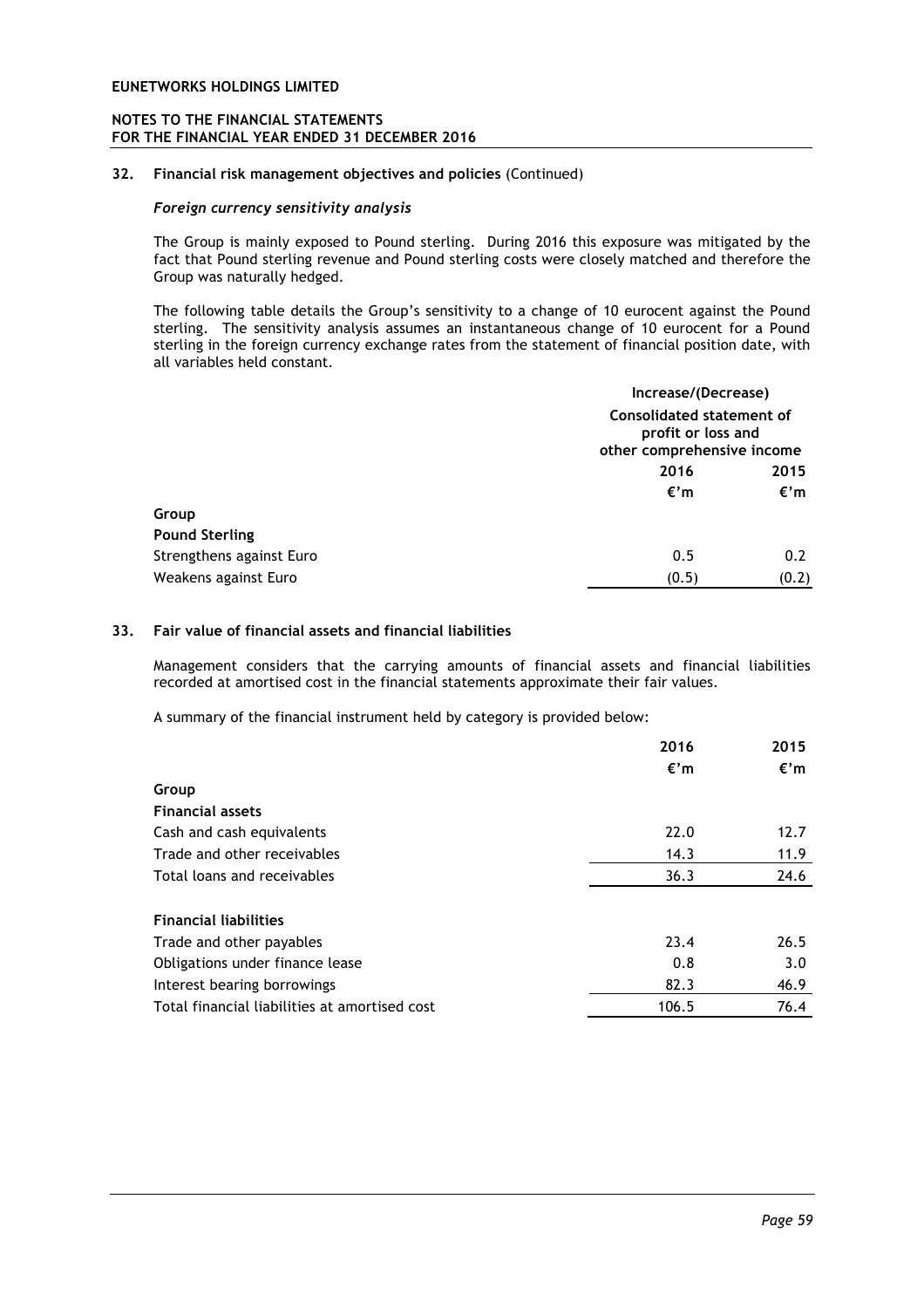#### **33. Fair value of financial assets and financial liabilities (continued)**

|                             | 2016                     | 2015                     |
|-----------------------------|--------------------------|--------------------------|
|                             | €'m                      | €'m                      |
| Company                     |                          |                          |
| <b>Financial assets</b>     |                          |                          |
| Cash and cash equivalents   | $\overline{\phantom{0}}$ | $\overline{\phantom{0}}$ |
| Total loans and receivables | -                        | $\overline{\phantom{0}}$ |
|                             |                          |                          |

# **34. Capital management policies and objectives**

The management's policy is to ensure that the Group is able to continue as a going concern and to maintain a strong capital base so as to maintain investors, creditors and market confidence and to sustain future development of the business. The Group manages its capital structure and makes adjustments to it, in light of changes in economic conditions. The Group regards the equity attributable to shareholders as capital. Equity is represented by net assets.

The Group's management reviews the capital structure on a regular basis. As part of this review, management considers the cost of capital and the risks associated with each class of capital. The Group balances its overall capital structure through new share issues, the issue of new debt and the redemption of existing debt. The Group's overall strategy remains unchanged from 2015.

|                                  | Group       |             |  |
|----------------------------------|-------------|-------------|--|
|                                  | 2016<br>€'m | 2015<br>€'m |  |
|                                  |             |             |  |
| Interest bearing borrowings      | 82.3        | 46.9        |  |
| Obligations under finance leases | 0.8         | 3.0         |  |
| Cash and cash equivalents        | (22.0)      | (12.7)      |  |
| Net debt                         | 61.1        | 37.2        |  |
| Total equity                     | 190.2       | 188.3       |  |
| Total capital                    | 251.3       | 225.5       |  |
| Gearing ratio                    | 24.3%       | 16.5%       |  |

The gearing ratio is calculated as net debt divided by total capital. Net debt is calculated as borrowings less cash and cash equivalents. The total capital is calculated as equity plus net debt.

The Board regularly reviews the funding profile of the Group and determines the issue or redemption of financial instruments to meet the Group's funding requirement while ensuring an appropriate balance between debt and equity.

There are no further changes in the Group's approach to capital management during the financial year.

Neither the Company nor any of its subsidiaries are subject to externally imposed capital requirements.

### **35. Ultimate parent undertaking**

The directors consider EUN Holdings LLP a limited liability partnership registered in Delaware in the United States of America to be the immediate and ultimate parent undertaking.